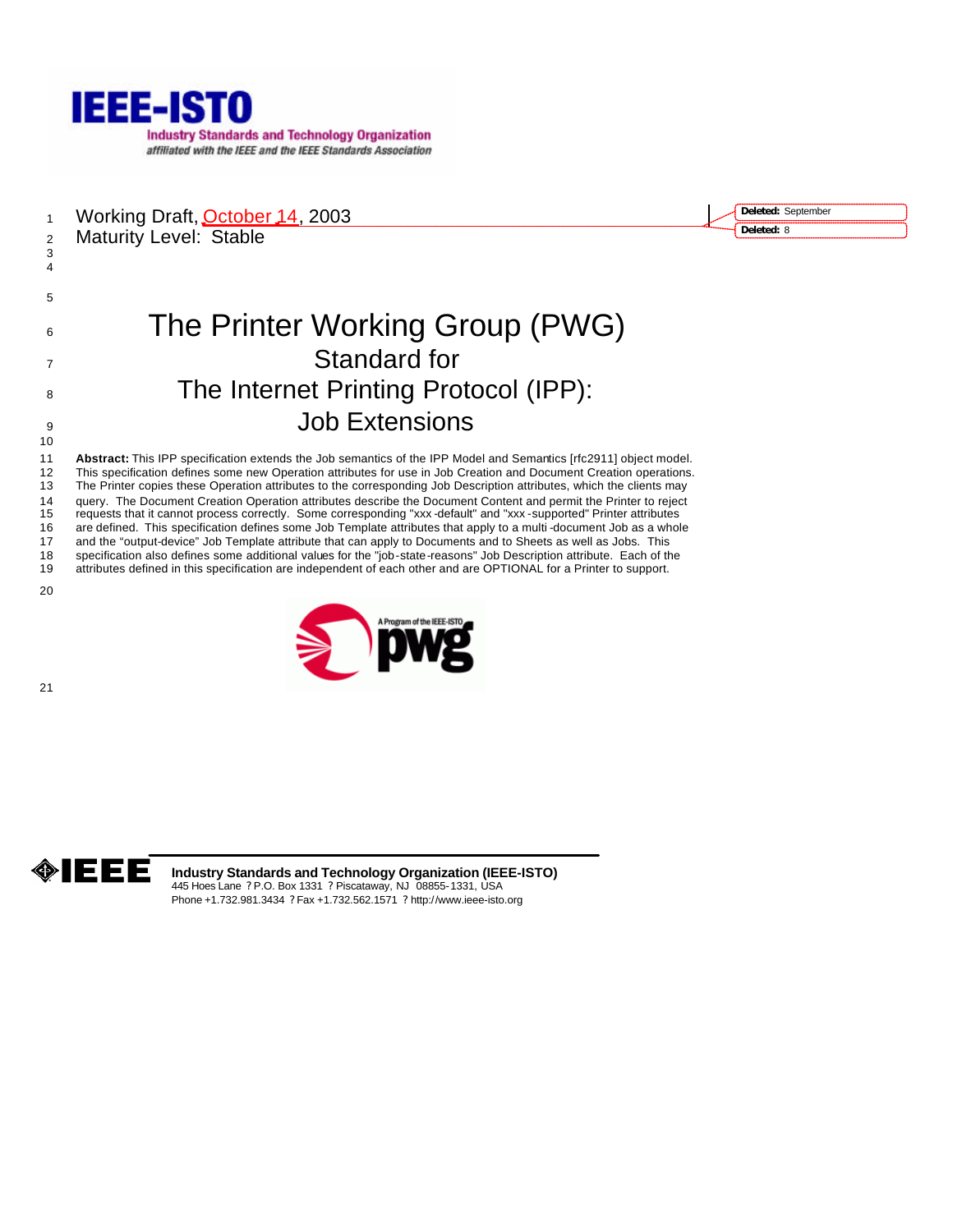

34 Candidate Standard" and its transition to a "PWG Standard", see: ftp://ftp.pwg.org/pub/pwg/general/pwg-

35 process.pdf. After approval by the PWG (by a Last Call) to transition a PWG Working Draft to a PWG Candidate

36 Standard, the resulting PWG Candidate Standard will be available electronically at: ftp://ftp.pwg.org/pub/pwg/cs/.<br>37 After approval by the PWG (by a Last Call) to transition a PWG Candidate Standard to a PWG Standard, After approval by the PWG (by a Last Call) to transition a PWG Candidate Standard to a PWG Standard, the

38 resulting PWG Standard will be available electronically at: ftp://ftp.pwg.org/pub/pwg/standards/.

© 2003, IEEE Industry Standards and Technology Organization. All rights reserved. The IEEE-ISTO is affiliated with the IEEE and the IEEE Standards Association. IEEE-ISTO 5100.n is a trademark of the IEEE-ISTO.

Page 2 of 44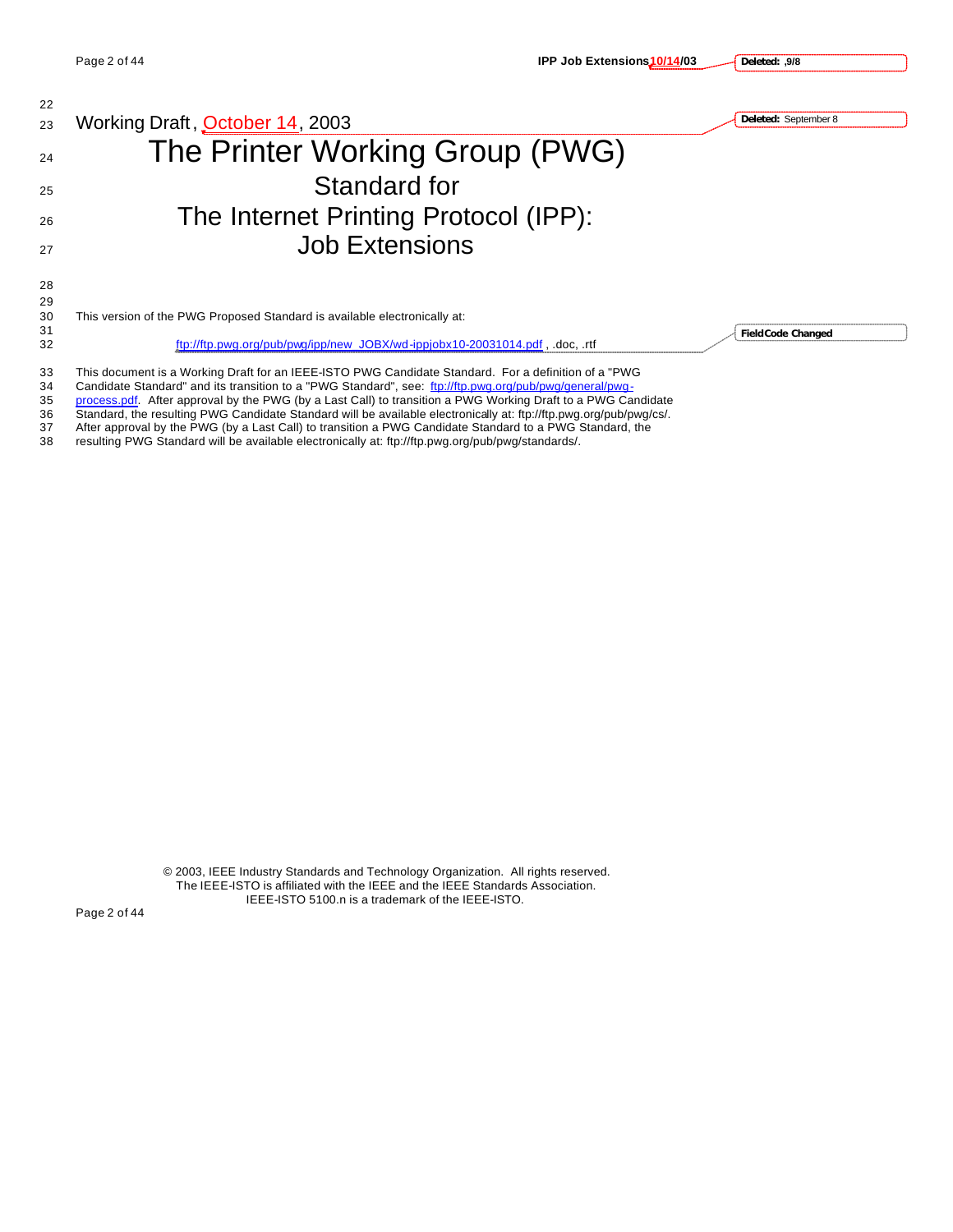#### **Copyright (C) 2003, IEEE ISTO. All rights reserved.**

This document may be copied and furnished to others, and derivative works that comment on, or otherwise explain it

or assist in its implementation may be prepared, copied, published and distributed, in whole or in part, without

restriction of any kind, provided that the above copyright notice, this paragraph and the title of the Document as

referenced below are included on all such copies and derivative works. However, this document itself may not be

modified in an y way, such as by removing the copyright notice or references to the IEEE-ISTO and the Printer

Working Group, a program of the IEEE-ISTO.

- Title: The Printer Working Group Standard for the Internet Printing Protocol (IPP): Job and Document Operation extensions
- 48 The IEEE-ISTO and the Printer Working Group DISCLAIM ANY AND ALL WARRANTIES, WHETHER EXPRESS<br>49 OR IMPLIED INCLUDING (WITHOUT LIMITATION) ANY IMPLIED WARRANTIES OF MERCHANTABILITY OR OR IMPLIED INCLUDING (WITHOUT LIMITATION) ANY IMPLIED WARRANTIES OF MERCHANTABILITY OR FITNESS FOR A PARTICULAR PURPOSE.
- 51 The Printer Working Group, a program of the IEEE-ISTO, reserves the right to make changes to the document<br>52 without further notice. The document may be updated, replaced or made obsolete by other documents at any t without further notice. The document may be updated, replaced or made obsolete by other documents at any time.

 The IEEE-ISTO takes no position regarding the validity or scope of any intellectual property or other rights that might be claimed to pertain to the implementation or use of the technology described in this document or the extent to which any license under such rights might or might not be available; neither does it represent that it has made any effort to identify any such rights.

 The IEEE-ISTO invites any interested party to bring to its attention any copyrights, patents, or patent applications, or other proprietary rights which may cover technology that may be required to implement the contents of this

 document. The IEEE-ISTO and its programs shall not be responsible for identifying patents for which a license may be required by a document and/or IEEE-ISTO Industry Group Standard or for conducting inquiries into the legal validity or scope of those patents that are brought to its attention. Inquiries may be submitted to the IEEE-ISTO by e-mail at:

#### 63 ieee-isto@ieee.org.

The Printer Working Group acknowledges that the IEEE-ISTO (acting itself or through its designees) is, and shall at

 all times, be the sole entity that may authorize the use of certification marks, trademarks, or other special designations to indicate compliance with these materials.

Use of this document is wholly voluntary. The existence of this document does not imply that there are no other

ways to produce, test, measure, purchase, market, or provide other goods and services related to its scope.

© 2003, IEEE Industry Standards and Technology Organization. All rights reserved. The IEEE-ISTO is affiliated with the IEEE and the IEEE Standards Association. IEEE-ISTO 5100.n is a trademark of the IEEE-ISTO.

Page 3 of 44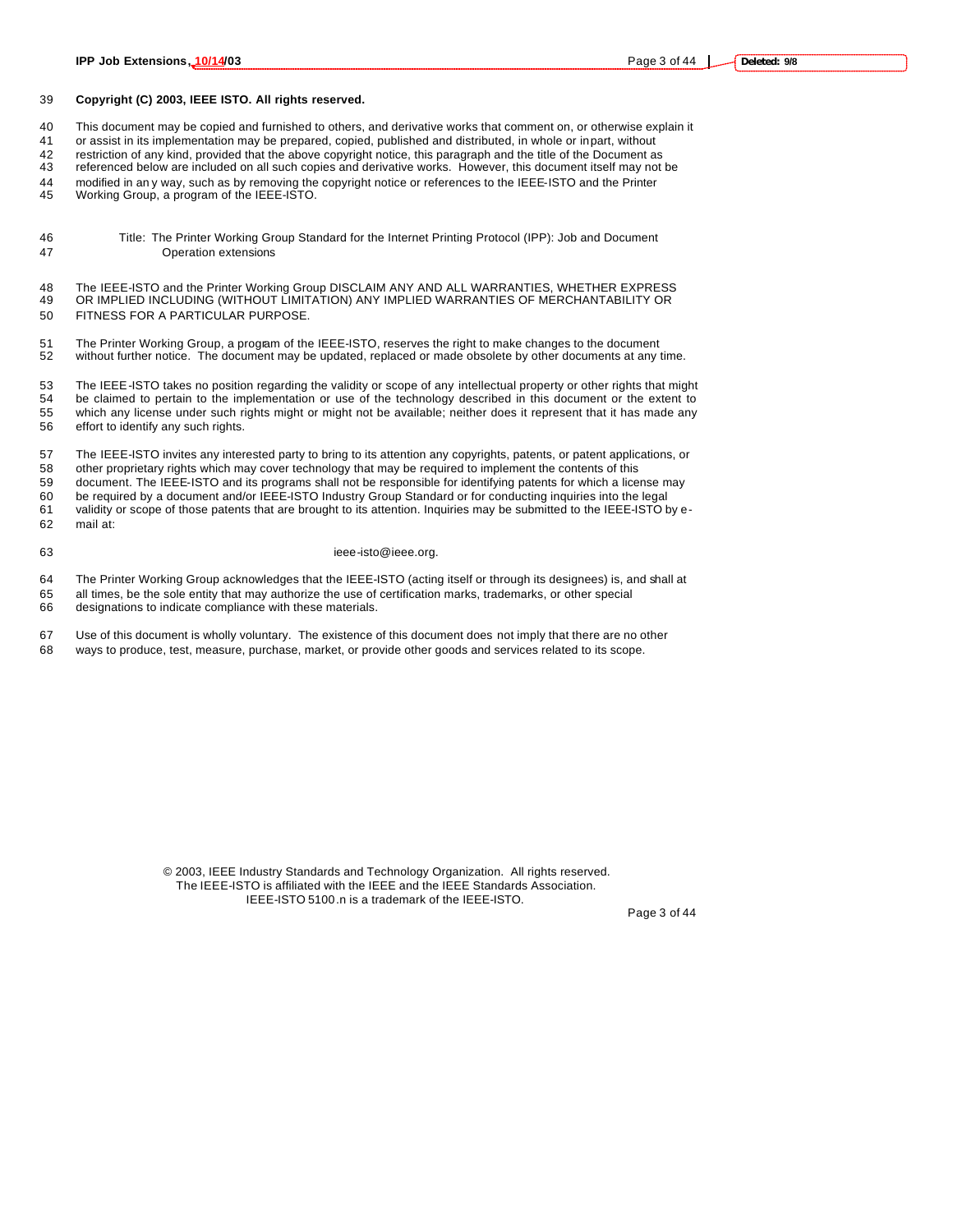#### **Deleted: ,9/8**

#### **About the IEEE-ISTO**

71 The IEEE-ISTO is a not-for-profit corporation offering industry groups an innovative and flexible operational forum<br>72 and support services. The IEEE-ISTO provides a forum not only to develop standards, but also to faci and support services. The IEEE-ISTO provides a forum not only to develop standards, but also to facilitate activities

- that support the implementation and acceptance of standards in the marketplace. The organization is affiliated with the IEEE (http://www.ieee.org/) and the IEEE Standards Association (http://standards.ieee.org/).
- For additional information regarding the IEEE-ISTO and its industry programs visit http://www.ieee-isto.org.
- 

 

#### **About the IEEE-ISTO PWG**

 The Printer Working Group (or PWG) is a Program of the IEEE Industry Standards and Technology Organization (ISTO) with member organizations including printer manufacturers, print server developers, operating system providers, network operating systems providers, network connectivity vendors, and print management application developers. The group is chartered to make printers and the applications and operating systems supporting them work together better. All references to the PWG in this document implicitly mean "The Printer Working Group, a Program of the IEEE ISTO." In order to meet this objective, the PWG will document the results of their work as open standards that define print related protocols, interfaces, procedures and conventions. Printer manufacturers and vendors of printer related software will benefit from the interoperability provided by voluntary conformance to these standards.

 In general, a PWG standard is a specification that is stable, well understood, and is technically competent, has multiple, independent and interoperable implementations with substantial operational experience, and enjoys significant public support.

For additional information regarding the Printer Working Group visit: http://www.pwg.org

- **Contact information:**
- IPP Web Page: http://www.pwg.org/ipp/
- IPP Mailing List: ipp@pwg.org

To subscribe to the ipp mailing list, send the following email:

- 99 1) send it to majordomo@pwg.org
- 2) leave the subject line blank
- 3) put the following two lines in the message body: subscribe ipp
	-
- end

 Implementers of this specification are encouraged to join the IPP Mailing List in order to participate in any discussions of clarifications or review of registration proposals for additional names. Requests for additional extensions, for inclusion in this specification, should be sent to the IPP Mailing list for consideration. In order to 107 reduce spam the mailing list rejects mail from non-subscribers, so you must subscribe to the mailing list in order to 108 send a question or comment to the mailing list in order to

send a question or comment to the mailing list.

© 2003, IEEE Industry Standards and Technology Organization. All rights reserved. The IEEE-ISTO is affiliated with the IEEE and the IEEE Standards Association. IEEE-ISTO 5100.n is a trademark of the IEEE-ISTO.

Page 4 of 44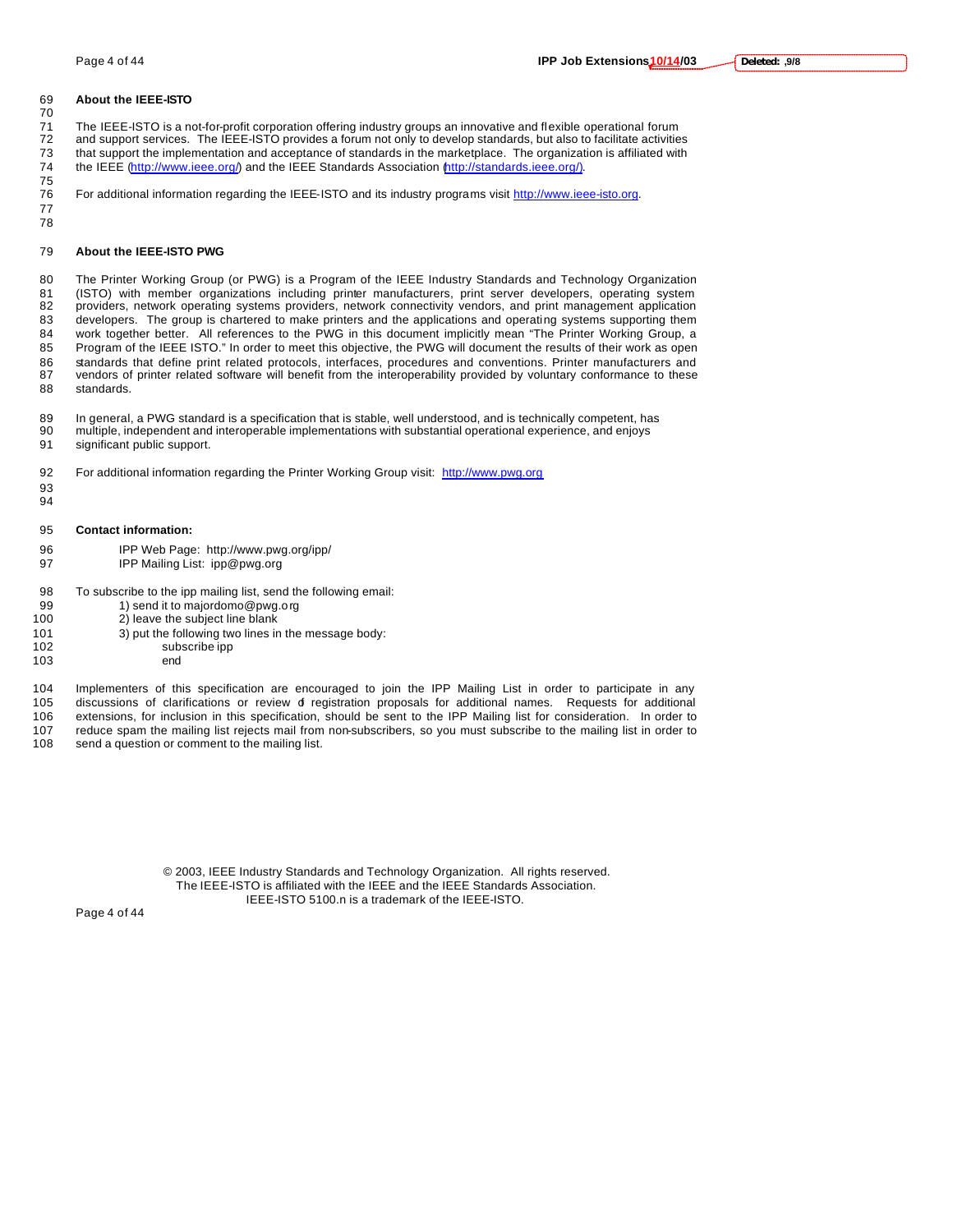| ge 5 of | eleted: 9/8 |  |
|---------|-------------|--|
|         | eted: 10    |  |

| 109        | <b>Contents</b>                                                                                                                       | Deleted: 10 |
|------------|---------------------------------------------------------------------------------------------------------------------------------------|-------------|
|            |                                                                                                                                       | Deleted: 13 |
| 110        | Introduction and Summary<br>8<br>1                                                                                                    | Deleted: 13 |
| 111        |                                                                                                                                       | Deleted: 13 |
| 112        | $\overline{2}$<br>Terminology<br>9                                                                                                    | Deleted: 13 |
| 113        |                                                                                                                                       | Deleted: 14 |
| 114        |                                                                                                                                       | Deleted: 14 |
| 115        | 3<br>Operation Attributes for Job Creation and Document Creation operations                                                           | Deleted: 14 |
|            |                                                                                                                                       | Deleted: 14 |
| 116<br>117 |                                                                                                                                       | Deleted: 15 |
| 118        | 3.1.1.1 Why there are no 'ipp-attribute-fidelity-default" and "ipp-attribute-fidelity-supported" attributes                           | Deleted: 16 |
| 119        |                                                                                                                                       | Deleted: 16 |
| 120<br>121 | 3.1.2.1 Why there are no 'job-mandatory-attributesdefault" and "job-mandatory-attributes-supported" Printer<br>Description attributes | Deleted: 18 |
|            |                                                                                                                                       | Deleted: 18 |
| 122<br>123 |                                                                                                                                       | Deleted: 18 |
| 124        |                                                                                                                                       | Deleted: 18 |
| 125        |                                                                                                                                       | Deleted: 19 |
| 126<br>127 |                                                                                                                                       | Deleted: 19 |
| 128        | 3.2.5.1 document-source-application-name (name(MAX))                                                                                  | Deleted: 19 |
| 129        | 3.2.5.2 document-source-application-version (text(127))                                                                               | Deleted: 19 |
| 130        | 3.2.5.3 document-source-os-name (name(40))                                                                                            | Deleted: 19 |
| 131<br>132 | 3.2.5.4 document-source-os-version (text(40))<br>3.2.5.5 document-format (mimeMediaType)                                              | Deleted: 20 |
| 133        | 3.2.5.6 document-format-device-id (text(127))                                                                                         | Deleted: 20 |
| 134        | 3.2.5.7 document-format-version (text(127))                                                                                           | Deleted: 20 |
| 135<br>136 | 3.2.5.8 document-natural-language (1setOf naturalLanguage)                                                                            | Deleted: 21 |
| 137        | 3.2.6.1 Why no "document-format-version-default"<br>$\mathbf{Q}$                                                                      | Deleted: 21 |
| 138        |                                                                                                                                       | Deleted: 22 |
| 139<br>140 |                                                                                                                                       | Deleted: 22 |
|            |                                                                                                                                       | Deleted: 23 |
| 141        | Job Template attributes<br>9<br>4                                                                                                     | Deleted: 23 |
| 142        |                                                                                                                                       | Deleted: 23 |
| 143<br>144 | 4.1.1.1 iob-copies-default (integer(1:MAX))<br>رچ                                                                                     | Deleted: 23 |
| 145        | 4.1.1.2 job-copies-supported (rangeOfInteger(1:MAX))                                                                                  | Deleted: 23 |
| 146        | 4.1.1.3 job-copies-actual (1setof Integer(1:MAX))                                                                                     | Deleted: 23 |
| 147<br>148 | 4.1.2.1 job-cover-back-default (collection)                                                                                           | Deleted: 23 |
| 149        | 4.1.2.2 job-cover-back-supported (1setOf type2 keyword)                                                                               | Deleted: 23 |
| 150        | 4.1.2.3 job-cover-back-actual (1setOf collection)                                                                                     | Deleted: 24 |
| 151        |                                                                                                                                       | Deleted: 24 |
| 152<br>153 | 4.1.3.1 job-cover-front-default (collection)<br>۹.<br>4.1.3.2 job-cover-front-supported (1setOf type2 keyword)                        |             |
| 154        | 4.1.3.3 job-cover-front-actual (1setOf collection)                                                                                    | Deleted: 24 |
| 155        |                                                                                                                                       | Deleted: 24 |
| 156<br>157 | 4.1.4.1 job-finishings-default (1setOf type2 enum)<br>4.1.4.2 job-finishings-ready (1setOf type2 enum)                                | Deleted: 24 |
|            | $\odot$ 0000 IFFEII $\cdots$ $\odot$ iii $\cdots$ $\cdots$ $\cdots$ $\cdots$ $\cdots$ $\cdots$ iii                                    | Deleted: 24 |

© 2003, IEEE Industry Standards and Technology Organization. All rights reserved. The IEEE-ISTO is affiliated with the IEEE and the IEEE Standards Association. IEEE-ISTO 5100.n is a trademark of the IEEE-ISTO.

Page 5 of 44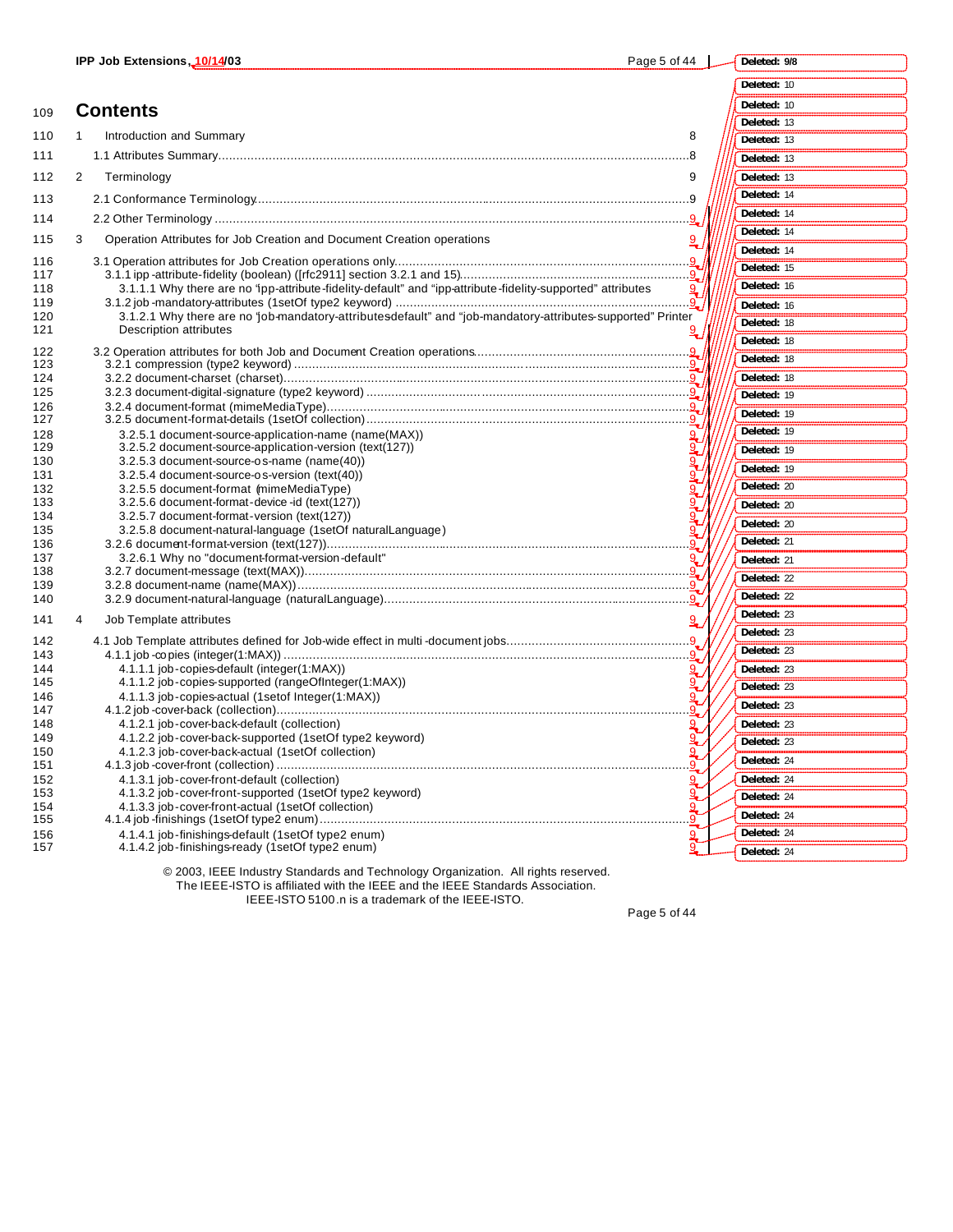Page 6 of 44 **IPP Job Extensions10/14/03** © 2003, IEEE Industry Standards and Technology Organization. All rights reserved. 158 4.1.4.3 job-finishings-supported (1setOf type2 enum) 9 159 4.1.4.4 job-finishings-actual (1setOf type2 enum) 9. The state of the state of the state of the state of the state of the state of the state of the state of the state of the state of the state of the state of the state 160 4.1.5 job -finishings-col (1setOf collection).......... 161 4.1.5.1 job-finishings-col-default (collection) 9 162 4.1.5.2 job-finishings-col-ready (collection) 9 163 4.1.5.3 job-finishings-col-supported (1setOf type2 keyword) 9 164 4.1.5.4 job-finishings-col-actual (1setOf collection) 9 165 4.2 Job Template attributes that may have Document Scope and Override Scope........... 166 4.2.1 output-device (name(127))...................................................................................................................9 167 4.2.1.1 Why there is no output-device-default 168 4.2.1.2 output-device-supported (1setOf name(127)) 169 4.2.1.3 output-device-actual (1setOf name(127)) 9 170 4.2.2 print-content-optimize (type2 keyword) ............................... 171 4.2.2.1 print-content-optimize-default (type2 keyword) 9 172 4.2.2.2 print-content-optimize-supported(1setOf type2 keyword) 9 173 4.2.2.3 print-content-optimize-actual (1setOf type2 keyword) 9 174 5 Job Description attributes 175 5.1 Job Description attributes that describe the Job as a whole..........................................................................9 176 5.1.1 errors-count (integer(0:MAX)) ..............................................................................................................9 177 5.1.2 ipp -attribute-fidelity (boolean)...............................................................................................................9 178 5.1.3 job -mandatory-attributes (1setOf type2 keyword) ..................................................................................9 179 5.1.4 warnings-count (integer(0:MAX))..........................................................................................................9 180 5.2 Job Description attributes that are defaults for the Document(s) in the Job....................................................9 181 5.2.1 compression-supplied (type3 keyword).................................................................................................9 182 5.2.2 document-charset-supplied (charset)....................................................................................................9 183 5.2.3 document-digital-signature -supplied (type2 keyword).............................................................................9 184 5.2.4 document-format-details-supplied (1setOf collection).............................................................................9 185 5.2.5 document-format-supplied (mimeMediaType)........................................................................................9 186 5.2.6 document-format-version-supplied (text(127)).......................................................................................9 187 5.2.7 document-message-supplied (text(MAX)) .............................................................................................9 188 5.2.8 document-name-supplied (name (MAX))...............................................................................................9 189 5.2.9 document-natural-language-supplied (naturalLanguage)........................................................................9 190 6 New values to existing attributes 191 6.1 New job-state-reasons(1setOf type2 keyword) Values .................................................................................9 192 6.2 New media (type 3 keyword | name(MAX)) Values......................................................................................9 193 7 New Printer Description attributes 194 7.1 document-charset-default (charset)............................................................................................................9 195 7.2 document-charset-supported (1setOf charset).............................................................................................9 196 7.3 document-digital-signature -default (type2 keyword).....................................................................................9 197 7.4 document-digital-signature -supported (1setOf type2 keyword) .....................................................................9 198 7.5 document-format-details-default (collection)................................................................................................9 199 7.6 document-format-details-supported (1setOf type2 keyword).........................................................................9 200 7.7 document-format-version-default (text(127))................................................................................................9 201 7.8 document-format-version-supported (1setOf text(127))................................................................................9 202 7.9 document-natural-language-default (naturalLanguage)................................................................................9 203 7.10 document-natural-language-supported (1setOf naturalLanguage)...............................................................9 **Deleted:** 24 **Deleted:** 24 **Deleted:** 24 **Deleted:** 25 **Deleted:** 25 **Deleted:** 25 **Deleted:** 25 **Deleted:** 25 **Deleted:** 25 **Deleted:** 25 **Deleted:** 26 **Deleted:** 26 **Deleted:** 26 **Deleted:** 26 **Deleted:** 26 **Deleted:** 26 **Deleted:** 27 **Deleted:** 27 **Deleted:** 28 **Deleted:** 28 **Deleted:** 28 **Deleted:** 28 **Deleted:** 28 **Deleted:** 28 **Deleted:** 28 **Deleted:** 29 **Deleted:** 29 **Deleted:** 29 **Deleted:** 29 **Deleted:** 29 **Deleted:** 29 **Deleted:** 30 **Deleted:** 30 **Deleted:** 30 **Deleted:** 31 **Deleted:** 31 **Deleted:** 32 **Deleted:** 32 **Deleted:** 32 **Deleted:** 32 **Deleted:** 32 **Deleted:** 33 **Deleted:** 33 **Deleted:** 33 **Deleted:** 33 **Deleted:** 33

The IEEE-ISTO is affiliated with the IEEE and the IEEE Standards Association.

Page 6 of 44

IEEE-ISTO 5100.n is a trademark of the IEEE-ISTO.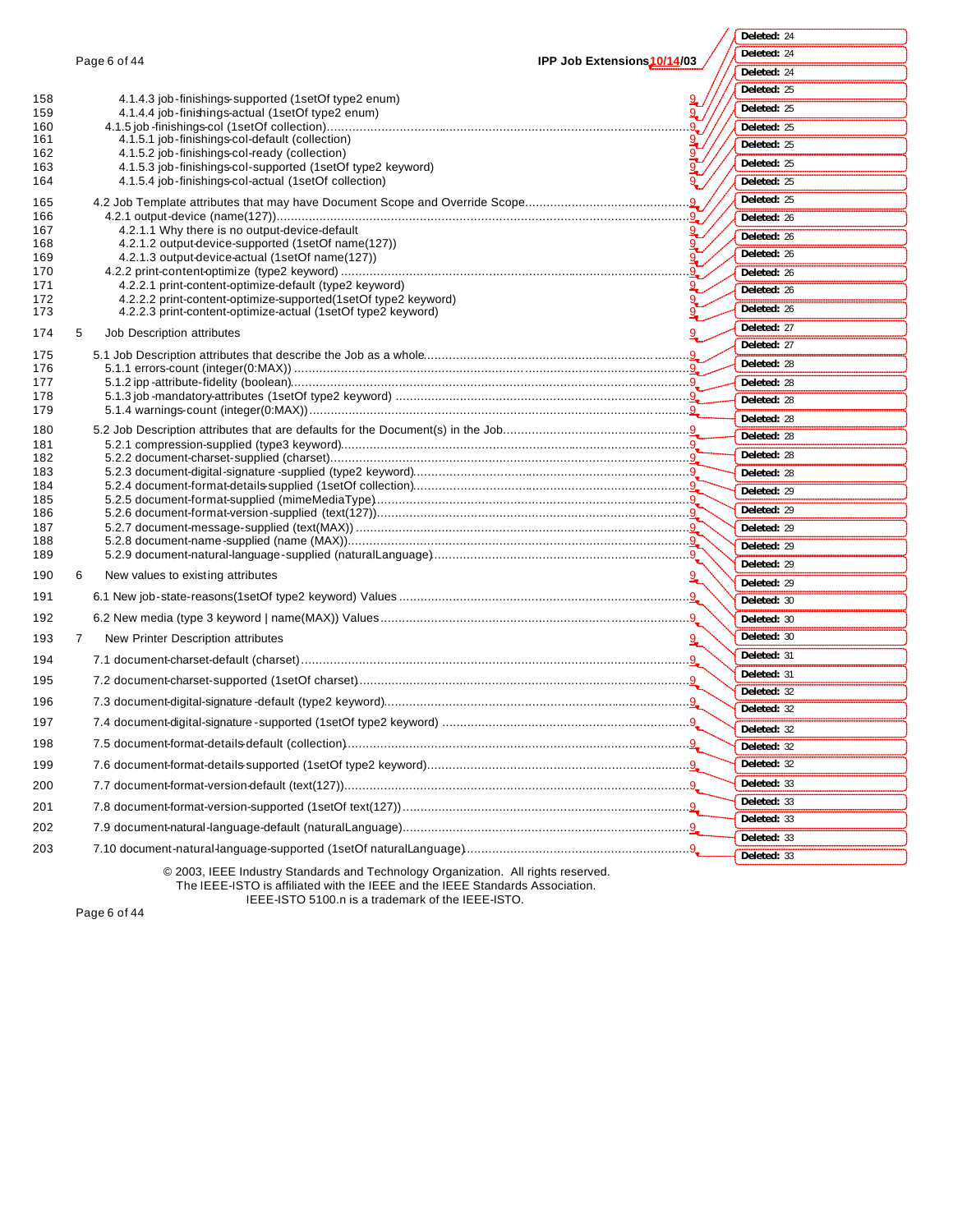|     | IPP Job Extensions, 10/14/03              |                                                                                                | Page 7 of 44 | Deleted: 9/8 |
|-----|-------------------------------------------|------------------------------------------------------------------------------------------------|--------------|--------------|
|     |                                           |                                                                                                |              |              |
| 204 | 8<br>Status codes                         |                                                                                                | 9            | Deleted: 34  |
| 205 |                                           |                                                                                                |              | Deleted: 34  |
| 206 |                                           |                                                                                                |              | Deleted: 34  |
| 207 | Override Scope of Attributes<br>9         |                                                                                                | 9            | Deleted: 34  |
| 208 |                                           |                                                                                                |              | Deleted: 34  |
| 209 |                                           |                                                                                                | <u>g</u>     | Deleted: 35  |
| 210 | 10 Conformance Requirements               |                                                                                                | q            | Deleted: 35  |
| 211 |                                           |                                                                                                |              | Deleted: 35  |
| 212 |                                           |                                                                                                |              | Deleted: 36  |
| 213 | Normative References<br>11                |                                                                                                |              | Deleted: 36  |
| 214 | Informative References<br>12              |                                                                                                | 9.           | Deleted: 37  |
| 215 | <b>IANA Considerations</b><br>13          |                                                                                                |              | Deleted: 38  |
| 216 |                                           |                                                                                                |              | Deleted: 38  |
| 217 |                                           |                                                                                                |              | Deleted: 41  |
| 218 |                                           |                                                                                                |              | Deleted: 42  |
| 219 | Internationalization Considerations<br>14 |                                                                                                |              | Deleted: 42  |
| 220 | <b>Security Considerations</b><br>15      |                                                                                                | 9            | Deleted: 42  |
| 221 | Contributors<br>16                        |                                                                                                |              | Deleted: 42  |
| 222 | Author's Address<br>17                    |                                                                                                |              | Deleted: 42  |
| 223 | 18                                        | Annex A: Additional requirements for a revision of the PWG IEEE/ISTO 5101.1 Candidate Standard |              |              |
| 224 | [pwg5101.1] to add the new 'choice_xxx'   |                                                                                                |              | Deleted: 43  |
| 225 | 19                                        | Annex B: Change Log (informative - to be removed before publication)                           |              | Deleted: 43  |
| 226 |                                           |                                                                                                |              |              |

## <sup>227</sup> **Table of Tables**

| 228 |  |             |
|-----|--|-------------|
| 229 |  |             |
| 230 |  |             |
| 231 |  | Deleted: 11 |
| 232 |  | Deleted: 12 |
| 233 |  |             |
| 234 |  | Deleted: 17 |
| 235 |  | Deleted: 21 |
| 236 |  | Deleted: 27 |
| 237 |  |             |
| 238 |  | Deleted: 30 |
| 239 |  | Deleted: 32 |
| 240 |  | Deleted: 33 |
| 241 |  |             |
| 242 |  | Deleted: 35 |
|     |  | Deleted: 35 |

© 2003, IEEE Industry Standards and Technology Organization. All rights reserved. The IEEE-ISTO is affiliated with the IEEE and the IEEE Standards Association. IEEE-ISTO 5100.n is a trademark of the IEEE-ISTO.

Page 7 of 44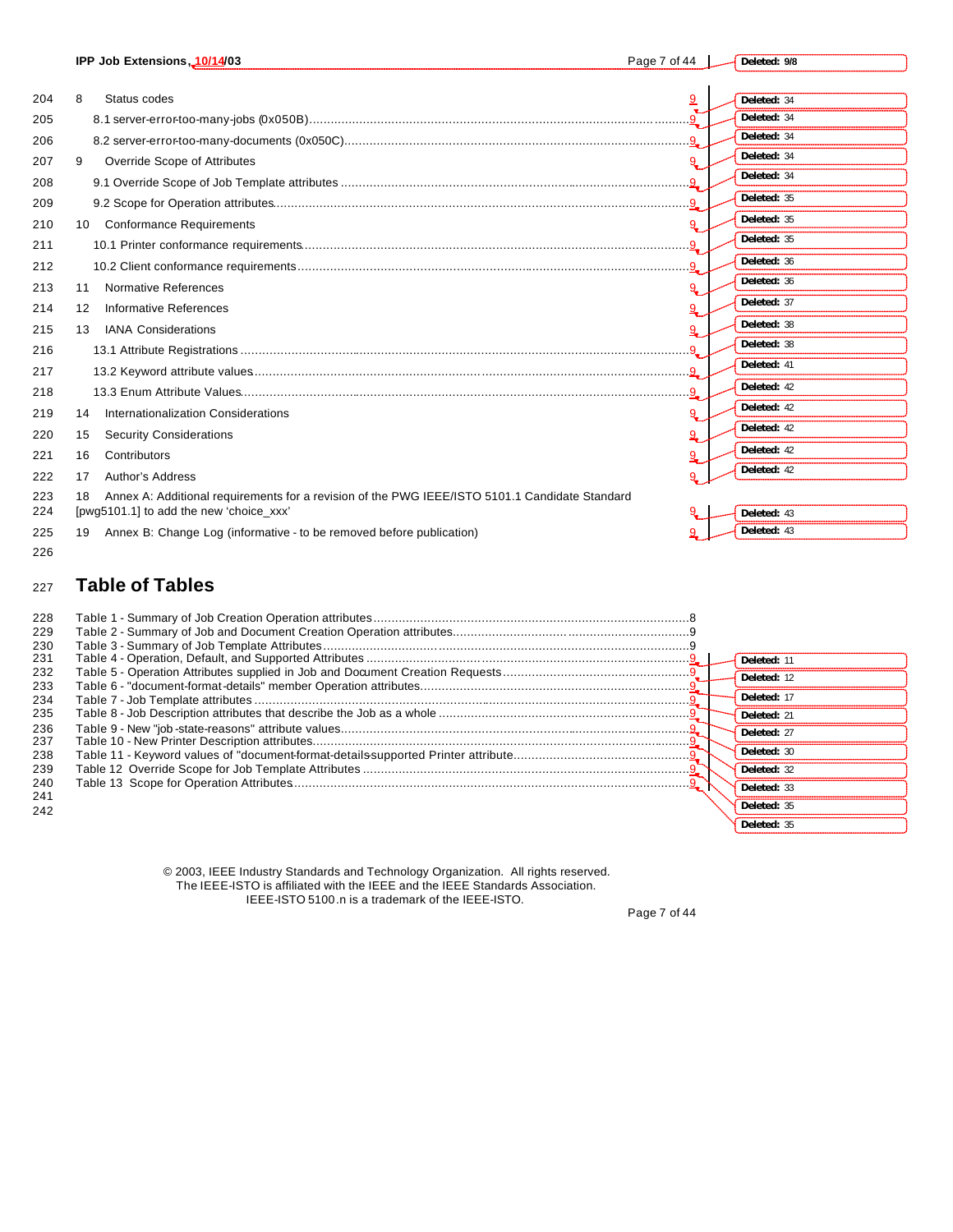### <sup>243</sup> **1 Introduction and Summary**

 This IPP specification is an assortment of attributes and values that extend the Job semantics of the IPP Model and Semantics [rfc2911]. This specification defines some new Operation attributes for use in Job Creation and Document Creation operations. The Printer copies these Operation attributes to the corresponding Job Description attributes, which the clients may query. The Document Creation Operation attributes describe the Document Content and permit the Printer to reject requests that it cannot process correctly. Some corresponding "xxx-default" and "xxx- supported" Printer attributes are defined. This specification defines some Job Template attributes that apply to a 250 multi-document Job as a whole; their names start with "job-" to indicate their job-wide scope. This specification<br>251 defines the "output-device" Job Template attribute that can apply to Documents and to Sheets as well defines the "output-device" Job Template attribute that can apply to Documents and to Sheets as well as Jobs This specification also defines some additional values for the "job-state-reasons" Job Description attribute. Each of the attributes defined in this specification are independent of each other and are OPTIONAL for a Printer to support.

254 This specification is an IPP extension referenced by the PWG Semantic Model [pwg-sm]. The purpose for these<br>255 extensions is so that the print industry can have a common semantic specification for use in IPP, the PWG extensions is so that the print industry can have a common semantic specification for use in IPP, the PWG Semantic 256 Model [pwg-sm], the PWG Print Service Interface (PSI) project [pwg-psi], the PWG IPP Fax (IPPFAX) project 257 [ippfax], and the Free Standards Group Job Ticket API [fsg -jt].

#### 258 **1.1 Attributes Summary**

259 Table 1 summarizes the Operation attributes defined in this specification for use with Job Creation operations. The 260 Printer copies these Operation attributes to corresponding Job Description attributes defined in this specification.

|  | Table 1 - Summary of Job Creation Operation attributes |
|--|--------------------------------------------------------|
|  |                                                        |

| Operation attribute                                | Printer<br>support | Description                                                                                                                                                                                                                      |
|----------------------------------------------------|--------------------|----------------------------------------------------------------------------------------------------------------------------------------------------------------------------------------------------------------------------------|
| ipp-attribute-fidelity (boolean)                   | MUST               | Allows the client to control whether or not the Printer MUST<br>support all Job Template attributes supplied in Job Creation<br>operation, else the Printer MUST reject the job. Defined in<br>[rfc2911] section 3.2.1.2 and 15. |
| job-mandatory-attributes (1setOf<br>type2 keyword) | MAY                | Allows the client to list the Job Template attributes that the<br>Printer MUST support when supplied in the Job Creation<br>operation, else the Printer MUST reject the job.                                                     |
|                                                    |                    |                                                                                                                                                                                                                                  |

262<br>263

Table 2 summarizes the Operation attributes defined in this specification for use with Job Creation operations and 264 Send -Document and Send-URI operations. These Operation attributes allow the client to supply descriptions of the 265 Document Content to the Printer about individual Document Contents at request time. When supplied in a Job

266 Creation request, these Operation attributes provide defaults for the Document or Documents of the Job. When

267 supplied in a Document Creation operation, they describe the Document explicitly. This specification does *not* define 268 corresponding Document Description attributes, since this specification does not include or depend on a Document<br>269 object<sup>1</sup>.  $object<sup>1</sup>$ .

 $\overline{a}$ 

Page 8 of 44 Copyright © 2003 IEEE-ISTO. All rights reserved.

<sup>1</sup> For Document Description attributes that correspond to the Operation attributes defined for Document Creation operations, see the Document object defined in [ippdoc].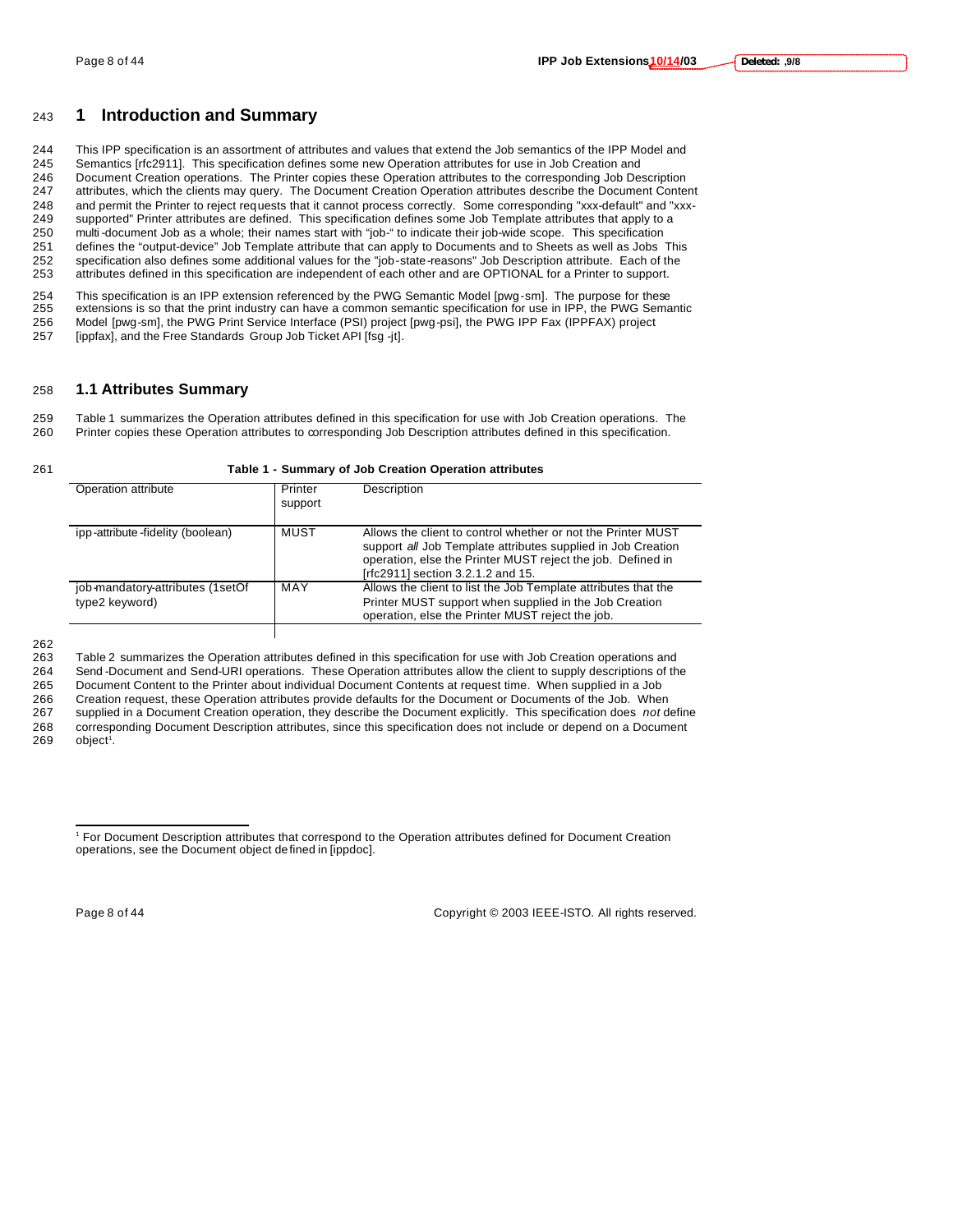#### 270 **Table 2 - Summary of Job and Document Creation Operation attributes**

| Operation attribute                                   | Printer<br>support | Description                                                                                                                                                                                                                                                                                                                                        |
|-------------------------------------------------------|--------------------|----------------------------------------------------------------------------------------------------------------------------------------------------------------------------------------------------------------------------------------------------------------------------------------------------------------------------------------------------|
| document-charset (charset)                            | MAY                | The charset of the Document content                                                                                                                                                                                                                                                                                                                |
| document-digital-signature (type2<br>keyword)         | MAY                | The type of digital signature, if any, used in the Document<br>Content.                                                                                                                                                                                                                                                                            |
| document-format-details (1setOf<br>collection)        | MAY                | The details of the Document Content, including when it's a<br>package of files (e.g., zip, multipart/related). The details<br>include information, such as the application and the operating<br>system that created the document, the intended device type<br>(when the format is device-dependent), and the natural<br>languages of the document. |
| document-format-version (text(127))                   | MAY                | The version of the document format.                                                                                                                                                                                                                                                                                                                |
| document-format-natural-language<br>(naturalLanguage) | MAY                | The primary natural language of the Document Content.                                                                                                                                                                                                                                                                                              |

<sup>271</sup>

Table 3 summarizes the Job Template attributes defined in this specification for use with Job Creation operations. 273 The Job Template attributes that have a "job-" prefix are defined to apply to the Job as a whole, independent of the

274 value of the "multiple-document-handling" Job Template attribute ([rfc2911] section 4.2.4), whose 'separate-

275 documents-collated-copies' and 'separate -documents-uncollated -copies' values cause the Printer to produce<br>276 separate Output Documents. The "output-device" Job Template attribute is not restricted to be job-wide and separate Output Documents. The "output-device" Job Template attribute is not restricted to be job-wide and can be

277 supplied in Document Creation operations and in the "override" attribute to override at the Sheet level (see section<br>278 9). When supplied in a Document Creation operation, the "output-device" Job Template attribute de 9). When supplied in a Document Creation operation, the "output-device" Job Template attribute describes the

279 Document explicitly. This specification does *not* define corresponding Document Description attributes, since this 280 specification does not include or depend on a Document object<sup>2</sup>.

281

| Job Template attribute                 | Printer | Description                                                     |
|----------------------------------------|---------|-----------------------------------------------------------------|
|                                        | support |                                                                 |
| job-copies (integer(1:MAX))            | MAY     | The number of copies of the entire Job.                         |
| job-cover-back (collection)            | MAY     | The cover for the back of the entire Job.                       |
| job-cover-front (collection)           | MAY     | The cover for the front of the entire Job.                      |
| job-finishings (1setOf type2 enum)     | MAY     | The finishing for the entire Job.                               |
| job-finishings-col (1setOf collection) | MAY     | The finishing characteristics for the entire Job.               |
| output-device (name(127))              | MAY     | Allows the client to indicate a preference for output devices,  |
|                                        |         | for a Printer that supports one or more output device (see fan- |
|                                        |         | out in [rfc2911] section 2.1).                                  |

### <sup>283</sup> **2 Terminology**

 $\overline{a}$ 

284 This section defines terminology used throughout this document.

#### 285 **2.1 Conformance Terminology**

286 Capitalized terms, such as **MUST, MUST NOT, REQUIRED, SHOULD, SHOULD NOT, MAY,** and **OPTIONAL**, have 287 special meaning relating to conformance as defined in RFC 2119 [rfc2119].

Copyright © 2003 IEEE-ISTO. All rights reserved. Page 9 of 44

<sup>&</sup>lt;sup>2</sup> For Document Description attributes that correspond to the Operation attributes defined for Document Creation operations, see the Document object defined in [ippdoc].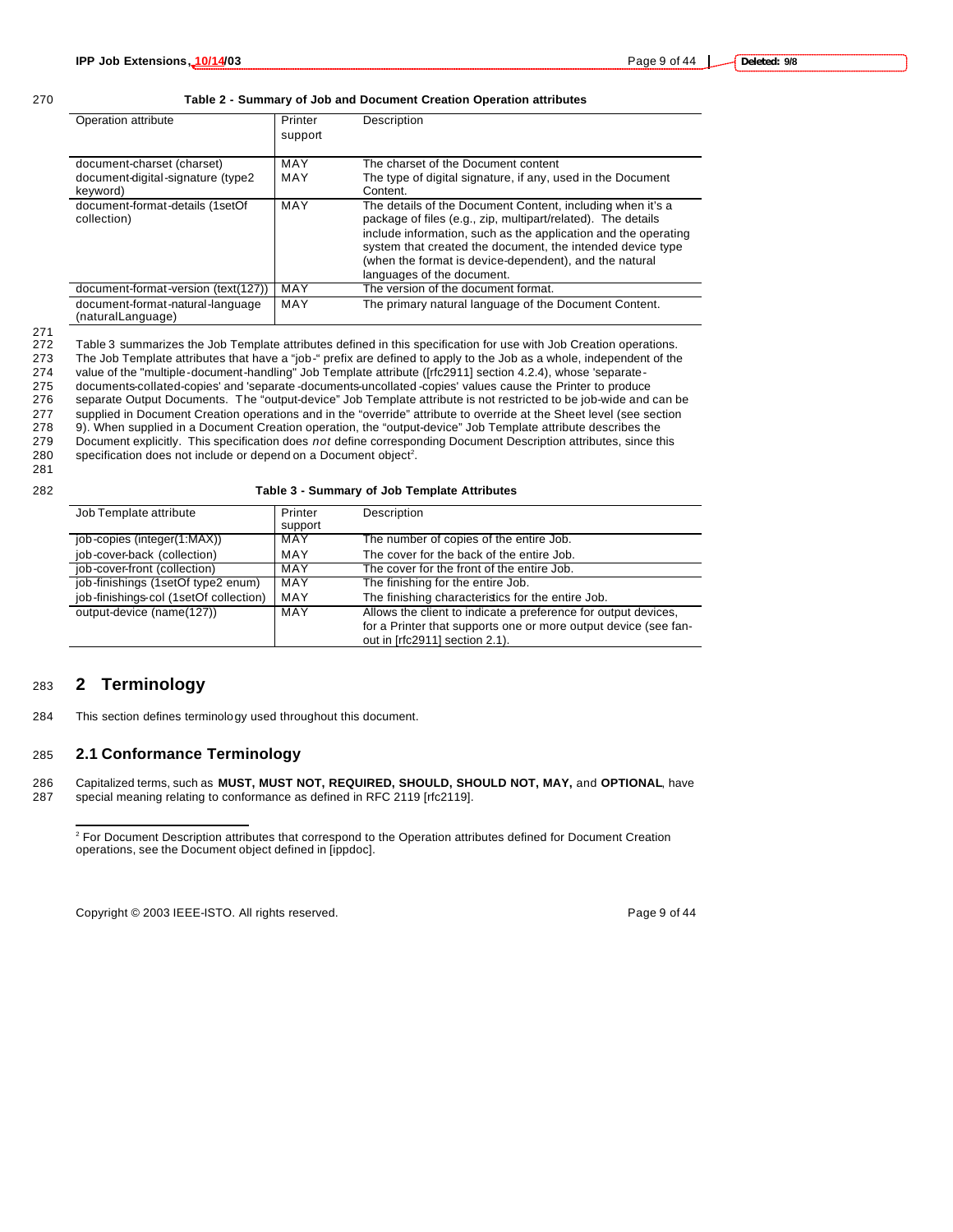### **2.2 Other Terminology**

- This document uses the same terminology as [rfc2911], such as "**client**", "**Printer**" <sup>3</sup> , "**attribute**", "**attribute value**", "**keyword**", "**Job Template attribute**", "**Operation attribute**", "**operation**", "**request**", "**response**", and "**support**" (see [rfc2911] section 12.2.3) with the same meaning. In addition, the following terms are defined for use in this document:
- **Document Creation operation**  operations that accept Document Content. Specifically: Print-Job, Print-URI, Send- Document and Send-URI. Note: Print-Job and Print-URI are both **Job Creation** and **Document Creation** operations.
- **Finished Document -** the result that the Printer produces on **Sheets** after the operations of printing, folding, cutting, finishing, etc. are completed.
- **Job Attribute** an **Operation attribute** or a **Job Templat**e attribute that applies to the Job (object) as a whole. For example, "job-name" is an **Operation attribute** and "job-priority" is a **Job Template attribute**.
- **Job Creation operation** operations that create Job objects, specifically: Print-Job, Print-URI, and Create-Job as defined in [rfc2911].
- **Operation attribute** an attribute supplied by a client in the Operation Attribute group of a request in order to affect the behavior of the operation or an attribute returned by the Printer in the Operation Attri butes group in an operation response in order to report the results of the operation. For some Operation attributes, the Printer copies the values supplied by the client to corresponding Job Description attributes.
- **Page**  The term "Page" used throughout this document is a synonym for PDL page.
- **PDL Page** A "PDL Page" is a page according to the definition of pages in the language used to express the document data. Note: If the PDL contains multiple original source pages that have been placed on a single page by 309 the client application, then the PDL page count is one. On the other hand, if the client requests that multiple PDL<br>310 Pages are placed on a single side of media, by supplying "number-up" with a value greater than 1, Pages are placed on a single side of media, by supplying "number-up" with a value greater than 1, then the PDL
- 311 page count will be more than one. [rfc2911] uses the term "print stream page" for PDL Page.
- **Sheet** A Sheet is the unit of media that a printer puts marks on. It is the most basic unit of output from a printer. A printer may mark on one side or on both sides of a sheet.

## **3 Operation Attributes for Job Creation and Document Creation operations**

 This section defines Operation attributes for use in Job Creation operations and/or Document Creation operations and as such describe characteristics of the Job and Document, rather than instructions to the Printer. For some of these Operation attributes there are corresponding "xxx-default" and "xxx-supported" Printer Description attributes (see section 7 ).

 Table 4 lists the Operation attributes and their attribute syntaxes supplied in Job Creation and Document Creation operations and the attribute syntaxes of their corresponding "xxx-default" and "xxx-supported" Printer Description

attributes, if any. A "-" indicates that there isn't an "xxx-default" or "xxx -supported" Printer Description attribute.

 [rfc2911] uses the terms "Printer object" and "Printer" interchangeably to mean the same thing. For simplicity, this document uses the term "Printer" exclusively, except for definitions copied directly from [rfc2911]. Nonetheless, the intent is as in [rfc2911]: a Printer is an object that MAY be hosted in the device or in a server.

Page 10 of 44 Copyright © 2003 IEEE-ISTO. All rights reserved.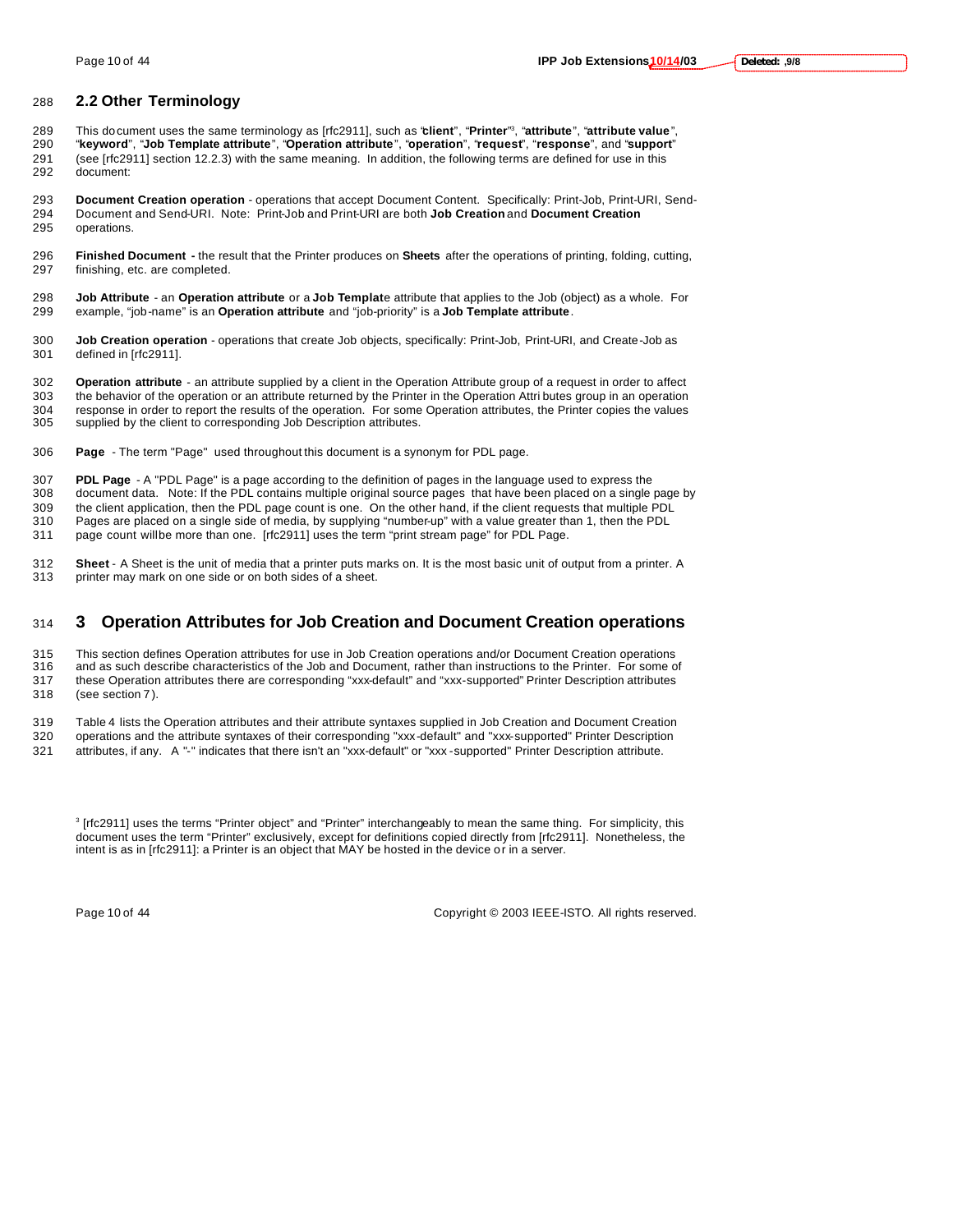#### 322 **Table 4 - Operation, Default, and Supported Attributes**

| <b>Operation attribute:</b><br>attribute name "xxx"                                                                                                                                                                                                                                                                                                              | Operation<br>attribute syntax                                                                                                                                                                | Printer: Default<br>Value<br>attribute syntax<br>"xxx-default"                                                                                                         | <b>Printer: Supported Values</b><br>attribute syntax<br>"xxx-supported"                                |
|------------------------------------------------------------------------------------------------------------------------------------------------------------------------------------------------------------------------------------------------------------------------------------------------------------------------------------------------------------------|----------------------------------------------------------------------------------------------------------------------------------------------------------------------------------------------|------------------------------------------------------------------------------------------------------------------------------------------------------------------------|--------------------------------------------------------------------------------------------------------|
| document-charset                                                                                                                                                                                                                                                                                                                                                 | charset                                                                                                                                                                                      | charset                                                                                                                                                                | 1setOf charset                                                                                         |
| document-digital-signature                                                                                                                                                                                                                                                                                                                                       | type2 keyword                                                                                                                                                                                | type2 keyword                                                                                                                                                          | 1setOf type2 keyword                                                                                   |
| document-format                                                                                                                                                                                                                                                                                                                                                  | mimeMediaType                                                                                                                                                                                | mimeMediaType                                                                                                                                                          | 1setOf mimeMediaType                                                                                   |
| document-format-details<br>document-source-application-name<br>document-source-application-version<br>document-source-os-name<br>document-source-os-version<br>document-format<br>document-format-device-id<br>document-format-version<br>document-natural-language<br>document-format-version<br>document-message<br>document-name<br>document-natural-language | 1setOf collection<br>name(MAX)<br>text(127)<br>name(40)<br>text(40)<br>mimeMediaType<br>text(127)<br>text(127)<br>natural Language<br>text(127)<br>text(MAX)<br>name(MAX)<br>naturalLanguage | 1setOf collection<br>name(MAX)<br>text(127)<br>name(40)<br>text(40)<br>mimeMediaType<br>text(127)<br>text(127)<br>naturalLanguage<br>text(127)<br>٠<br>naturalLanguage | 1setOf type2 keyword<br>$\overline{a}$<br>$\blacksquare$<br>1setOf text(127)<br>1setOf naturalLanguage |
| ipp-attribute-fidelity                                                                                                                                                                                                                                                                                                                                           | boolean<br>1setOf type2 keyword                                                                                                                                                              | $\overline{\phantom{a}}$                                                                                                                                               |                                                                                                        |
| job-mandatory-attributes                                                                                                                                                                                                                                                                                                                                         |                                                                                                                                                                                              |                                                                                                                                                                        |                                                                                                        |

323 Table 5 lists the Operation attributes that clients supply in Job and Document Creation operations and whether the Printer copies (indicated by **"? "**) the supplied value to the corresponding Job Description<sup>4</sup> 324 attribute. The following 325 statements apply to all Operation attributes for Job and Document Creation operations and are *not* repeated in each<br>326 Operation attribute Description:

Operation attribute Description:

327 If the Printer doesn't support the "xxx" Operation attribute, the Printer MUST ignore the "xxx" attribute (as 328 with any OPTIONAL Operation attribute) and return the "xxx" attribute with the supplied value as 329 unsupported in the Unsupported Attributes group as specified in [rfc2911] section 3.1.7.

#### 330 If the Printer supports the "xxx" Operation attribute, the Printer MUST also:

- 331 1. support the corresponding "xxx-default" and "xxx-supported" Printer Description attributes as well, if<br>332 defined (see Table 4 and section 7). If the Printer supports either of the "xxx-default" or "xxxdefined (see Table 4 and section 7). If the Printer supports either of the "xxx -default" or "xxx-333 supported" Printer Description attributes, then the Printer MUST also support the corresponding 334 Operation attribute.
- 335 2. validate the values supplied by the client in the "xxx" Operation attribute against the values indicated 336 in the Printer's corresponding "xxx-supported" Printer Description attribute (see section 7). If the 337 values do not validate, the Printer MUST perform one of the actions indicated for that Operation 338 attribute, unless explicitly specified otherwise in the Description, such as (1) reject the request, (2) 339 accept the request and either (a) hold the job for operator intervention or (b) print the Job ignoring<br>340 the attribute. In all of these cases, the Printer MUST return the Operation attribute with the the attribute. In all of these cases, the Printer MUST return the Operation attribute with the 341 unsupported value in the Unsupported Attributes group in the response (see [rfc2911] section 3.1.7).

4 The operations defined for Document Creation operations do not have corresponding Document Description attributes defined in this specification, since this specification does not assume that there is a Document object. See [ippdoc] for the corresponding Document Description attributes.

Copyright © 2003 IEEE-ISTO. All rights reserved. Page 11 of 44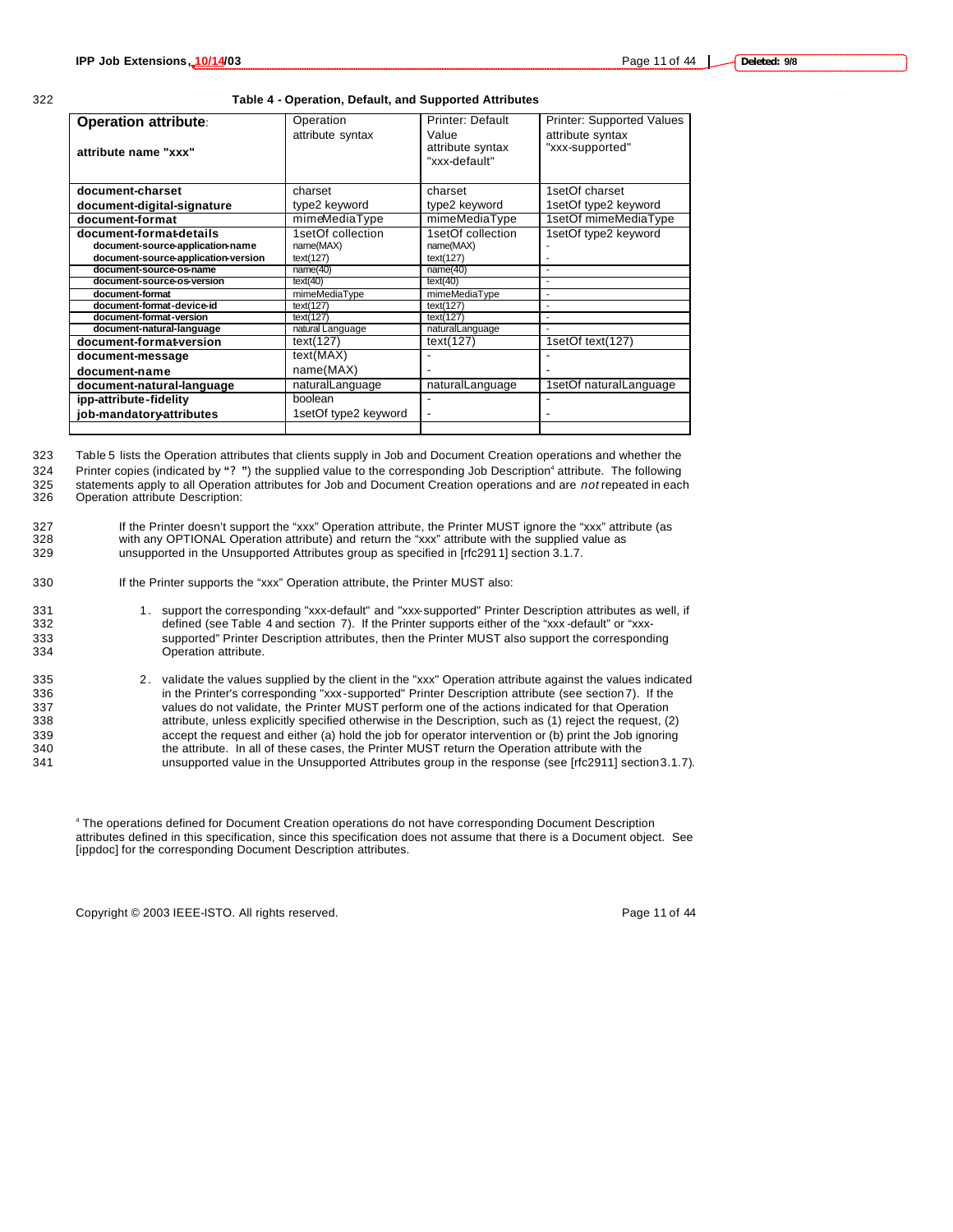| Legend:         |                                                                                         |
|-----------------|-----------------------------------------------------------------------------------------|
| "Operation"     | Column indicates the operation attribute names for Job and Document Creation            |
|                 | requests.                                                                               |
| (61.33)         | Following attribute name indicates value sent on Create-Job, Print-Job and Print-Uri is |
|                 | the default for all the Documents in the Job.                                           |
| "Creation       | Column indicates which operations the Operation attribute can be supplied in:           |
| operations"     | PJ=Print-Job, PU=Print-URI, CJ=Create-Job, SD=Send-Document, and SU=Send-               |
|                 | URI.                                                                                    |
| "ν"             | The Operation attribute is defined for use with the indicated operations.               |
| " የ "           | The Operation attribute is defined for use with the indicated operations. It has a      |
|                 | corresponding Job Description attribute (see section 4.1.5.4) defined that the Printer  |
|                 | MUST support and to which the Printer MUST copy this Operati on attribute, if it        |
|                 | supports the Operation attribute. See Table 4 for whether there are corresponding       |
|                 | "xxx-default" and "xxx-supported" Printer Description attributes defined.               |
| "V? **"         | Same as above except the corresponding Job Description attribute has an "-supplied"     |
|                 | suffix appended to the Operational attribute name.                                      |
| $\mathbf{u}$ is | the Operation attribute is not defined for the indicated operation.                     |
| "Conformance"   | column indicates the conformance requirements for what the client supplies in a         |
|                 | request and the Printer supports in a request. For (indented) member attributes, a      |
|                 | MUST means if the collection attribute is supplied or supported.                        |
| "Section"       | column indicates where the Operation attribute is defined in this spec.                 |

342

### 343 **Table 5 - Operation Attributes supplied in Job and Document Creation Requests**

| <b>Operation attribute name</b>                                                                     | <b>Attribute Syntax</b> | <b>Creation operations</b> |                    | Conformance             |                  | <b>Section</b>            |           |
|-----------------------------------------------------------------------------------------------------|-------------------------|----------------------------|--------------------|-------------------------|------------------|---------------------------|-----------|
|                                                                                                     |                         | CJ                         | PJ.<br>PU          | SD.<br>SU               | Client<br>supply | <b>Printer</b><br>support |           |
| The following 10 Operation attributes have corresponding "xxx-supplied" Job Description attributes: |                         |                            |                    |                         |                  |                           |           |
| compression                                                                                         | type2 keyword           | $*$<br>v?                  | $\star\star$<br>v? | $\mathbf{v}$            | MAY              | MAY                       | \$3.2.1   |
| document-charset*                                                                                   | charset                 | $\star\star$<br>v?         | $\star\star$<br>v? | v                       | MAY              | MAY                       | §3.2.2    |
| document-digital-signature*                                                                         | type2 keyword           | $\star\star$<br>v?         | $\star\star$<br>v? | $\mathbf{v}$            | MAY              | MAY                       | \$3.2.3   |
| document-format*                                                                                    | mimeMediaType           | $\star\star$<br>v?         | $\star\star$<br>v? | V                       | MAY              | <b>MUST</b>               | §3.2.4    |
| document-format-details*                                                                            | 1setOf collection       | $\star\star$<br>v?         | $\star\star$<br>v? | $\mathbf{v}$            | MAY              | MAY                       | \$3.2.5   |
| document-source-application-name*                                                                   | name(MAX)               | V.                         | V.                 | y                       | <b>MAY</b>       | <b>MAY</b>                | \$3.2.5.1 |
| document-source-application-<br>version*                                                            | text(127)               | v.                         | v.                 | y                       | <b>MAY</b>       | <b>MAY</b>                | §3.2.5.2  |
| document-source-os-name*                                                                            | name(40)                | v?                         | v?                 | у                       | MAY              | MAY                       | §3.2.5.3  |
| document-source-os-version*                                                                         | text(40)                | V.                         | v.                 | $\mathbf{y}$            | <b>MAY</b>       | MAY                       | \$3.2.5.4 |
| document-format*                                                                                    | mimeMediaType           | $\mathbf{v}$               | $\mathbf{v}$       | v                       | <b>MUST</b>      | <b>MUST</b>               | §3.2.5.5  |
| document-format-device-id*                                                                          | text(127)               | v?                         | v.                 | y                       | <b>MAY</b>       | <b>MAY</b>                | §3.2.5.6  |
| document-format-version*                                                                            | text(127)               | $\overline{\mathbf{v}}$    | v.                 | y                       | <b>SHOULD</b>    | <b>MUST</b>               | §3.2.5.7  |
| document-natural-language*                                                                          | naturalLanguage         | v.                         | V.                 | $\overline{\mathbf{v}}$ | MAY              | MAY                       | \$3.2.5.8 |
| document-format-version*                                                                            | text(127)               | $\star\star$<br>v?         | $\star\star$<br>v? | v                       | MAY              | MAY                       | §3.2.6    |
| document-message*                                                                                   | text(MAX)               | $\star\star$<br>v?         | $\star\star$<br>v? | ν                       | MAY              | MAY                       | §3.2.7    |
| document-name*                                                                                      | name(MAX)               | $\star\star$<br>v?         | $\star\star$<br>v? | $\mathbf{v}$            | <b>MAY</b>       | <b>MUST</b>               | \$3.2.8   |
| document-natural-language*                                                                          | naturalLanguage         | $\star\star$<br>v?         | $\star\star$<br>v? | y                       | <b>MAY</b>       | <b>MAY</b>                | \$3.2.9   |
| ipp-attribute-fidelity                                                                              | boolean                 | v?                         | v?                 | $\blacksquare$          | <b>MAY</b>       | <b>MUST</b>               | §3.1.1,   |
| job-mandatory-attributes                                                                            | 1setOf type2<br>keyword | v?                         | y?                 | ۰                       | <b>MAY</b>       | <b>MAY</b>                | \$3.1.2   |

344

Page 12 of 44 Copyright © 2003 IEEE-ISTO. All rights reserved.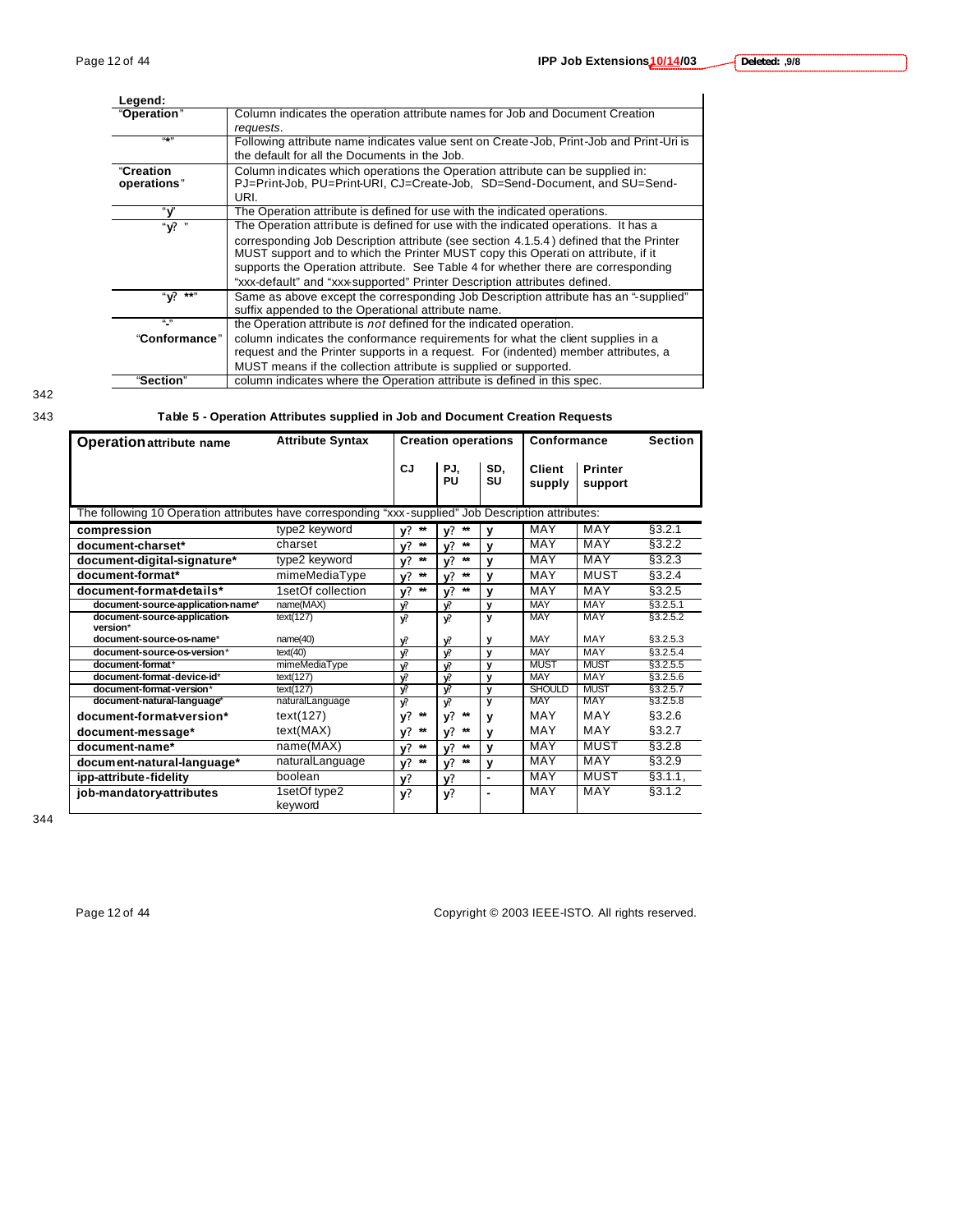**Deleted: 9/8**

### **3.1 Operation attributes for Job Creation operations only**

346 This section defines additional operation attributes that the client MAY supply in Job Creation operations (Print-Job, 347 Print-Job, 347 Print-Job, 347 Print-Job, Print-URI, and Create-Job) and Validate-Job, but not in Send-Document or Send-URI operations.

#### **3.1.1 ipp-attribute-fidelity (boolean) ([rfc2911] section 3.2.1 and 15)**

This REQUIRED Operation attribute specifies the policy for the Printer to use (see [rfc2911] §3.2.1.1) when the client

350 supplies unsupported Job Template attributes<sup>5</sup> or values in a Job Creation operation. The value 'true' indicates that total fidelity to client-supplied Job Template attributes and values is required for this Job Creation operation. If the

- client supplies the value 'false' or omits the attribute, then the Printer MUST accept the Job Creation operation.
- The Printer MUST copy this attribute to the corresponding (new) Job Description attribute (see section 5.1.2).

#### **3.1.1.1 Why there are no "ipp-attribute-fidelity-default" and "ipp-attribute-fidelity-supported" attributes**

 Because [rfc2911] defines the default value to be 'false' there is no point to define an "ipp-attribute-fidelity-default" Printer Description attribute. Because [rfc2911] REQUIRES a Printer to support the "ipp-attribute-fidelity" Operation attribute there is no need for an "ipp-attribute-fidelity-supported" Printer Description attribute.

#### **3.1.2 job-mandatory-attributes (1setOf type2 keyword)**

 This OPTIONAL Operation attribute permits the client to identify which Job Template attributes the Printer MUST support in this Job Creation request in order to accept the Job. The Printer MUST reject this Job Creation operation if the client supplies an unsupported Job Template attribute or value in the request that is also identified in this list. The client MAY supply the "job-mandatory-attributes" Operation attribute in a Job Creation operation or Validate-Job 363 operation and MUST NOT supply this attribute in any other operation. If the Printer supports the "job-mandatory-<br>364 attributes" Operation attribute, the Printer MUST support this attribute in all Job Creation operatio attributes" Operation attribute, the Printer MUST support this attribute in all Job Creation operations that it supports and in the Validate-Job operation.

 If the client supplies the "job-mandatory-attributes" Operation attribute and the 'ipp-attribute-fidelity" Operation attribute with the 'true' value, the Printer MUST ignore the "job-mandatory-attributes", since the client is requesting that all of the supplied Job Template attributes in the Job Creation request MUST be supported in order for the

Printer to accept the Job.

 The Printer MUST copy this attribute to the corresponding "job -mandatory-attributes" Job Description attribute (see 371 section 5.1.3) for auditing and trouble-shooting purposes.

 The values of the "job-mandatory-attributes" attribute are the keyword attribute names that identify Job Template 373 attributes; for example, 'job-hold-until', 'job-finishings' (see section 4.1.3.3), 'copies' and 'media'. In order to identify a<br>374 member attribute of a collection attribute, the keyword names of both the collection a member attribute of a collection attribute, the keyword names of both the collection attribute and the member

 attribute are given separated by a period (.) character. For example, to make the "media" attribute of the "cover-front" collection attribute mandatory, supply the keyword value: 'cover-front.media'.

The Printer MUST accept *any* keyword values for the "job-mandatory-attributes" attribute itself whether or not the

corresponding Job Template attributes are supported by the Printer and MUST NOT return any unsupported

keywords in the Unsupported Attributes Group in the response. If the client supplies this "job-mandatory-attributes"

Operation attribute in a Job Creation operation with values that represent Job Template attributes that the Printer

<sup>5</sup> The value of the "ipp-attribute-fidelity" Operation attribute has no effect on other Operation attributes supplied by the client, only on Job Template attributes supplied by the client.

 The Printer uses the "job-mandatory-attributes" Job Description attribute for validating subsequent Document Template attributes supplied in Send-Document and Send-URI operations for this job when also supporting [ippdoc], where the client can supply Document Template attributes.

Copyright © 2003 IEEE-ISTO. All rights reserved. Copyright C 2003 IEEE-ISTO. All rights reserved.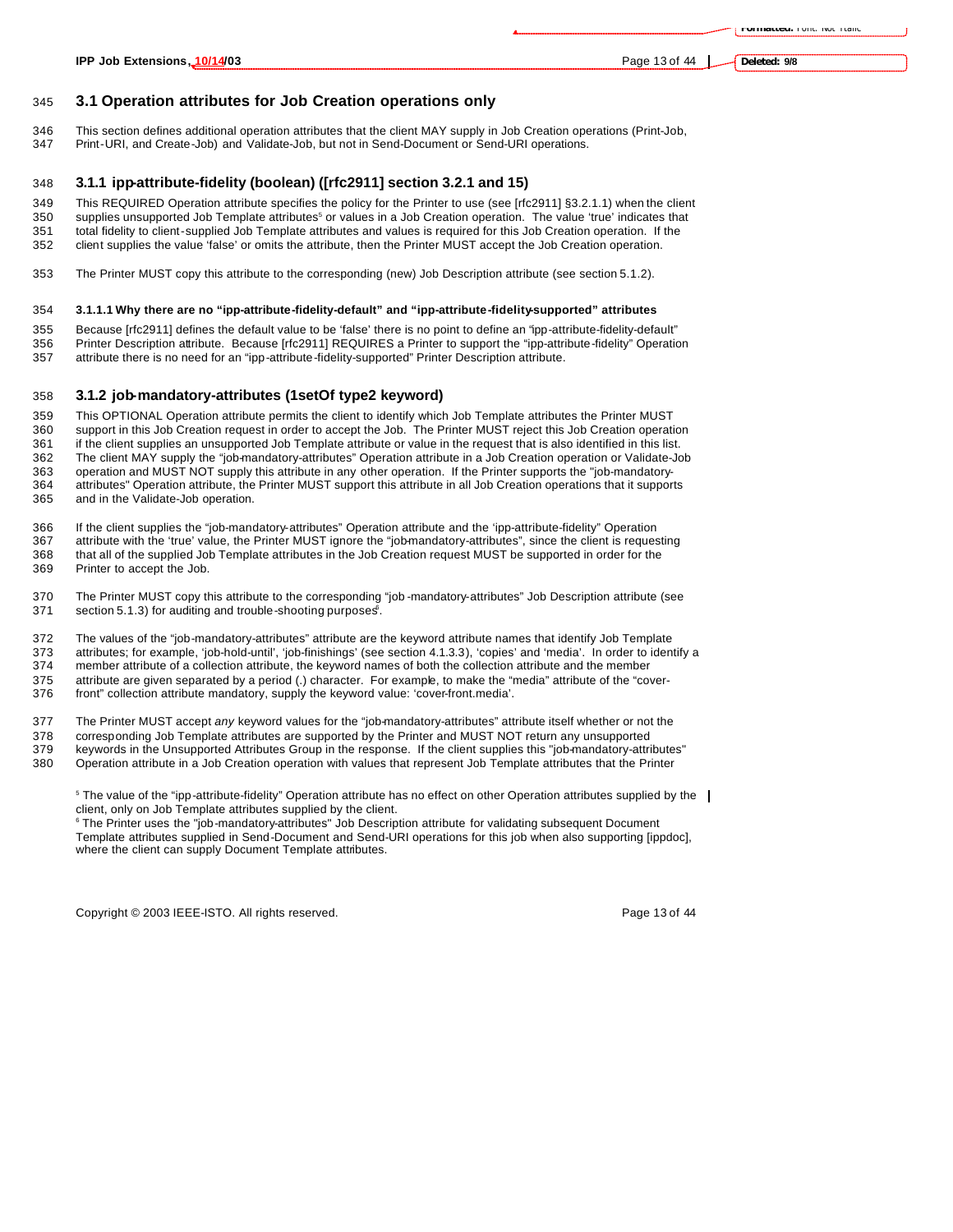doesn't support, the Printer MUST otherwise accept the attribute anyway. The Printer MUST reject this Job Creation only if the client *actually supplies* any of the identified Job Template attributes that the Printer doesn't support. 383 Because the Printer doesn't reject when the "job-mandatory-attributes" Operation attribute has unsupported attribute<br>384 keyword names, the client MAY supply all of the attribute keyword names that the client supports keyword names, the client MAY supply all of the attribute keyword names that the client supports without having to tailor the list to the particular Printer to which the client is submitting the Job Creation operation, thereby simplifying client use of this attribute.

 Note: The "job-mandatory-attributes" has nothing to do with whether the Printer overrides the PDL with the identified Job Template attributes (see [rfc2911] sections 4.4.28 and 15).

#### **3.1.2.1 Why there are no "job-mandatory-attributes-default" and "job-mandatory-attributes-supported" Printer Description attributes**

 By definition, omission of the "job-mandatory-attributes" Operation attribute (and the "ipp-attribute -fidelity" Operation attribute with a 'false' value or omitted) means that the client is requesting that none of the supplied Job Template attributes need to be supported in order to accept the Job, i.e., the Printer MUST NOT reject the job because of any unsupported Job Template attributes. So the default is an empty list, so there is no point to have a "job -mandatory-attributes-default" Printer attribute.

 By definition, the client can supply any Job Template attribute in the value list of the "job-mandatory-attributes" Operation attribute, whether or not the Printer actually supports that Job Template attribute. Therefore, it is not possible to have a "job-mandatory-attributes-supported" list, since all possible keywords would have to be expressed.

Note: the client MAY query the Printer's "job-creation-attributes-supported" (see [ippsave] section 7.1) and

 "document-creation-attributes-supported" (see [ippdoc] section 10.1) to see which Job Template and Document Template attributes the Printer actually supports.

### **3.2 Operation attributes for both Job and Document Creation operations**

 This section defines the semantics for the Operation attributes that a client MAY supply in a Job Creation operation (Print-Job, Print-URI, Create-Job) or a Document Creation operation (Print-Job, Print-URI, Send-Document and Send -URI). Note: Print-Job and Print-URI are both Job Creation and Document Creation operations.

### **3.2.1 compression (type2 keyword)**

 This REQUIRED Operation attribute identifies the compression used for the Documents in this Job and is defined in [rfc2911] section . It is included in this specification, because this specification defines the corresponding "compressions-supplied" Job Description attribute (see section 5.2.1.

#### **3.2.2 document-charset (charset)**

This OPTIONAL Operation attribute identifies the charset of the Document Content. This Operation attribute is

 intended to be supported by Printers that support a document-format in which the charset may be ambiguous in the Document content, such as 'application/vnd.hp-PCL', where the charset escape sequence MAY be omitted from the data.

If a client supplies the "document-charset" Operation attribute in a Document Creation operation with a value that the

Printer doesn't support, the Printer MUST reject the job and return the status code: 'client-error-charset-not-

supported' (see [rfc2911] section 3.1.4.14), since the interpretation of the content will be mis-understood by the

Printer.

 The standard values for these attributes are Internet Media types (sometimes called MIME types). For further details see the description of the 'mimeMediaType' attribute syntax in [rfc2911] section 4.1.9.

Page 14 of 44 Copyright © 2003 IEEE-ISTO. All rights reserved.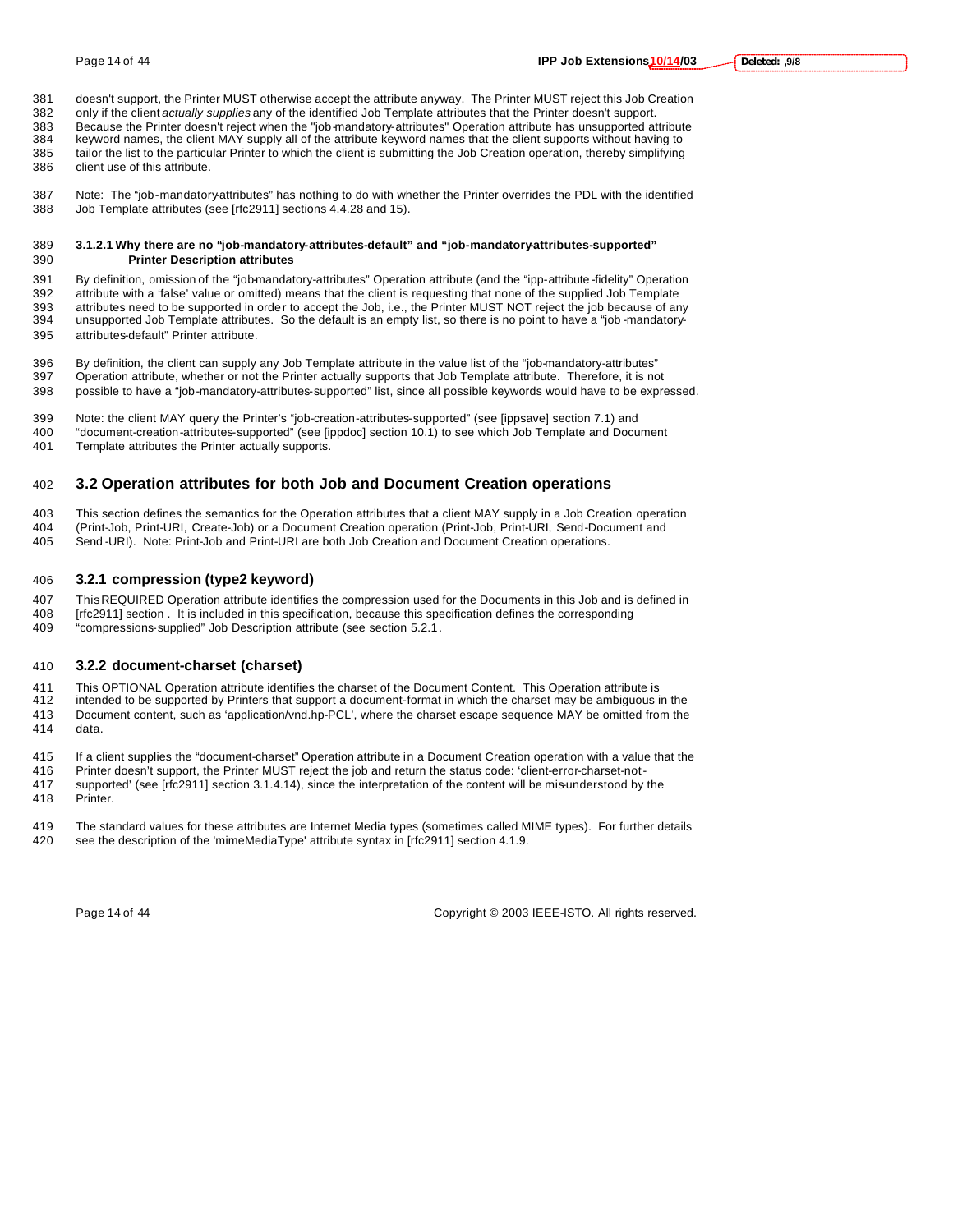The Printer MUST support this attribute if it supports a document format for which the Document Content can be ambiguous with respect to the charset being used to encode the data. For example, the 'application/vnd.hp -PCL' 423 MAY omit the charset escape sequence. Although [rfc2854] strongly RECOMMENDS that 'text/html', include a " charset=charset' parameter in the MIME type itself (that is, explicitly in the value of the "document-format" attribute), often the charset= parameter is not present in the MIME type and the Printer MUST assume a charset. Thus a Printer that supports the text/html MIME type MUST support the "document-charset" operation attributes. Also many 427 text files use the various 8-bit ISO 8859 charsets in which the lower half is US-ASCII and the upper half is various<br>428 Latin sets (about 8 or 9). Greek, Cyrillic, Hebrew, and Arabic. Shift JIS is another example wher Latin sets (about 8 or 9), Greek, Cyrillic, Hebrew, and Arabic. Shift JIS is another example where the left half is US-429 ASCII, but the right half can be one of a number of things. But if the data doesn't contain the charset escape<br>430 sequences, this attribute can help the Printer know what the charset is in the Document. Such document sequences, this attribute can help the Printer know what the charset is in the Document. Such document formats are called "charset-ambiguous" document formats. Finally, even though [rfc2046] REQUIRES the "; charset=" MIME type parameter if the file contains other than US-ASCII, in practice, the "; charset=" MIME type parameter is often omitted, thus making 'text/plain' a charset-ambiguous document format. See the discussion in [rfc2911] section 4.1.9 and [rfc2046].

 The Printer MAY also check the Document content while processing to see that the document data meets the coding 436 requirements for the supplied charset. If the data contains something that is outside the charset encoding, the<br>437 Printer MUST either (1) hold the job or (2) abort, and SHOULD NOT continue printing square boxes for e Printer MUST either (1) hold the job or (2) abort, and SHOULD NOT continue printing square boxes for encoded characters that are outside the charset supplied by the client.

- Many other document formats, such as 'application/postscript' and 'application/pdf', are *not* charset-ambiguous, so that Printers that support only such formats MAY omit support of the "document-charset" Operation/ Description attributes.
- If the Printer supports the "document-charset" Operation attribute, it MUST also support the corresponding "document-charset-default" and "document-charset-supported" Printer Description attributes as well and vice versa
- (see sections 7.1 and 7.2 ).

#### **3.2.3 document-digital-signature (type2 keyword)**

This OPTIONAL Operation attribute identifies the technology of digital signature in the Document content.

 If a client supplies this "document -digital-signature" Operation attribute in a Document Creation operation with a value that the Printer doesn't support, the Printer MUST perform one of the following acti ons depending on implementation: (1) reject the request OR (2) accept the request, set the Job's "job-state-reasons" attribute to 'digital-signature-type-not -supported' (see section 6.1), and either (a) put the Job in the 'pending-held' state or (b) process the job ignoring the attribute. See section 3 above for more details.

 If the Printer supports this attribute and the value supplied by the client, the Printer MAY verify the signature according to the rule for that signature format and "document-format". If the signature does not verify, then the Printer MUST perform one of the following actions depending on implementation (which MAY depend on the "document-format" and a site-established policy):

- 1. ignore the signature (and MAY indicate on the printed output some how) and MUST set the Job's "job-state-reasons" Job Description attribute with the 'digital-signature-did-not-verify' value (see section 6.1).
- 2. put the job on hold and wait for human intervention and MUST set the Job's "job-state-reasons" Job Description attribute with the 'job -digital-signature-wait' and 'digital -signature-did-not-verify' values (see section 6.1), OR
- 3. abort the job depending on implementation and/or site configuration and MUST set the Job's "job-state- reasons" Job Description attribute with the 'job-aborted -by-system' and 'digital-signature-did-not-verify' values (see section 6.1).

Copyright © 2003 IEEE-ISTO. All rights reserved. Copyright C 2003 IEEE-ISTO. All rights reserved.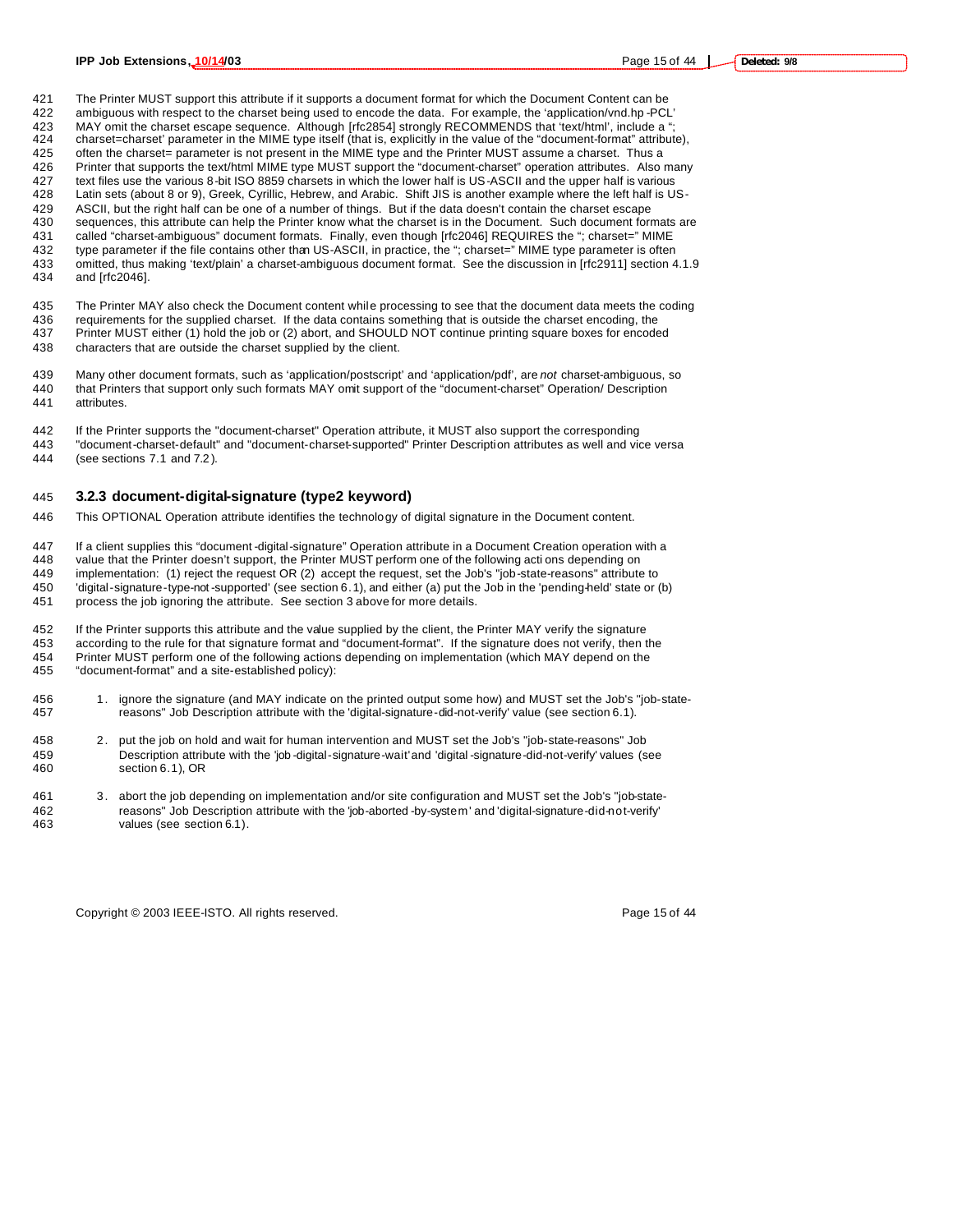Different PDLs have different techniques of embedding the signature. If the Printer supports the "document-digital-signature" attribute and the supplied "document-format", the Printer MUST accept the document. However, if the

 Printer either doesn't support the value of the "document-digital-signature" Operation attribute or doesn't support the technique used by the supplied "document-format" attribute, the Printer MUST either (1) ignore the signature or (2) put the job on hold and wait for human intervention, depending on implementation. If the Printer doesn't support the supplied value, the Printer MUST return the "document-digital-signature" attribute with its value as unsupported in the

- Unsupported Attributes group as specified in [rfc2911] section 3.1.7.
- The following standard keyword values are defined:
- 'dss': Digital Signature Standard (DSS) [dss].
- 'none': There is not a digital signature in the Document content. If this attribute is supported, the 'none' value MUST be implemented but MAY be removed by the administrator.
- 'pgp': PGP Message Exchange Formats [rfc1991].
- 'smime': Enhanced Security Services for S/MIME [rfc2634].
- 'xmldsig' XML Digital Signature [xmldsig].

### **3.2.4 document-format (mimeMediaType)**

 This REQUIRED Operation attribute (see [rfc2911] section 3.2.1.1) indicates the document format of the supplied Document Content. If a client supplies the "document-format" Operation attribute with a value that the Printer doesn't support, the Printer MUST reject the job and return the status code 'client-error-document-format-not-supported' (see

[rfc2911] section 3.1.4.11), since the Printer cannot process the data.

 The standard values for this attribute are Internet Media types (sometimes called MIME types). For some MIME types, such as 'text/plain' [rfc2046], the "; charset=" parameter is defined which specifies the charset of the Document 485 content. The Printer MUST support the charset MIME parameter as well as the "document-charset" Operation<br>486 attribute (section 3.2.2) if the Printer supports any text MIME type, such as 'text/plain' or 'text/html'. Fo attribute (section 3.2.2) if the Printer supports any text MIME type, such as 'text/plain' or 'text/html'. For further details see the description of the 'mimeMediaType' attribute syntax in [rfc2911] section 4.1.9 and [rfc2046] and the "document-charset" Operation attribute (section 3.2.2).

489 Many printer languages in the Printer MIB do not have a MIME type registered with IANA.<sup>7</sup> It is the intent of the PWG to registers all of the Printer MIB v2 XXX Printer Languages as 'application/vnd.PWG-XXX'. If a Printer Language already has a registered MIME Media type or gets a registration in the future, then that MIME Type MUST be used in preference to the 'application/vnd.PWG-XXX' MIME Type. For example, PostScript? has the MIME Media type: 'application/postscript' and PCL has the MIME Media Type: 'application/vnd.HP-PCL, so those MIME Media types MUST be used instead of 'application/vnd.PWG-PS' and 'application/vnd.PWG-PCL'. For example, the NEC NPDL printer language from the Printer MIB does not have a MIME type registered with IANA. Therefore, the "document-format" = 'application/vnd.PWG-NPDL' MUST be used.

 See also the "document-format-version" Operation attribute in section 3.2.6 and the "document-format-details" Operation attribute in section 3.2.5.

#### **3.2.5 document-format-details (1setOf collection)**

This OPTIONAL Operation attribute supplied in Document Creation operations summarizes the details of the

Document content, including any files contained in the Document. This Operation attribute is intended to be

- supported by Printers that support a packaging document format, such as 'application/zip' or 'multipart/related', in order to detail the contents. However, this Operation attribute MAY be used with any document format. See Table 6
- for a list of the member attributes along with the client and Printer conformance requirements.

 $\overline{a}$ 

Page 16 of 44 Copyright © 2003 IEEE-ISTO. All rights reserved.

**Deleted:** Note: CIP4 did not agree to register MIME types for other organizations and standards. Instead, CIP4 will just add values to the flat file that aren't MIME types. The values will not start with any of the MIME type roots: application/, audio/, image/, message/, model/, multipart/, test/, or video. ACTION ITEM (Tom and Ira): Propose a format for the file.

 Companies are urged to register there Printer languages with IANA using the 'application/vnd.XX-yyy vendor tree. There has also been a long standing PWG proposal to register all of these as 'application/vnd.pwg-yyy.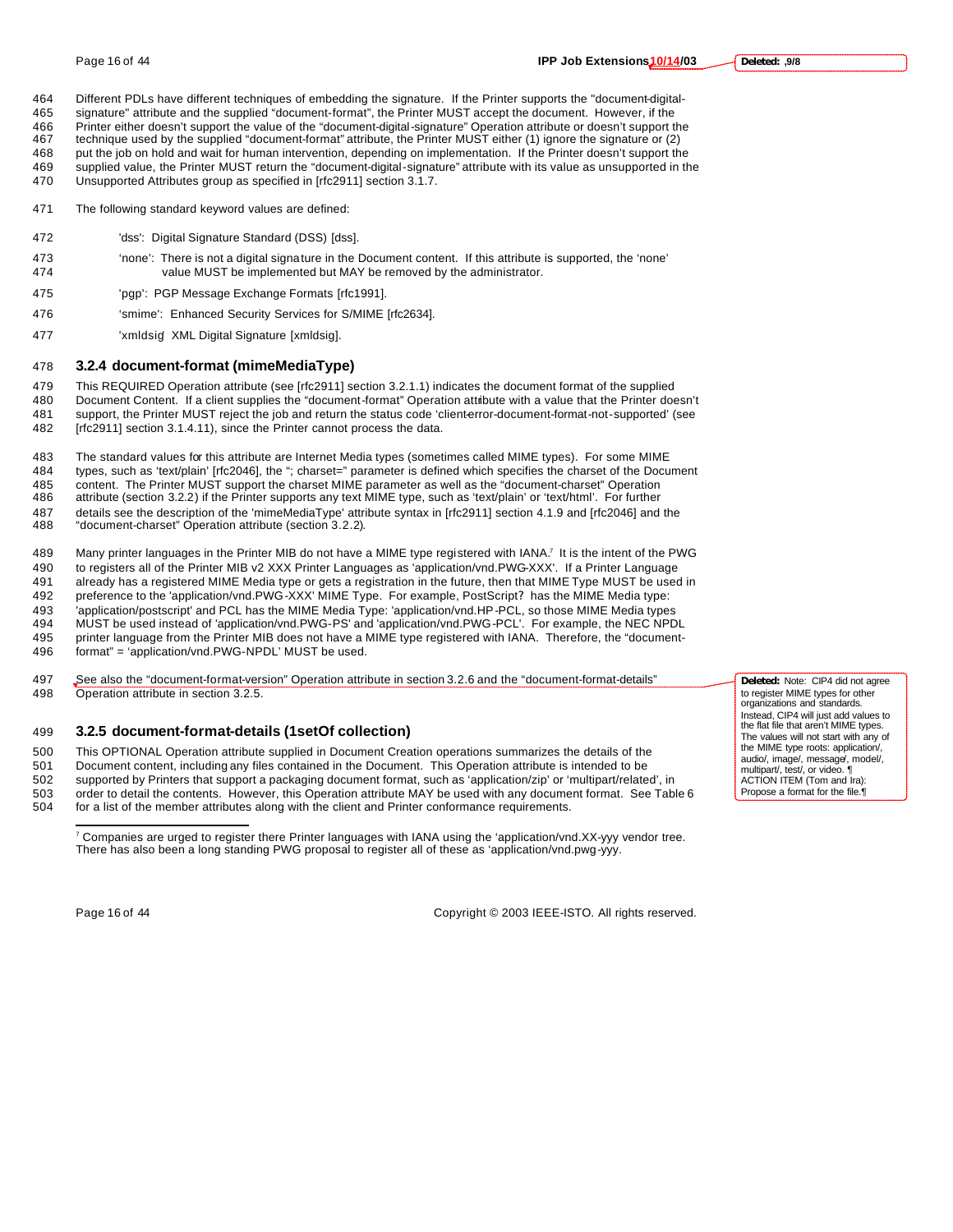505 All member attributes, if supplied, MUST have contents. The value MUST NOT be omitted.

506 If a Printer supports a *packaging* MIME type, such as 'multipart/related' or 'application/zip', the Printer MUST support

507 this "document-format-details" Operation attribute. If a Printer does not support a packaging MIME type, i t MAY omit 508 support of the "document-format-details" Operation attribute and Description attribute. The purpose of the

509 "document-format -details" Operation attribute is to describe the details of the document format or formats in the

510 supplied Document, including the packaging format itself, so that the Printer knows what to expect.

 If a client supplies the "document-format-details" Operation attribute in a Document Creation request with member attributes and/or values that the Printer doesn't support, the Printer MUST perform one of the following actions depending on implementation: (1) reject the request OR (2) accept the request and either (a) put the Job in the 'pending-held' state or (b) process the job ignoring the attribute. See section 3 above for more details. However, if the "document-charset" or the "document-format" member attributes are the ones in question, the Printer MUST reject the request, same as for the "document-charset" and "document-format" Operation attributes (see sections 517 3.2.2 and 3.2.4) and return the 'client-error-charset-not-supported' (see [rfc2911] section 13.1.4.16) or the 'client-error-document-format-not-supported' (see [rfc2911] section 13.1.4.11) status-codes, respectively.

519 For a packaging format, the "document-format-details" attribute does not provide means to associate each collection<br>520 value with particular document in the archive file, so it does not provide a "manifest" of the pac value with particular document in the archive file, so it does not provide a "manifest" of the packaging. One of the 521 packaging collection values MAY describe the packaging format itself, in which case that collection value MUST be 522 the first collection value. The remaining collection values provide the summary of the details of the contained files in 523 any order.

524 There MUST NOT be any duplicate collection values, that is, no collection values with all the same member attribute 525 values; it's a set, not a sequence. So 100 PostScript files with the same details in a .zip file:

- 526 (1) MAY have one collection value with the "document-format" member attribute = 'application/zip' MIME type<br>527 value and MAY have additional member attributes that give details about the .zip file itself and value and MAY have additional member attributes that give details about the .zip file itself and
- 528 (2) MUST have one collection value containing a "document-format" member attribute = 529 'application/postscript' and MAY have additional member attributes that give the details about the PostScript<br>530 files. files.

531 If a file in a packaging file is itself a packaging file, the single "document-format-details" (1setOf collection) Operation<br>532 attribute SHOULD contain the flattened distinct collection values for all files at all ne

attribute SHOULD contain the flattened distinct collection values for all files at all nested levels. Therefore, the 533 "document-format -details" collection attribute is not recursively defined and MUST NOT contain the "document-

534 format-details" attribute as a member attribute.

#### 535 **Table 6 - "document-format-details" member Operation attributes**

| <b>Member Attribute Name</b>        | <b>Attribute Syntax</b> | Client<br>supplies | <b>Printer</b><br><b>Support</b> | Member<br><b>Attribute</b><br><b>Section</b> | <b>Top Level</b><br><b>Attribute</b><br><b>Section</b> |
|-------------------------------------|-------------------------|--------------------|----------------------------------|----------------------------------------------|--------------------------------------------------------|
| document-source-application-name    | name(MAX)               | MAY                | MAY                              | 3.2.5.1                                      | N/A                                                    |
| document-source-application-version | text(127)               | MAY                | MAY                              | 3.2.5.2                                      | N/A                                                    |
| document-source-os-name             | name(40)                | MAY                | <b>MAY</b>                       | 3.2.5.3                                      | N/A                                                    |
| document-source-os-version          | text(40)                | MAY                | <b>MAY</b>                       | 3.2.5.4                                      | N/A                                                    |
| document-format                     | mimeMediaType           | MUST               | MUST                             | 3.2.5.5                                      | 3.2.4                                                  |
| document-format-device-id           | text(127)               | MAY                | <b>MAY</b>                       | 3.2.5.6                                      | N/A                                                    |

<sup>8</sup> If the client wants to achieve a "manifest", that is a complete list of each file in a packaging, then the client needs to extract each file from the package and submit each one in a separate Document Creation operation. Note: the client can re-compress each file before sending, so the compression isn't lost when sending each document separately.

Copyright © 2003 IEEE-ISTO. All rights reserved. Page 17 of 44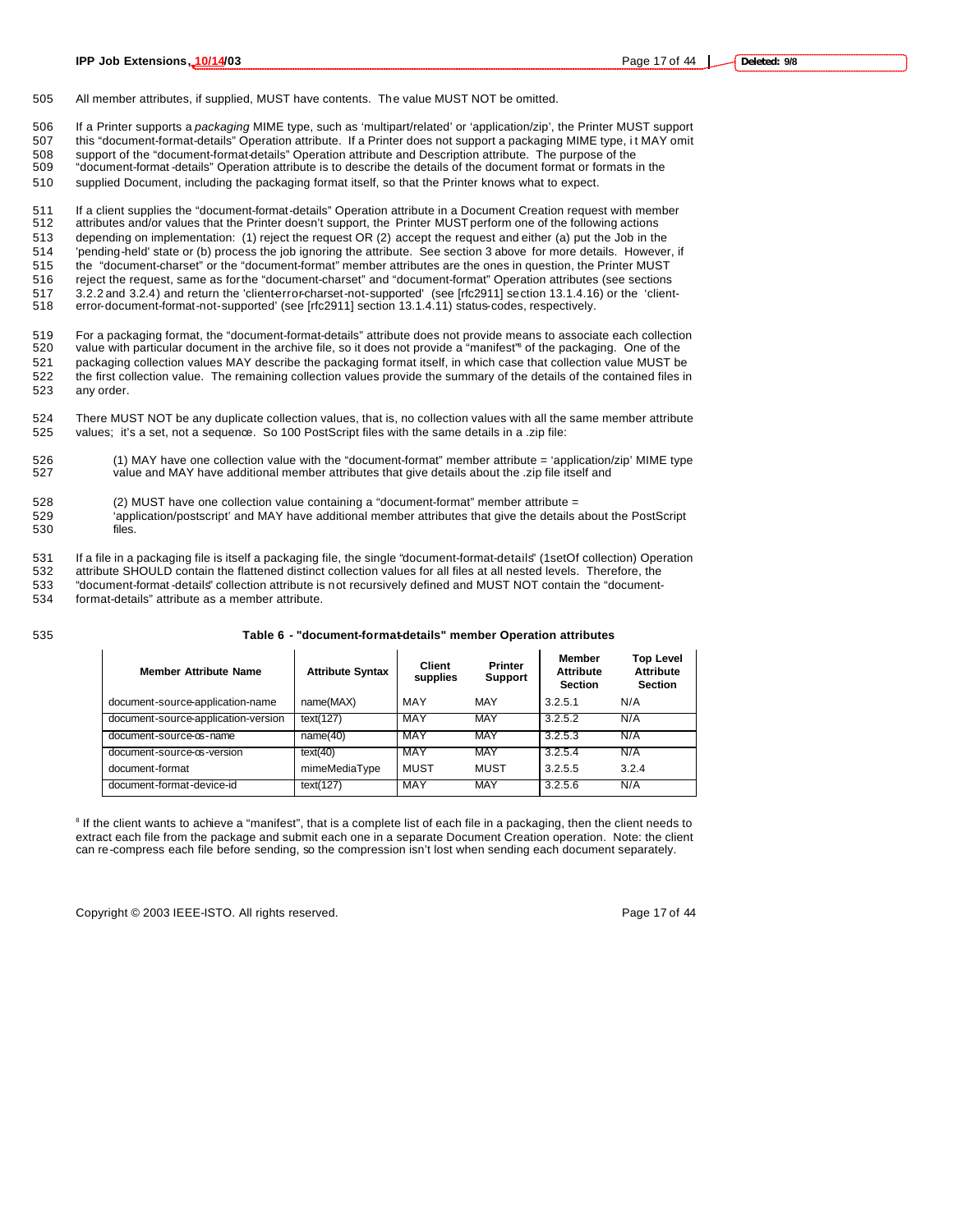| document-format-version    | text(127)                 | <b>SHOULD</b> | MUST | 3.2.5.7 | 3.2.6 |
|----------------------------|---------------------------|---------------|------|---------|-------|
| document-natural-languages | 1setOf<br>naturalLanguage | MAY           | MAY  | 3.2.5.8 | 3.2.9 |

537 The client can determine which member attributes of the "document-format-details" are supported by querying the<br>538 Printer's "document-format-details-supported" (1setOf type2 keyword) Printer Description attribute (se Printer's "document-format-details-supported" (1setOf type2 keyword) Printer Description attribute (see section 7.6).

 Table 6 shows that three of the member attributes also have comparable top level Operation attributes defined with the same names. See the sections listed in the rightmost column. These three high level attributes have corresponding "xxx-default" and "xxx-supported" Printer Description attributes. These values are also for use with 542 the corresponding three member attributes. The remaining member attributes do not have any corresponding "xxx-default" and "xxx-supported" Printer Description attribute.

 If a client supplies this "document -format-details" Operation attribute with a member attribute with a value that the Printer doesn't support, the Printer MUST perform one of the following actions: (1) reject the request OR (2) accept 546 the request and either (a) put the Job in the 'pending-held' state or (b) process the job ignoring the attribute. See<br>547 section 3 above for more details. section 3 above for more details.

#### **3.2.5.1 document-source-application-name (name(MAX))**

549 This OPTIONAL member Operation attribute identifies the application that generated the document. The 550 value MUST be included value MUST be all lowercase in order to facilitate matching. The version number MUST NOT be included (see the "document-source-application-version" attribute). Examples: "photoshop", "microsoft word", "unknown".

#### **3.2.5.2 document-source-application-version (text(127))**

 This OPTIONAL member Operation attribute identifies the version number of the application that created the document. The value MUST be all lowercase in order to facilitate matching. The intent of this attribute is for purposes of affecting the interpreting by the Printer for any formats for which the source applicati on version might have different semantics. Examples:

- "8.1 (4331)" for Winzip? , "5.0.5 10/26/2001" for Acrobat? , "2000 (9.0.4119 sr-1)" for Microsoft? Word
- If the client omits this member attribute, that matches with any version. Similarly, the Printer's member attribute MAY be omitted or be a zero length string to indicate any.

#### **3.2.5.3 document-source-os-name (name(40))**

 This OPTIONAL member Operation attribute identifies the name of the operating system on which the document was generated. Valid values are the operating system names defined in the IANA Operating System name registry [os-names] with the version number portion removed (see the "document-source-os- version" attribute). IANA Operating System Names consist of up to 40 *uppercase* US-ASCII letters, hyphen ("-"), period ("."), and slash ("/") characters. The value MUST be all lowercase in order to facilitate matching.

- Possible example IANA OS Registry values: 'linux', 'macos', 'sun-os', 'unix', "unknown", 'windows'.
- ACTION ITEM: Get Sun to register SOLARIS with IANA.(Tom H)

#### **3.2.5.4 document-source-os-version (text(40))**

 This OPTIONAL member Operation attribute identifies the version of the operating system on which the document was generated. Valid values include the version portion of any of the operating system names defined in the IANA Registry [os-names]. The value MUST be all lowercase in order to facilitate matching.

Page 18 of 44 Copyright © 2003 IEEE-ISTO. All rights reserved.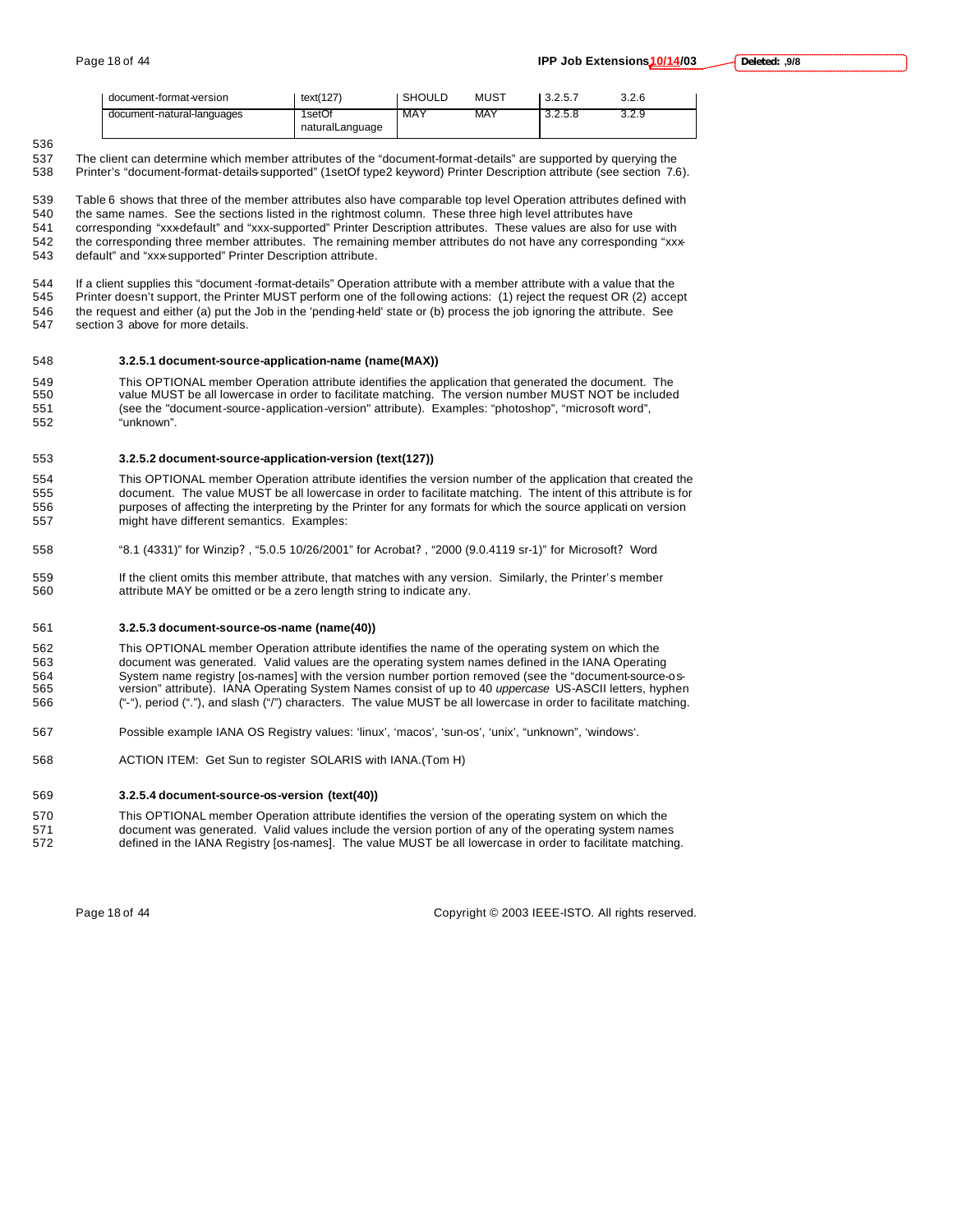The value MUST NOT include the name portion of the registered OS name (see "document-source -os- name" attribute). Possible example values for the indicated "document-source-os-name" value are:

- for 'linux': '1.0', '1.2', '2,0', '2.2', '2.4'
- for 'unix': 'bsd', 'v', 'v.1', 'v.2', 'v.3', 'pc'
- for 'windows': '95', '98', 'ce', 'nt', 'nt-2', 'nt-3', 'nt-3.5', 'nt-3.51', 'nt-4', 'nt-5' (windows 2000),
- ACTION ITEM: Get Microsoft to register NT-5.1 (maybe NT-5.2) with IANA.(Ira M)

#### **3.2.5.5 document-format (mimeMediaType)**

 This REQUIRED member Operation attribute identifies the document format (see [rfc2911] §3.2.1.1) of the collection value of which it is a member. The client MUST supply and the Printer MUST support this member attribute in each collection value. The values for this member attribute are Internet Media types (sometimes called MIME types) and have the same values and semantics as for the top level "document-format" Operation attribute with the same name (see section 3.2.4 for the semantics).

#### **3.2.5.6 document-format-device-id (text(127))**

 This OPTIONAL member Operation attribute identifies the type of device for which the document was formatted, including manufacturer and model. This attribute is intended to identify document formats that are 590 not portable, e.g., PDLs that are device dependent. The value of this variable MUST exactly match the IEEE<br>591 1284-2000 Device ID string (see [IEEE1284] clause 6), except the length field MUST NOT be specified. See 1284-2000 Device ID string (see [IEEE1284] clause 6), except the length field MUST NOT be specified. See the Microsoft Universal Plug and Play [upnp] section 2.2.6 DeviceId parameter for details and examples. Here is an example showing only the required fields for a PostScript document:

MANUFACTURER:ACME Co.;COMMAND SET:PS;MODEL:LaserBeam 9;

#### **3.2.5.7 document-format-version (text(127))**

 This REQUIRED member Operation attribute identifies the level or version of the document format identified by the "document-format" member attribute. The client MAY supply and the Printer MUST support this member attribute if the Printer supports the "document-format-details" Operation attribute. The semantics and supported values of this "document-format-version" member attribute MUST be the same as for the top level "document-format-version" Operation attribute with the same name (see section 3.2.6 for the semantics).

#### **3.2.5.8 document-natural-language (1setOf naturalLanguage )**

 This OPTIONAL member Operation attribute specifies the natural language(s) of the collection value of which it is a member. The values for this attribute are natural language codes (with optional country codes) and have the same values and semantics as for the top level "document-natural-language" (naturalLanguage) operation attribute with the same name (see section 3.2.9 for the semantics). If the document contains multiple natural languages, then the first value MUST be the primary language of the document.

#### **3.2.6 document-format-version (text(127))**

 This OPTIONAL Operation attribute identifies the level or version of the document format of the Document content identified by the "document-format" Operation attribute (section 3.2.4).

If the client supplies this "document-format-version" Operation attribute, the client MUST also supply the "document-

 format" Operation attribute (section 3.2.4 ), so tha t the Printer does not need to parse the "document-format-version" string in order to determine the document format and version.

Copyright © 2003 IEEE-ISTO. All rights reserved. Copyright C 2003 IEEE-ISTO. All rights reserved.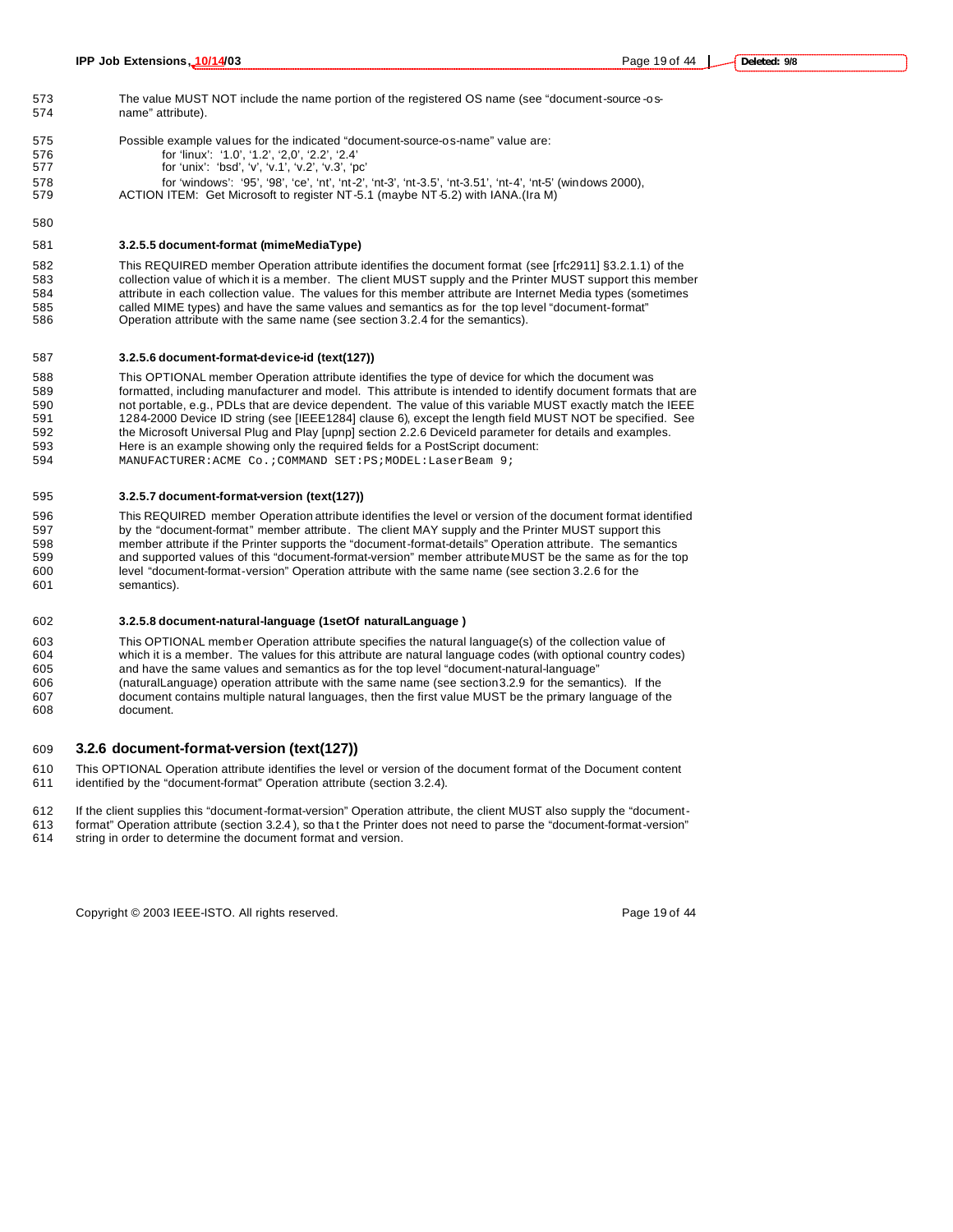- 
- If a client supplies this "document -format-version" Operation attribute with a value that the Printer doesn't support as
- indica ted by the Printer's "document-format-version-supported" attribute (see section 7.8), the Printer MUST perform
- 617 one of the following actions, depending on implementation: (1) reject the request OR (2) accept the request and<br>618 either (a) put the Job in the 'pending-held' state or (b) process the job ignoring the attribute. See either (a) put the Job in the 'pending-held' state or (b) process the job ignoring the attribute. See section 3 above for
- more details.
- The defined values are taken from the Printer MIB [rfc1759] langTC values (after removing the "lang") used in the prtInterpreterLangFamily and the prtInterpreterLangLevel attributes (SNMP calls them "objects") separated by the "/" character. If there is no version, just the langTC prefix without the "/" is used. Note: the Printer MIB
- prtInterpreterLangVersion attribute is not used, since no standard values are given in the Printer MIB.
- The short first field before the "/" character are unique, so that the version values are self-identifying so that all the versions for all document formats can be combined into a single list for the Printer's "document-format-version- supported" Printer attribute. The first field also tends to be the acronym for the document format and often is also the file name extension registered with IANA. The Printer MIB shows the first field in uppercase for readability. However, the Printer MUST perform case-insensitive matching of supplied values with supported values. If the
- 629 common acronym includes a "/", such as TIFF/IT, the "/" is changed to "-" so that the first field ends with the first "/."
- Example values:
- 'PS/3': For Postscript level 3 [rfc1759].
- 'PCL/5e': For PCL 5e [rfc1759].
- 'PDF/1.4': For PDF version 1.4 [pdf]
- 'PDF/X-1a:2001': For PDF/X-1a [iso15930]
- 'DCS/2.0' For Document Color Separation (DCS), version 2.0. [dcs2.0]
- 'TIFF-IT/FP:1998': TIFF/IT [iso12639] Full Page baseline .
- 'TIFF-IT/CT:1998': TIFF/IT [iso12639] Continuous Tone picture data baseline
- 'TIFF-IT/FP/P1:1998': TIFF/IT [iso12639] Full Page profile 1
- 'TIFF-IT/CT/P1:1998': TIFF/IT [iso12639] Continuous Tone picture data profile 1
- 'Automatic': auto sense the format [rfc1759]. Is use in combination with the 'application/octet-stream' (see [rfc2911] section 4.1.9.1) value of the "document-format" attribute (section 3.2.4).
- 

#### **3.2.6.1 Why no "document-format-version-default"**

- 644 There is no "document-format-version-default" since to be meaningful, the default would have to depe nd on the<br>645 "document-format". Currently, there are no "xxx-default" attributes whose values depend on the value of
- "document-format". Currently, there are no "xxx-default" attributes whose values depend on the value of other attributes. Thus an implementation is free to supply its own defaults that depend on the "document-format".
- 

### **3.2.7 document-message (text(MAX))**

This OPTIONAL Operation attribute contains a message from the user to the operator about the Document.

#### **3.2.8 document-name (name(MAX))**

- The Printer MUST support this Operation attribute in Print-Job, Print-URI, Send-Document, and Send-URI operations
- (see [rfc2911 section 3.2.1.1) and MAY support it in the Create-Job operation. For the Print-Job, Print-URI, and
- 652 Create-Job operations, the Printer MUST copy the value to the corresponding Job Description attribute<sup>9</sup>.

 $\overline{a}$ 

Page 20 of 44 Copyright © 2003 IEEE-ISTO. All rights reserved.

<sup>&</sup>lt;sup>9</sup> For the Send-Document and the Send-URI Operation attribute, the Printer copies them to the corresponding Document Description attribute defined in [ippdoc].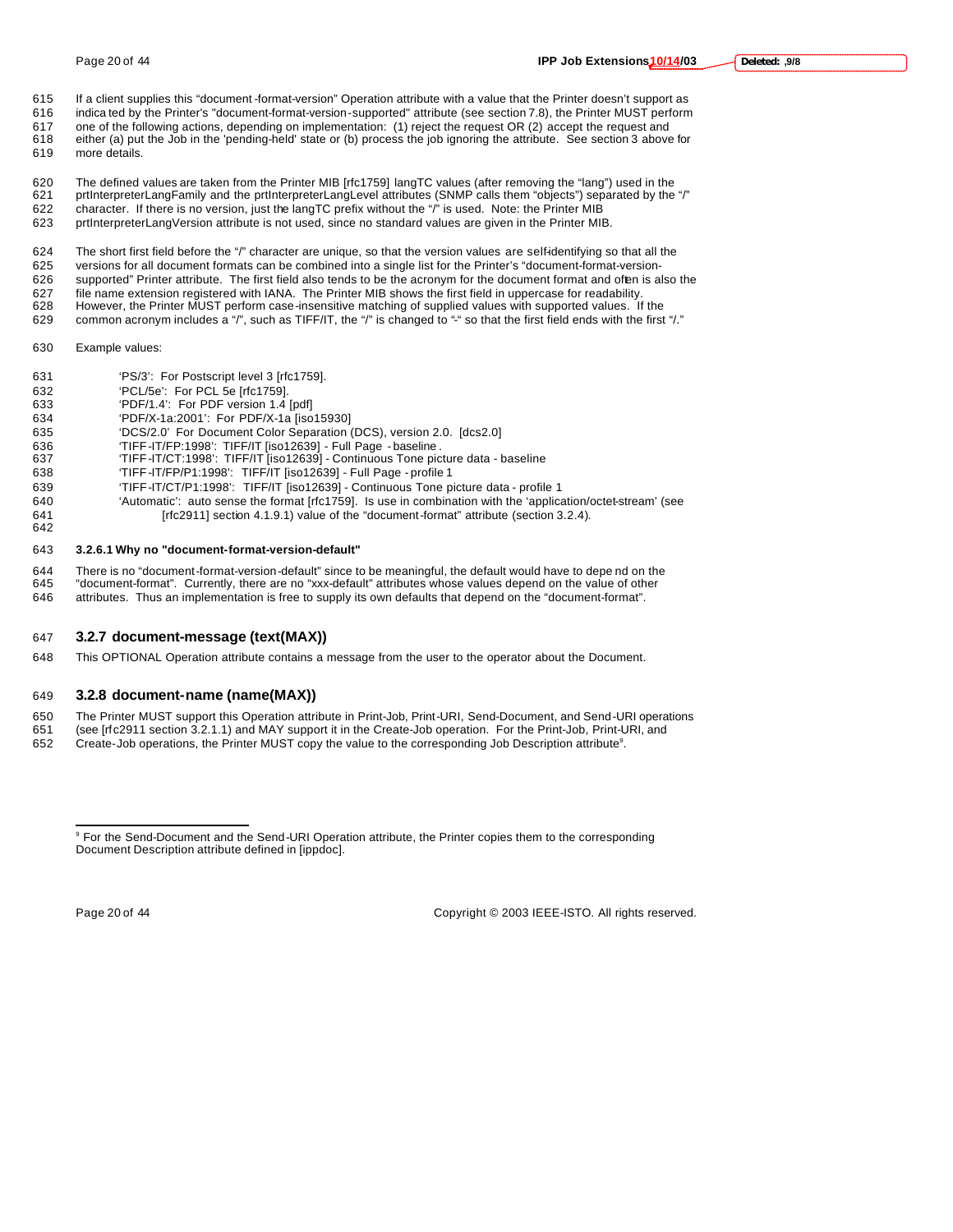#### 653 **3.2.9 document-natural-language (naturalLanguage)**

654 This OPTIONAL Operation attribute specifies the primary natural language of the Document content (see [rfc2911] 655 section 3.2.1.1 and section 4.1.8).

656 If the client supplies this "document-natural-language" Operation attribute with a value that the Printer doesn't

657 support, the Printer MUST perform one of the following actions: (1) reject the request OR (2) accept the request and 658 either (a) put the Job in the 'pending-held' state or (b) process the job ignoring the attribute. See section 3 above for 659 more details.

660 The values MAY include region as well as the language according to [rfc2911 section 4.1.8. If the document 661 contains more than one language, the value is the first or primary language of the document. The Printer MAY use 662 this value to select fonts or other Globalization processing. As indicated in [rfc2911] section 4.1.8, example include:

- 663 'en': for English
- 664 'en-us': for US English<br>665 'fr': for French
- 'fr': for French
- 666 'de': for German 667

### <sup>668</sup> **4 Job Template attributes**

669 Table 7 lists the new Job Template attributes defined in this specification. These Job Template attributes can be 670 supplied in the Job Creation operations: Print-Job, Print-URI, and Create-Job operations and the Validate-Job 671 operation.

672 Job Template attributes are OPTIONAL for a Printer to support and for a client to supply in a Job Creation request. If 673 a Printer supports a Job Template attribute, then the Printer MUST copy the supplied attribute to the Job object, so<br>674 that a client MAY query the attributes in subsequent Get-Job-Attributes/Get-Jobs operations (see that a client MAY query the attributes in subsequent Get-Job-Attributes/Get-Jobs operations (see [rfc2911] section 675 4.2). In addition, as in [rfc2911], for each "xxx" Job Template attribute supported, the Printer MUST support the <br>676 corresponding "xxxdefault" and "xxx-supported" Printer attributes. if defined. corresponding "xxx-default" and "xxx-supported" Printer attributes, if defined.

#### 677 **Table 7 - Job Template attributes**

| <b>Job Template</b><br>attribute name "xxx" | <b>Attribute Syntax</b> | <b>Printer: Default Value</b><br>attribute syntax<br>"xxx-default" | <b>Printer: Supported Values</b><br>attribute syntax<br>"xxx-supported" |
|---------------------------------------------|-------------------------|--------------------------------------------------------------------|-------------------------------------------------------------------------|
| job-copies                                  | integer(1:MAX)          | integer(1:MAX)                                                     | rangeOfInteger(1:MAX)                                                   |

Copyright © 2003 IEEE-ISTO. All rights reserved. Page 21 of 44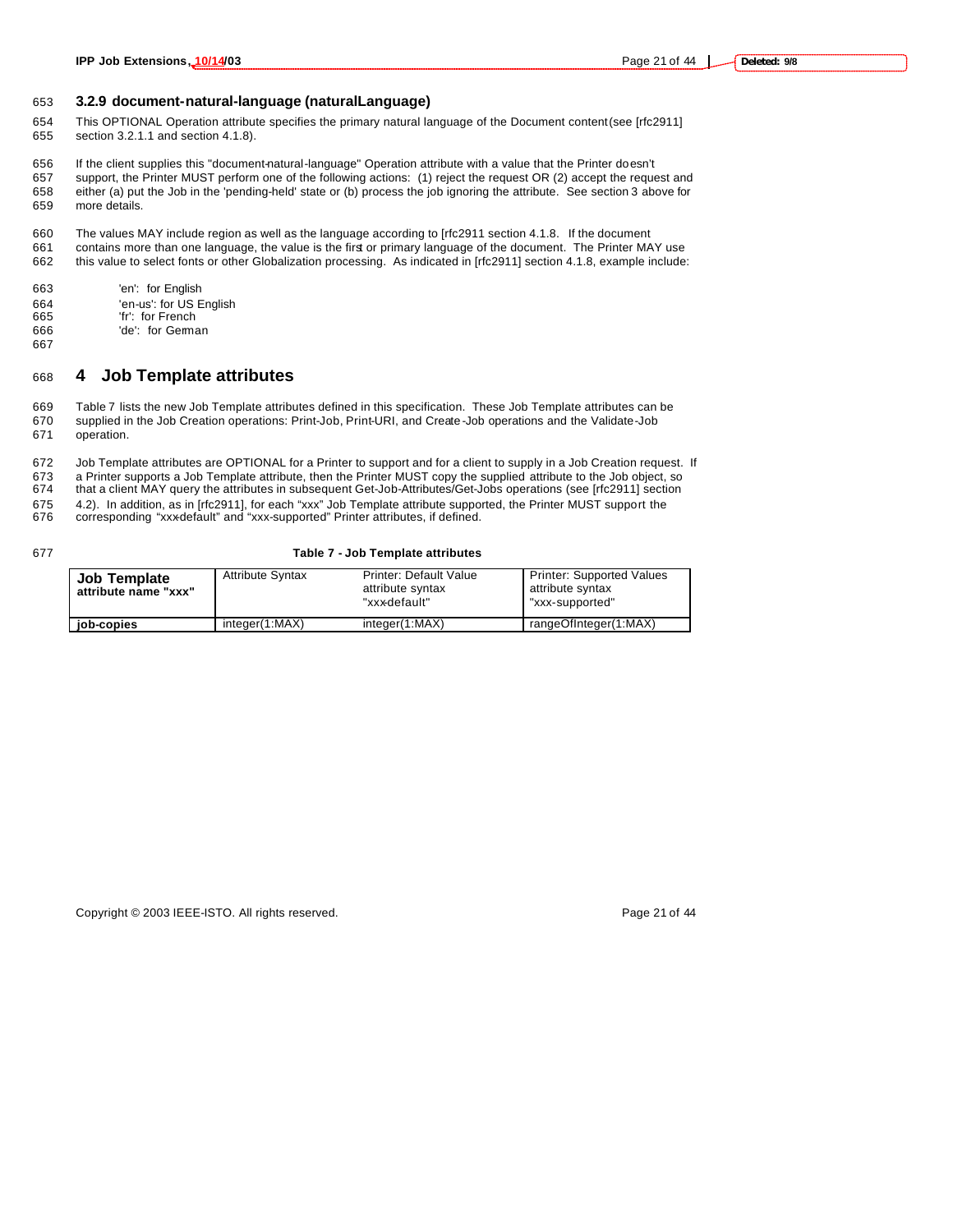| 9/8, :Deleted |  |
|---------------|--|
|               |  |

| <b>Job Template</b><br>attribute name "xxx"   | <b>Attribute Syntax</b>   | <b>Printer: Default Value</b><br>attribute syntax | <b>Printer: Supported Values</b><br>attribute syntax |
|-----------------------------------------------|---------------------------|---------------------------------------------------|------------------------------------------------------|
|                                               |                           | "xxx-default"                                     | "xxx-supported"                                      |
| iob-cover-back                                | collection                | collection                                        | 1setOf type2 keyword                                 |
| cover-type                                    | type2 keyword             |                                                   | 1setOf type2 keyword                                 |
| media                                         | type3 keyword   name(MAX) | ۰                                                 | 1setOf (type3 keyword  <br>name(MAX))                |
| media col                                     | collection                |                                                   | 1setOf type2 keyword                                 |
| member attributes<br>[pwg5100.3]              | See [pwq5100.3]           |                                                   |                                                      |
| iob-cover-front                               | collection                | collection                                        | 1setOf type2 keyword                                 |
| member attributes -<br>same as job-cover-back | see job-cover-back        |                                                   |                                                      |
| job-finishings                                | 1setOf type2 enum         | 1setOf type2 enum                                 | 1setOf type2 enum                                    |
| job-finishings -col                           | collection                | collection <sup>10</sup>                          | 1setOf type2 keyword                                 |
| finishing-template                            | name(MAX)                 |                                                   | 1setOf name(MAX)                                     |
| stitching                                     | collection                |                                                   | 1setOf type2 keyword                                 |
| stitching-reference-<br>edge                  | type2 keyword             |                                                   | 1setOf type2 keyword                                 |
| stitching-offset                              | integer (0:MAX)           |                                                   | 1setOf (integer(0:MAX)  <br>rangeOfInteger(0:MAX))   |
| stitching-locations                           | 1setOf integer(0:MAX)     |                                                   | 1setOf (integer(0:MAX)<br>rangeOfInteger(0: MAX))    |
| output-device                                 | name(127)                 |                                                   | 1setOf name(127)                                     |
| print-content-optimize                        | type2 keyword             | type2 keyword                                     | 1setOf type2 keyword                                 |

### 678 **4.1 Job Template attributes defined for Job-wide effect in multi-document jobs**

679 This section defines additional Job Template attributes that have Job-wide effect and so are intended for use in the 680 creation of multi -document Jobs. These Job Template attributes have the "job-" prefix to indicate their Job wide 681 scope. When clients supply these job -wide Job Template attributes, they MUST supply these attributes in Job<br>682 Creation and Validate Job operations only. Clients MUST NOT supply these Job Template attributes as Docu 682 Creation and Validate-Job operations only. Clients MUST NOT supply these Job Template attributes as Document 683 Template attributes in the Send-Document and Send-URI operations ([ippdoc]) or in any other operations. Note that 684 clients do not supply these attributes as member attributes of the "overrides" Job Template attribut clients do not supply these attributes as member attributes of the "overrides" Job Template attribute (See

685 [ippOverride]).

### 686 **4.1.1 job-copies (integer(1:MAX))**

687 This OPTIONAL Job Template attribute specifies the number of job copies, i.e., with all of the Documents taken 688 together. Its interpretation is independent of the value of the "multiple-document-handling" Job Template attribute.

689 See the "copies" Job Template attribute defined in [rfc2911] section 4.2.5 that switches between job copies and 690 document copies depending on the value of the "multiple-document-handling" Job Template attribute ([rfc2911] 691 section 4.2.4).

 For example assume a Job has two documents. The "copies" attribute has a value of '3' and "job -copies" has a value of '2". With "multiple-document-handling" set to 'separate-documents-collated-copies' the resulting printout would have two sets (i.e. job-copies=2). The first set would be 3 copies of Document 1 and then 3 copies of Document 2. The second set would be identical to the first. If a similar Job was run with "multiple-documents-696 handling" set to 'single-document-new-sheet' it would also produce two set. In this case however each set would<br>697 contain Document 1, Document 2, Document 1, Document 2, Document 1, Document 2 (i.e copies=3). The "co contain Document 1, Document 2, Document 1, Document 2, Document 1, Document 2 (i.e copies=3). The "copies"

698 and "job-copies" become more interesting when Documents within the Job each have their own value of "copies".<br>699 This can be accomplished via the Document object [ippdoc] or Overrides [PWG5100.4], [ippOverride]. This can be accomplished via the Document object [ippdoc] or Overrides [PWG5100.4], [ippOverride].

 $\overline{a}$ 

Page 22 of 44 Copyright © 2003 IEEE-ISTO. All rights reserved.

<sup>&</sup>lt;sup>10</sup> The "job -finishings" and "job-finishings-col" Job Template attributes also include corresponding "job-finishingsready" (1setOf type 2 enum) and "job-finishings-col-ready" (1setOf collection) attributes.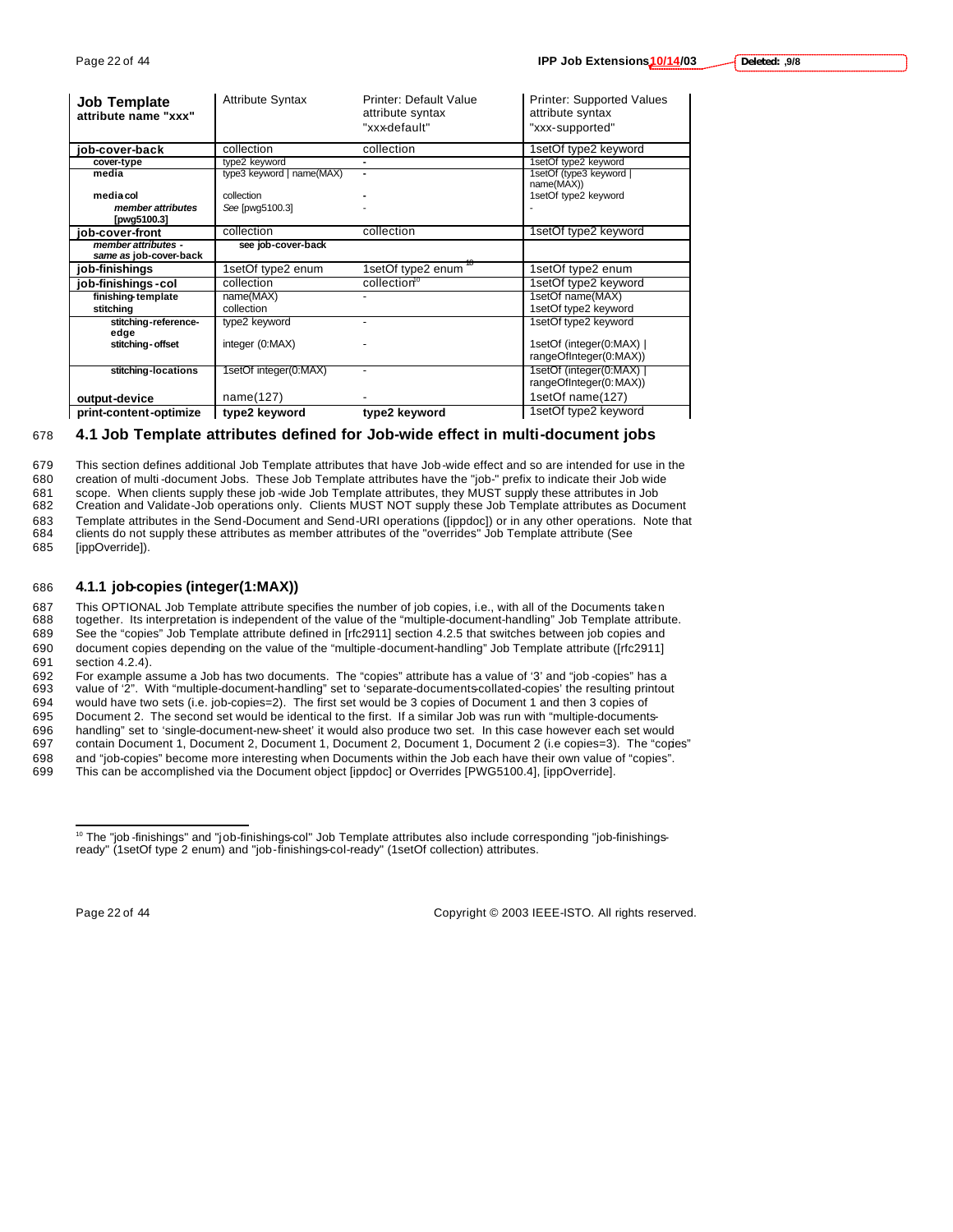#### **4.1.1.1 job-copies-default (integer(1:MAX))**

 This OPTIONAL Job Template Printer attribute specifies the default number of copies for the job as a whole. The Printer MUST support this attribute if it supports the "job-copies" Job Template attribute.

#### **4.1.1.2 job-copies-supported (rangeOfInteger(1:MAX))**

 This OPTIONAL Job Template Printer attribute specifies the supported range of the number of copies for the job as a whole. The Printer MUST support this attribute if it supports the "job -copies" Job Template attribute.

#### **4.1.1.3 job-copies-actual (1setof Integer(1:MAX))**

 This OPTIONAL Job Description attribute specifies the number of copies that the Printer actually printed for the job as a whole. The Printer MAY support this attribute even if it does not support the "job-copies" Job Template attribute.

### **4.1.2 job-cover-back (collection)**

 This OPTIONAL Job Template attribute specifies the cover for the back of the job, i.e., with all of the Documents taken together and is independent of the value of the "multiple-document-handling" Job Template attribute. The

- member attributes are the same as "cover-back" (see [pwg5100.3] section 3.1) and with the same conformance
- requirements. However, the "cover-back" Job Template attribute switches between a job back cover and a document
- back cover depending on the value of the "multiple-document-handling" Job Template attribute ([rfc2911] section
- 4.2.4). The "job-cover-back" Job Template attribute is equivalent to "cover-back" with "multiple-document-handling" = 'single-document-new-sheet'.
- 

### **4.1.2.1 job-cover-back-default (collection)**

718 This OPTIONAL Job Template Printer attribute specifies the default the cover for the back of the job. The Printer<br>719 MUST support this attribute if it supports the "job-cover-back" Job Template attribute. MUST support this attribute if it supports the "job-cover-back" Job Template attribute.

#### **4.1.2.2 job-cover-back-supported (1setOf type2 keyword)**

 This OPTIONAL Job Template Printer attribute specified the supported member attributes of the "job-cover-back" Job Template collection attributes. The Printer MUST support this attribute if it supports the "job-cover-back" Job

Template attribute.

#### **4.1.2.3 job-cover-back-actual (1setOf collection)**

 This OPTIONAL Job Description attribute specifies the "job-cover-back" that the Printer actually used in producing 726 the job. The Printer MAY support this attribute even if it does not support the "job-cover-back" Job Template attribute.

#### **4.1.3 job-cover-front (collection)**

This OPTIONAL Job Template attribute specifies the cover for the front of the job, i.e., with all of the Documents

taken together and is independent of the value of the "multiple-document-handling" Job Template attribute. The

member attributes are the same as the "cover-front" Job Template attribute (see [pwg5100.3] section 3.2) and with

- the same conformance requirements. However, the "cover-front" Job Template attribute switches between a job
- front cover and a document front cover depending on the value of the "multiple-document-handling" Job Template attribute ([rfc2911] section 4.2.4). The "job-cover-front" Job Template attribute is equivalent to "cover-front" with

"multiple-document-handling" = 'single-document-new-sheet'.

Copyright © 2003 IEEE-ISTO. All rights reserved. Copyright C 2003 IEEE-ISTO. All rights reserved.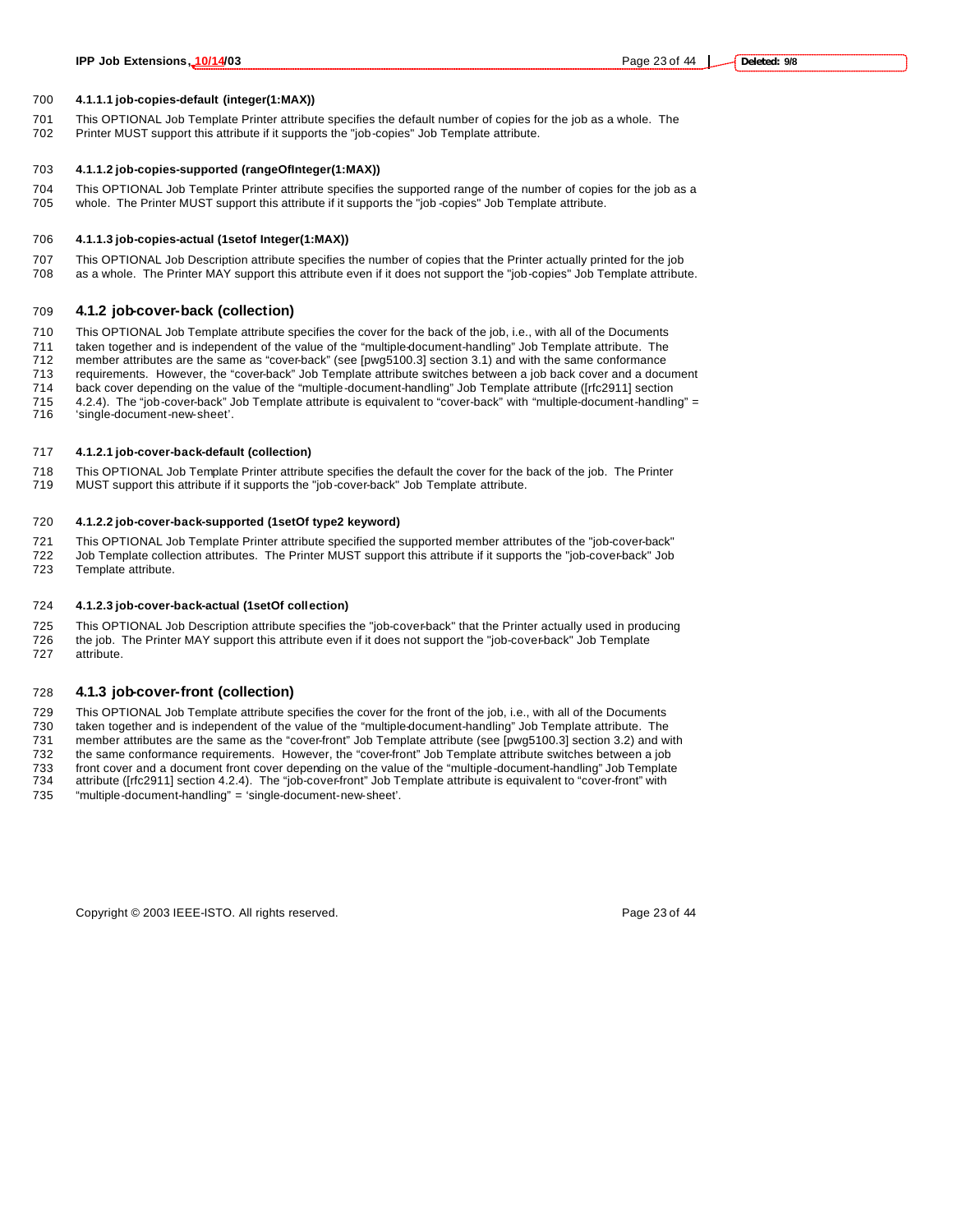#### **4.1.3.1 job-cover-front-default (collection)**

- This OPTIONAL Job Template Printer attribute specifies the default the cover for the front of the job. The Printer MUST support this attribute if it supports the "job-cover-front" Job Template attribute.
- 

### **4.1.3.2 job-cover-front-supported (1setOf type2 keyword)**

 This OPTIONAL Job Template Printer attribute specified the supported member attributes of the "job-cover-front" Job Template attributes. The Printer MUST support this attribute if it supports the "job-cover-front" Job Template collection attribute.

### **4.1.3.3 job-cover-front-actual (1setOf collection)**

 This OPTIONAL Job Description attribute specifies the "job-cover-front" that the Printer actually used in producing 745 the job. The Printer MAY support this attribute even if it does not support the "job-cover-front" Job Template<br>746 attribute. attribute.

### **4.1.4 job-finishings (1setOf type2 enum)**

This OPTIONAL Job Template attribute specifies the job finishings, i.e., with all of the Documents taken together. Its

interpretation is independent of the value of the "multiple -document-handling" Job Template attribute. See the

"finishings" Job Template attribute defined in [rfc2911] section 4.2.6 that switches between job finishings and

 document finishings depending on the value of the "multiple-document-handling" Job Template attribute ([rfc2911] section 4.2.4). The "job -finishings" Job Template attribute is equivalent to "finishings" with "multiple-document-

handling" = 'single-document-new-sheet'.

### **4.1.4.1 job-finishings -default (1setOf type2 enum)**

 This OPTIONAL Job Template Printer attribute specifies the default job finishings. The Printer MUST support this attribute if it supports the "job-finishings" Job Template attribute.

### **4.1.4.2 job-finishings -ready (1setOf type2 enum)**

 This OPTIONAL Job Template Printer attribute specifies the ready job finishings, that is, the job finishings that maybe used without operator intervention. The Printer MUST support this attribute if it supports the "job-finishings" Job Template attribute.

### **4.1.4.3 job-finishings -supported (1setOf type2 enum)**

 This OPTIONAL Job Template Printer attribute specified the supported job finishings values. The Printer MUST support this attribute if it supports the "job -finishings" Job Template attribute.

### **4.1.4.4 job-finishings -actual (1setOf type2 enum)**

 This OPTIONAL Job Description attribute specifies the "job-finishings" that the Printer actually used in producing the job. The Printer MAY support this attribute even if it does not support the "job-finishings" Job Template attribute.

### **4.1.5 job-finishings-col (1setOf collection)**

This OPTIONAL Job Template attribute specifies the job finishings collection, i.e., with all of the Documents taken

- together. Its interpretation is independent of the value of the "multiple-document-handling" Job Template attribute.
- See the "finishings-col" Job Template attribute defined in [pwg5100.3] section 3.2 that switches between job
- finishings collection and document finishings collection depending on the value of the "multiple-document-handling"

Page 24 of 44 Copyright © 2003 IEEE-ISTO. All rights reserved.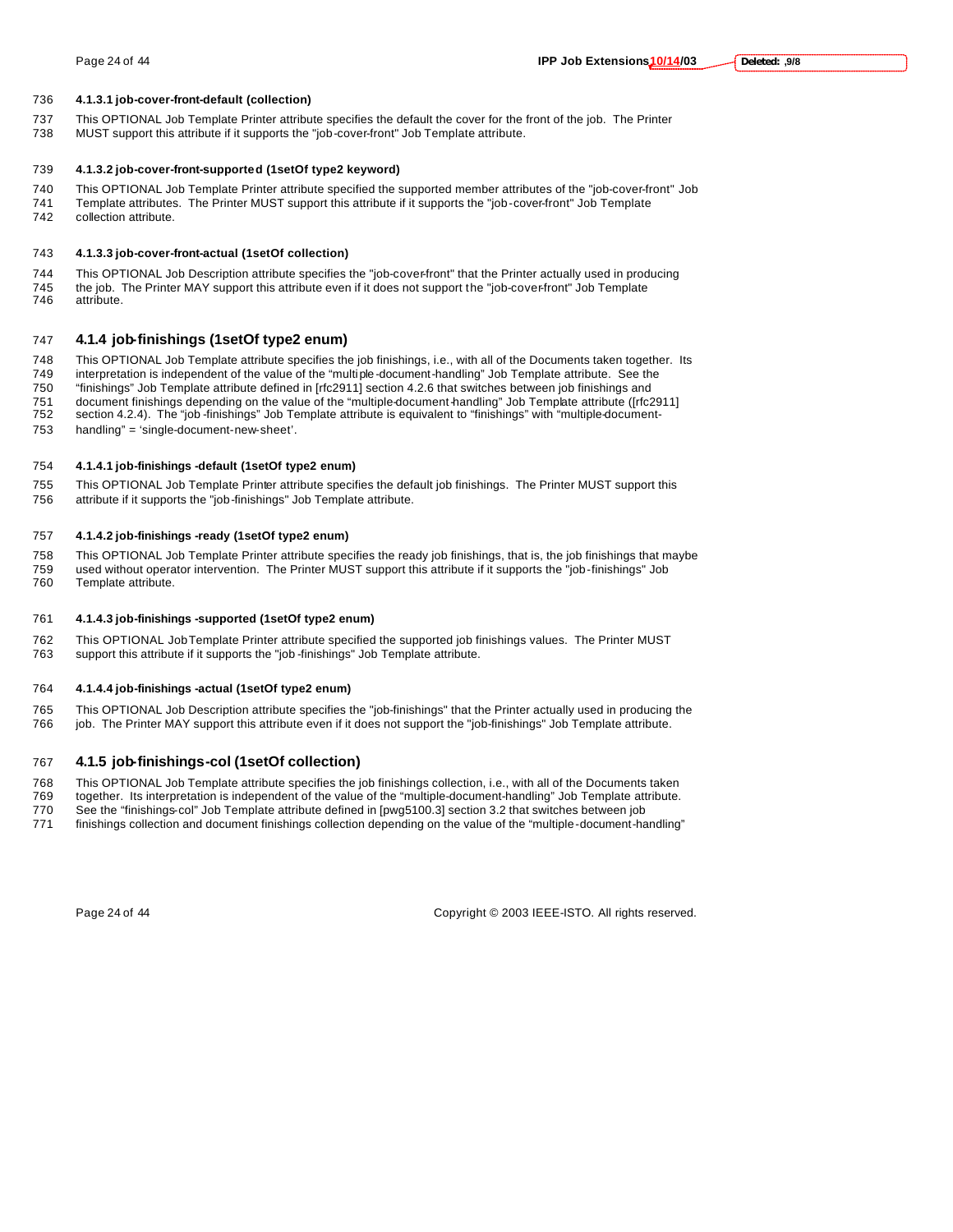- Job Template attribute ([rfc2911] section 4.2.4). The "job-finishings-col" Job Template attribute is equivalent to
- 773 "finishingscol" with "multiple-document-handling" = 'single-document-new-sheet'.

### **4.1.5.1 job-finishings -col-default (collection)**

- This OPTIONAL Job Template Printer attribute specifies the default job finishings collection. The Printer MUST
- support this attribute if it supports the "job -finishings-col" Job Template attribute.

### **4.1.5.2 job-finishings -col-ready (collection)**

 This OPTIONAL Job Template Printer attribute specifies the ready job finishings collection, that is, the job finishings collection that maybe used without operator intervention. The Printer MUST support this attribute if it supports the "job-finishings-col" Job Template attribute.

### **4.1.5.3 job-finishings -col-supported (1setOf type2 keyword)**

 This OPTIONAL Job Template Printer attribute specified the supported member attributes of the "job-finishings-col" Job Template collection attribute. The Printer MUST support this attribute if it supports the "job -finishings-col" Job Template attribute.

### **4.1.5.4 job-finishings -col-actual (1setOf collection)**

 This OPTIONAL Job Description attribute specifies the "job-finishings-col" attributes that the Printer actually used in producing the job. The Printer MAY support this attribute even if it does not support the "job- finishings-col " Job Template attribute.

### **4.2 Job Template attributes that may have Document Scope and Override Scope**

 This section defines additional Job Template attributes that are *not* restricted to job-wide scope and MAY be supplied 791 in Document Creation operations and in the "override" attribute to override at the Sheet level (see section 9). When<br>792 supplied in a Document Creation operation, these Job Template attributes describes the Document e supplied in a Document Creation operation, these Job Template attributes describes the Document explicitly. This specification does *not* define corresponding Document Description attributes, since this specification does not include

794 or depend on a Document object<sup>11</sup>.

### **4.2.1 output-device (name(127))**

 This OPTIONAL Job Template attribute specifies the name of the target output device for a Printer that fans-out to multiple devices (see [rfc2911] section 2.1). This allows the client to control which output device the Printer selects. If this Job Template attribute is omitted, the Printer selects whichever output device seems best for the job in an implementation dependent manner. Note that "output-device" can be applied at the Job, Document, Document-Copy or Page level.

#### **4.2.1.1 Why there is no output-device-default**

 There is no "output-device-default" Printer attribute. A Printer MAY have a dynamic scheduling algorithm to assign 803 jobs to output devices, in which case the "output-device-supported" Printer attribute would have multiple values. A

client that did not supply an explicit "output-device" is asking the Printer to choose the most appropriate output

 device(s) (i.e. physical printer(s)) to print the Job. If "output-device-default" was allowed there would be no way to request this since the default output device would be assigned when it was not supplied by the client. If the Printer

Copyright © 2003 IEEE-ISTO. All rights reserved. Page 25 of 44

 $\overline{a}$ 

 For Document Description attributes that correspond to the Operation attributes defined for Document Creation operations, see the Document object defined in [ippdoc].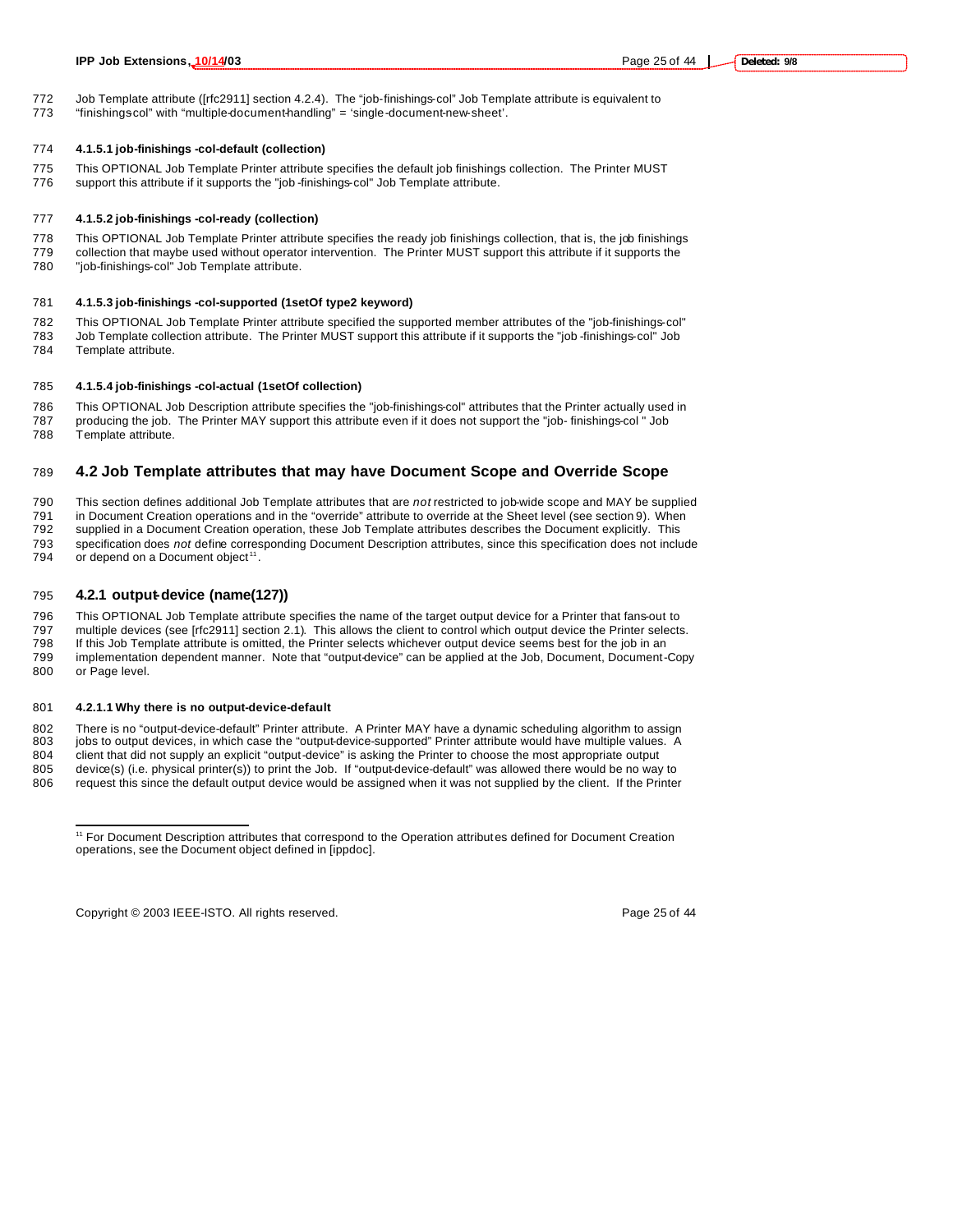does not have a dynamic scheduling algorithm to assign Jobs to output devices, the Printer would populate "output-device-supported" with only one value.

#### **4.2.1.2 output-device -supported (1setOf name(127))**

- This OPTIONAL Job Template Printer attribute specifies the supported "output-device" values. The Printer MUST
- support this attribute if it supports the "output-device" Job Template attribute.

#### **4.2.1.3 output-device -actual (1setOf name(127))**

- This OPTIONAL Job Description attribute specifies the output-device(s) that the Printer actually used to produce the
- 814 job [ippact]. The Printer MAY support this Job Description attribute even if it does not support the "output-device "
- Job Template attribute. The "output-device-actual" attribute MAY have more than one value, while the [rfc2911] "output-device-assigned" Job Description attribute has only a single name(127) value.
- 
- For example printers that automatically splits Jobs between OutputDevices can indicate the location of the pages of
- the Job via this element This can occur if the Printer automatically routes Pages to the appropriate output device or "output-device" is included in an "override" or applied to individual Documents within the Job.
- 

### **4.2.2 print-content-optimize (type2 keyword)**

821 ThisOPTIONAL Job Template attribute refines the value specified by the "print-quality" ([rfc2911] §4.2.13) attribute.

The "print-quality" attribute specifies the level of quality. The "print-content-optimize" attribute directs the type of

- 823 optimization/processing that will be performed on the Document content. It does not necessarily mean the value describes the content.
- The standard keyword values are:
- ? 'photo': optimize for photographic clarity
- ? 'graphics': optimize for graphic clarity such as graphs and line drawings
- 828 ? 'text': optimize for text clarity
- 829 ? 'text-and-graphics': optimize for both text and graphic clarity

#### **4.2.2.1 print-content-optimize-default (type2 keyword)**

- This OPTIONAL Job Template Printer attribute specifies the default "print-content-optimize" value. The Printer
- MUST support this attribute if it supports the "output-device" Job Template attribute.

#### **4.2.2.2 print-content-optimize-supported(1setOf type2 keyword)**

 This OPTIONAL Job Template Printer attribute specifies the supported "print-content-optimize" values. The Printer MUST support this attribute if it supports the "output-device" Job Template attribute.

#### **4.2.2.3 print-content-optimize-actual (1setOf type2 keyword)**

- This OPTIONAL Job Description attribute specifies the "print-content-optimize "(s) that the Printer actually used to
- 838 produce the job [ippact]. The Printer MAY support this Job Description attribute even if it does not support the " print-839 content-optimize " Job Template attribute. Note: The "print-content-optimize -actual" attribute MAY have more than one value, while the "print-content-optimize" Job Description attribute has only a single value.
- 

Page 26 of 44 Copyright © 2003 IEEE-ISTO. All rights reserved.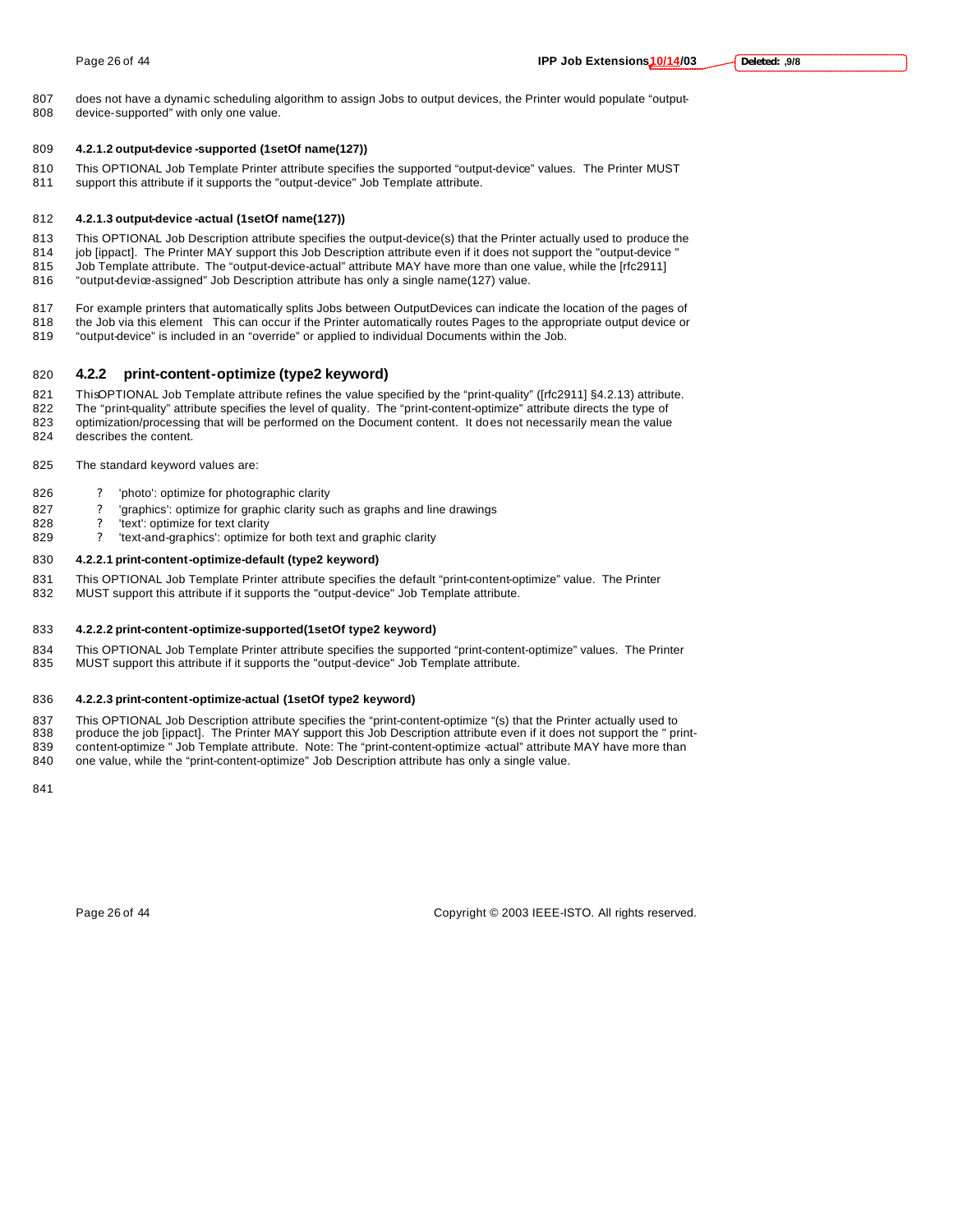### <sup>842</sup> **5 Job Description attributes**

 This section defines the new Job Description attributes defined in this IPP specification. Job Description attributes are Job object attributes that are filled in by the Printer. Some Job Description attribute values are supplied by the client in the Job operation using corresponding Operation attributes as indicated in the "Set by" column. The Printer MUST NOT support modification of any of these Job Description attributes using the Set-Job-Attributes operation ([rfc3380]).

848 This section divides Job Descriptions into two subsections: Section 5.1 contains Job Description attributes that 849 describe the Job as a whole and Section 5.2 contains Job Description attributes that are defaults for the Document(s)

 $850$  in the Job<sup>12</sup>. The following legend is used in the tables in both sections:

| Legend:                     |                                                                                                                                                                                                                                                                                                                                                            |
|-----------------------------|------------------------------------------------------------------------------------------------------------------------------------------------------------------------------------------------------------------------------------------------------------------------------------------------------------------------------------------------------------|
| <b>IPP Attribute Syntax</b> | the attribute syntax (see [rfc2911] section 4.1).                                                                                                                                                                                                                                                                                                          |
| Set by                      | indicates whether the value is set by the client or Printer in the Job Creation operation:<br>client - means that the Printer MUST populate this Job Description attribute by<br>copying from the corresponding Operation attribute that the client MAY supply<br>in the Job Creation operation. See Table 5 for the corresponding Operation<br>attribute. |
|                             | <b>Printer</b> - means that the Printer sets the value based on the state of the Printer.                                                                                                                                                                                                                                                                  |
| <b>Printer conformance</b>  | indicates MUST or MAY for Printer conformance.                                                                                                                                                                                                                                                                                                             |
| Reference                   | references either to a sub-section of this specification or to a section in another<br>specification, where further information about this attributes can be found.                                                                                                                                                                                        |

851

#### 852 **5.1 Job Description attributes that describe the Job as a whole**

853 This section defines those Job Description attributes that describe the Job as a whole. See section 5.2 below for 854 those Job Description attributes that are defaults for the Document or Documents in the Job.

#### 855 **Table 8 - Job Description attributes that describe the Job as a whole**

| <b>Job Description</b><br>attribute name | <b>IPP Attribute Syntax</b> | Set by  | Printer<br>conformance | Reference          |
|------------------------------------------|-----------------------------|---------|------------------------|--------------------|
| errors-count                             | integer(0:MAX)              | Printer | MAY                    | §5.1.1             |
| ipp-attribute-fidelity                   | boolean                     | client  | MAY                    | \$5.1.2            |
| job-mandatory-attributes                 | 1setOf type2 keyword        | client  | MAY                    | §5.1.3             |
| output-device-assigned                   | name(127)                   | Printer | MAY                    | [rfc2911] §4.3.7.2 |
| warnings-count                           | integer(0:MAX)              | Printer | MAY                    | \$5.1.4            |

856

 Most of the existing "job-state" and "job-state-reasons" Job Description attribute values apply equally well to individual documents in a multi -document job (with removal of the 'job-' prefix for those that apply to both Job and Document). Furthermore, the job states are completely service-type neutral, so they can apply to scanning, faxing, and formatting processes as well. The job state reasons have a number of reasons that are print service specific, but most can apply to other types of service as well. The reason for separating state from reasons is so that the states 862 can be the fundamental states that most implementations have, while the state reasons can vary depending on the<br>863 sophistication of the system. The states are the ones that clients are most likely to base actions upo sophistication of the system. The states are the ones that clients are most likely to base actions upon, and the state reasons are more information, both for programs and people.

<sup>12</sup> The [jobx] specification does not define any Document Description attributes. See the [ippdoc] specification.

Copyright © 2003 IEEE-ISTO. All rights reserved. Page 27 of 44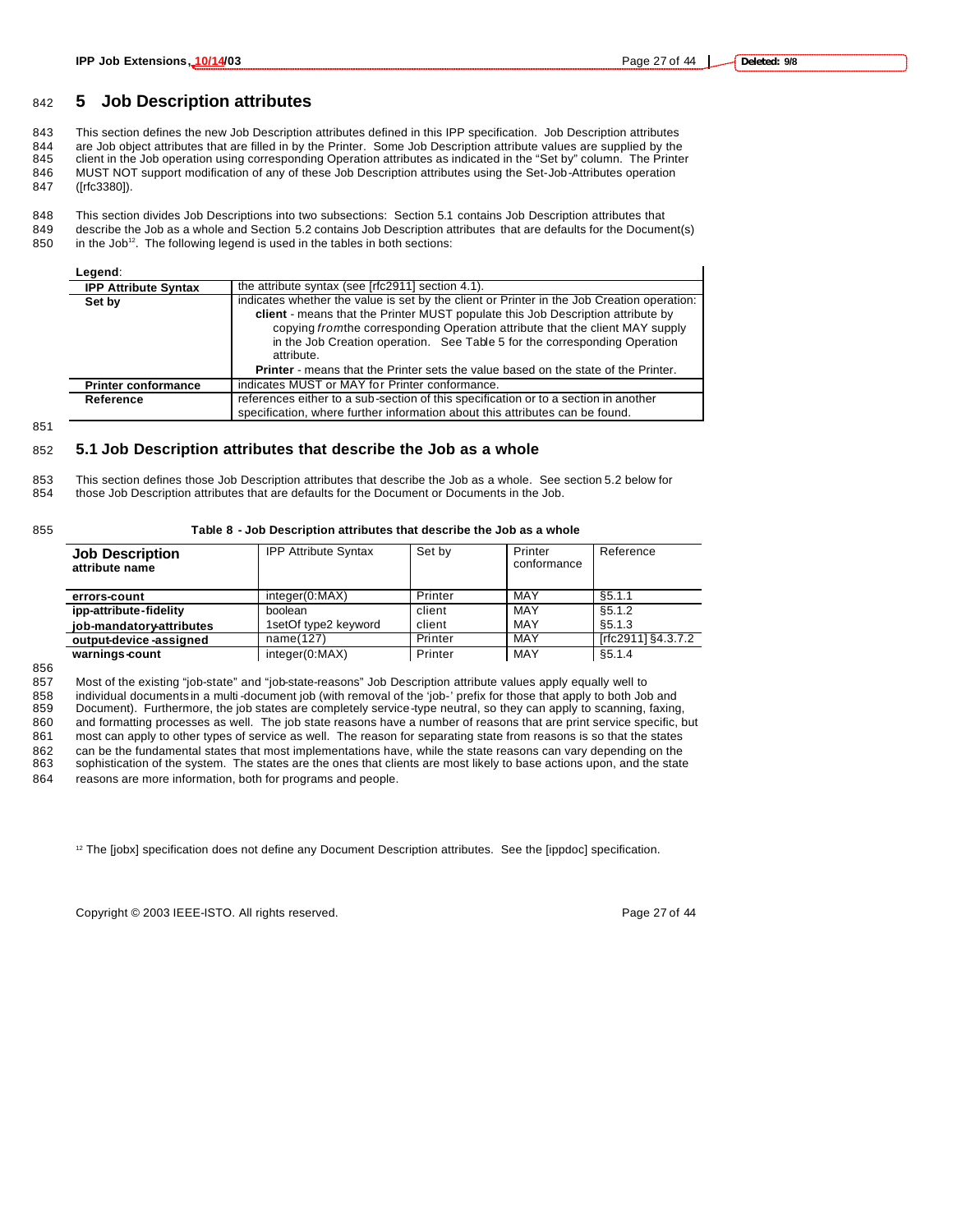#### **5.1.1 errors-count (integer(0:MAX))**

This OPTIONAL Job Description attribute counts the number of errors encountered processing the job as a whole.

867 An error where some portion of the printed output is not present, such as a glyph encountered which isn't in the Printer's font or an image in a page was in a format that the Printer didn't support, though the Printer did support the overall document format.

#### **5.1.2 ipp-attribute-fidelity (boolean)**

 This OPTIONAL Job Description attribute indicates the value of the corresponding "ipp-attribute-fideli ty" Operation 872 attribute ([rfc2911] section  $3.2.1.1$ ]<sup>3</sup> that the client supplied in the Job Creation operation. This Job Description 873 attribute has no effect on the processing of the job once the Job Creation operation has been accepted<sup>4</sup>. However, this attribute does provide an audit capability to the user and service desk for comparing unexpected printed results with what was submitted.

#### **5.1.3 job-mandatory-attributes (1setOf type2 keyword)**

 This OPTIONAL Job Description attribute indicates which Job Template attributes that the client required that the Printer Support in order to accept the Job Creation request. The Printer populates this attribute with the value of the corresponding "job-mandatory-attributes" Operation attribute (see section 3.1.2) supplied by the client in the Job Creation operation. This Job Description attribute has no effect on the processing of the job once the Job Creation operation has been accepted<sup>14</sup>. However, this Job Description attribute does provide an audit capability of the Job 882 object in the Job History (see [rfc2911] section 4.3.7.2) to the user and service desk for comparing unexpected 883 printed results with what was submitted. See section 3.1.2 for additional details of the semantics of printed results with what was submitted. See section 3.1.2 for additional details of the semantics of this "job-mandatory-attributes" Operation attribute that are not repeated here.

### **5.1.4 warnings -count (integer(0:MAX))**

 This OPTIONAL Job Description attribute counts the number of warnings encountered processing the job as a whole. A warning is where no information is lost, but the appearance of the printed output MAY not be as expected.

### **5.2 Job Description attributes that are defaults for the Document(s) in the Job**

889 This section defines those Job Description attributes that provide defaults for the Document Or Documents in the <br>890 Job. See section 5.1 above for those Job Description attributes that describe the Job as a whole. Job. See section 5.1 above for those Job Description attributes that describe the Job as a whole.

#### **5.2.1 compression-supplied (type3 keyword)**

This REQUIRED Job Description attribute specifies the *default* compression used to represent the document(s) in

893 the Job. The Printer sets this Job Description attribute from the corresponding Operation attribute (see [rfc2911] §3.2.1.1) supplied by the client in the Job Creation operation.

#### **5.2.2 document-charset-supplied (charset)**

 This OPTIONAL Job Description attribute specifies the *default* charset used to represent this document (see section 3.2.2). The Printer sets this Job Description attribute from the corresponding Operation attribute supplied by the client in the Job Creation operation.

 $\overline{a}$ 

Page 28 of 44 Copyright © 2003 IEEE-ISTO. All rights reserved.

 The "ipp-attribute-fidelity" attribute is defined only as an Operation attribute in [rfc2911]. This specification is defining it as a Job Description attribute as well which the Printer MAY support.

<sup>&</sup>lt;sup>14</sup> The "ipp -attribute-fidelity" and "job-mandatory-attributes" Operation attributes do have effect after the Job Creation operation when the Document Object is supported [ippdoc].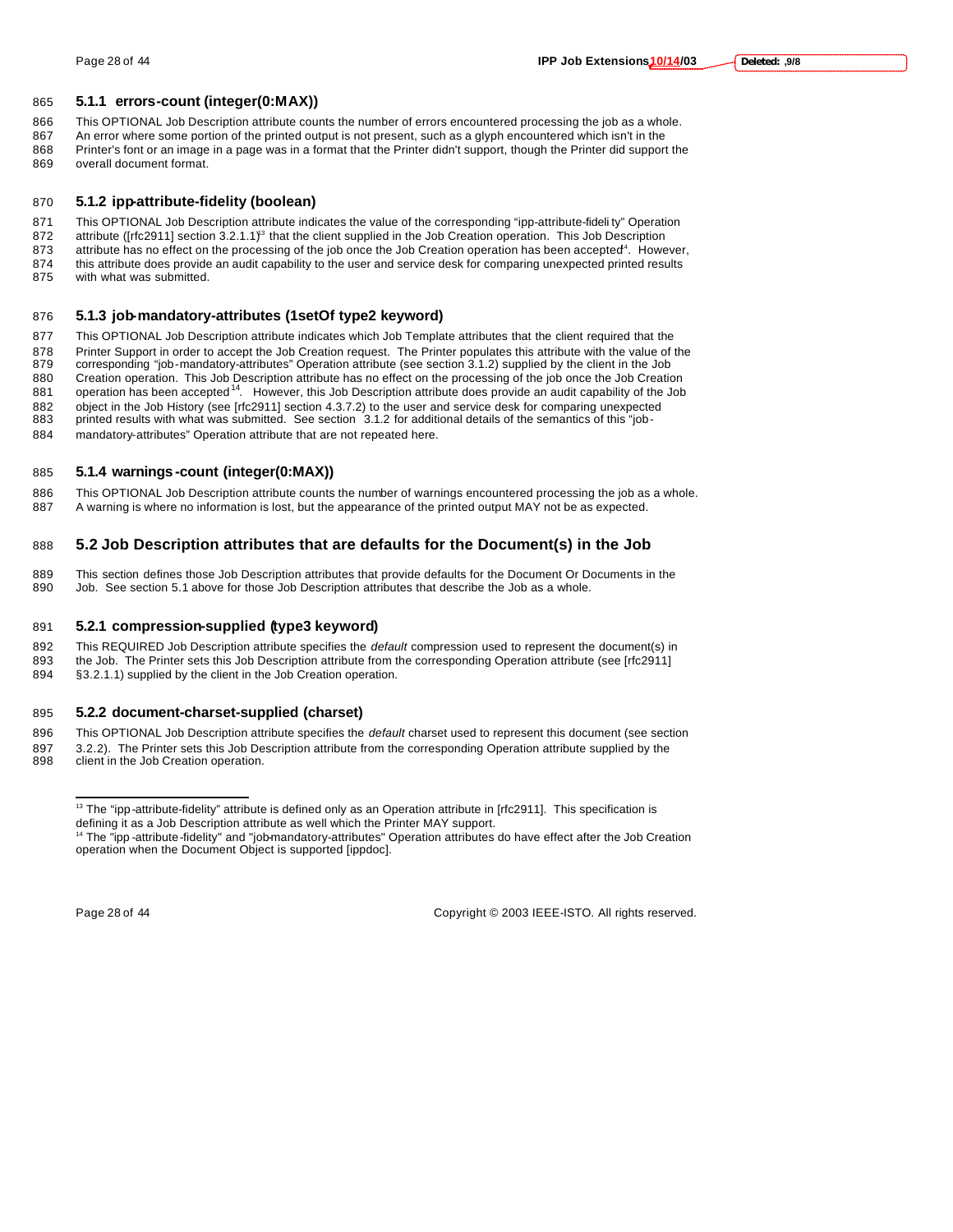#### **5.2.3 document-digital-signature-supplied (type2 keyword)**

This OPTIONAL Job attribute specifies the *default* digital signature technology used in the Document content. The

 Printer sets this Job Description attribute from the corresponding "document-digital-signature " Operation attribute (see section 3.2.3 for the semantics), if supplied by the client in the Job Creation operation. If a Printer supports the

- "document-digital-signature" Operation attribute, the Printer MUST support this "document-digital-signature" Job Description attribute.
- 

#### **5.2.4 document-format-details-supplied (1setOf collection)**

This OPTIONAL Job Description attribute specifies the *default* details of the document format(s) of the Document

Object content. The Printer sets this Job Description attribute from the corresponding "document-format-details"

 Operation attribute (see section 3.2.5 for the semantics), if supplied by the client in the Job Creation operation. If a Printer supports the "document-format-details" Operation attribute, the Printer MUST support this "document-format-

details" Job Description attribute.

#### **5.2.5 document-format-supplied (mimeMediaType)**

912 This REQUIRED<sup>15</sup> Job Description attribute specified the *default* document format of the Document Object content.

 The Printer sets this Job Description attribute from the corresponding "document-format" Operation attribute (see 914 [rfc2911] section 3.2.1.1 and [this spec] section 3.2.4 for the semantics), if supplied by the client in the Job Creation operation.

#### **5.2.6 document-format-version-supplied (text(127))**

This OPTIONAL Job Description attribute specifies the *default* version of the document format of the Document

Object content. The Printer sets this Job Description attribute from the corresponding "document-format-version"

 Operation attribute (see section 3.2.6 for the semantics), if supplied by the client in the Job Creation operation (see section ). If a Printer supports the "document-format-version" Operation attribute, the Printer MUST support this

"document-format -version" Job Description attribute.

#### **5.2.7 document-message-supplied (text(MAX))**

 This OPTIONAL Job Description contains either (1) the *default* message from the user to the operator about the Document(s) or (2) a message from the operator, system administrator, or "intelligent" process to indicate to the end user the reasons for modification or other management action taken on the Document. The Printer populates this Job Description attribute from the "document-message" (text(MAX) Operation attribute value (see section 3.2.7)

supplied by the client in the Job Creation operation.

 In addition, the user and the operator can set the value of this Job Description attribute explicitly using the Set-Job-929 Attributes operation (see [rfc3380]).

#### **5.2.8 document-name-supplied (name (MAX))**

 This REQUIRED Job Description attribute specifies the *default* name of the document (see [rfc2911] §3.2.1.1). The Printer sets this Job Description attribute from the corresponding Operation attribute (see section 3.2.8) supplied by the client in the Job Creation operation.

Copyright © 2003 IEEE-ISTO. All rights reserved. Copyright C 2003 IEEE-ISTO. All rights reserved.

 $\overline{a}$ 

 [rfc2911] did not define a "document-format" Document Description attribute; it is a new attribute defined in this specification.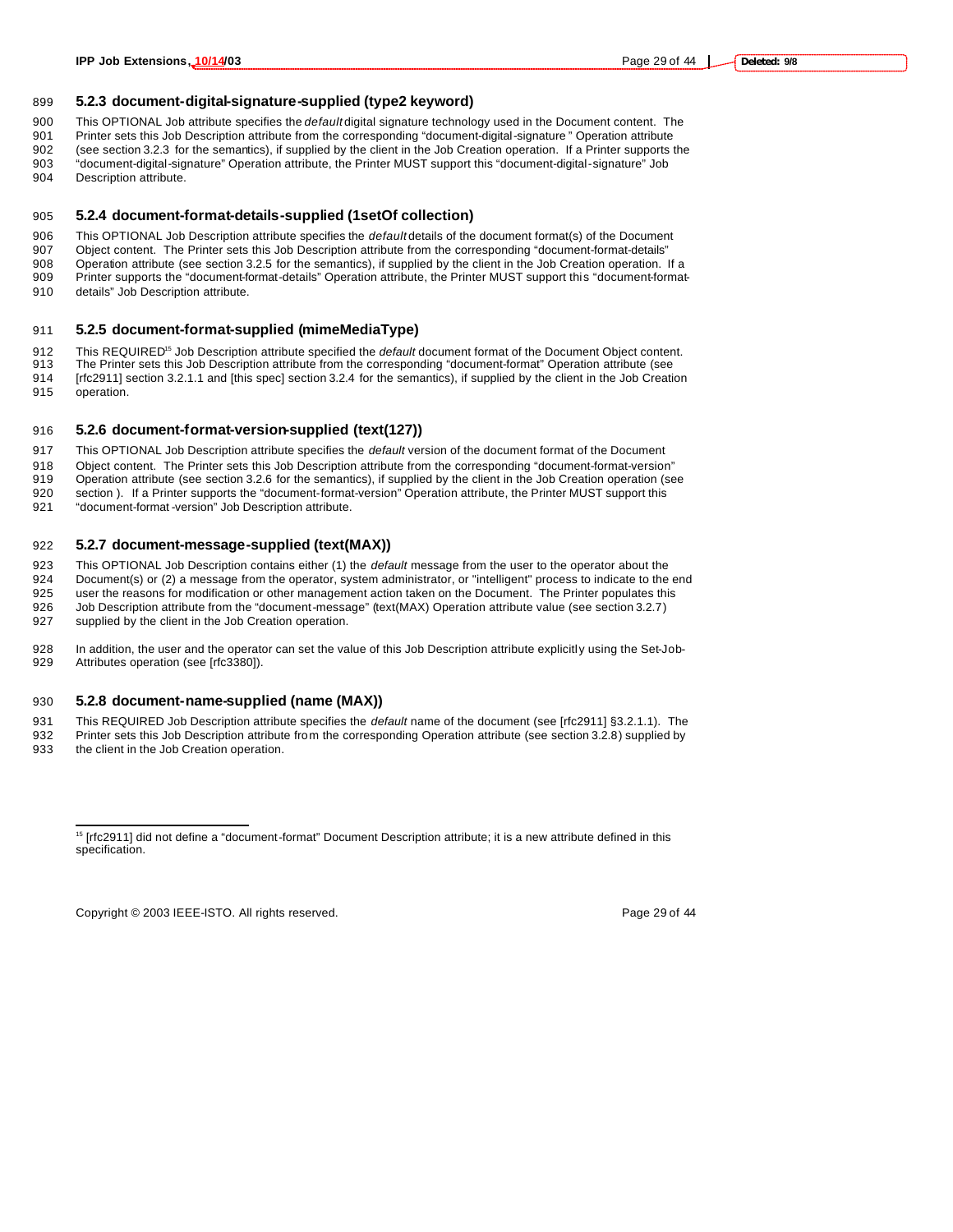### 934 **5.2.9 document-natural-language-supplied (naturalLanguage)**

- 935 This OPTIONAL Job Description attribute specifies the *default* primary natural language of the Document content 936 (see [rfc2911] section 3.2.1.1). The Printer sets this Job Description attribute from the corresponding Operation
- 937 attribute (see section 3.2.9 ) supplied by the client in the Job Creation operation.

### <sup>938</sup> **6 New values to existing attributes**

939 This section defines new values for existing attributes.

### 940 6.1 **New job-state-reasons(1setOf type2 keyword) Values**

941 The REQUIRED "job-state-reasons" Job Description attributes ([rfc2911] section 4.3.8) provide additional information 942 about the job's current state, i.e., information that augments the value of the job's "job-state" attribute.

943 These new values MAY be used with any job state for which the reason makes sense. When implemented, the 944 Printer MUST return these values when the reason as long Printer MUST return these values when the reason applies and MUST NOT return them when the reason no longer 945 applies whether the value of the Job's "job -state" attribute changed or not. When the Job does not have any reasons 946 for being in its current state, the value of the Job's "job-state-reasons" attribute MUST be 'none'.

947 Note: While values cannot be added to the "job-state" attributes without impacting deployed clients that take actions<br>948 upon receiving "job-state" values, it is the intent that additional "job-state-reasons" values c upon receiving "job-state" values, it is the intent that additional "job-state-reasons" values can be defined and

949 registered without impacting such deployed clients. In other words, the "job-state-reasons" attribute are intended to 950 be extensible.

951 Table 9 lists the new keyword values for the "job-state-reasons" attribute defined in this specification as indicated in 952 the References column. In Table 9 the keywords are listed in alphabetic order, while in their descriptions following<br>953 Table 9, they are listed in the most likely order of occurrence to help understanding Table 9, they are listed in the most likely order of occurrence to help understanding.

#### 954 **Table 9 - New "job-state-reasons" attribute values**

| <b>IPP Job Description</b><br>attribute name | <b>IPP Attribute Syntax</b><br>plus<br>Values | Printer<br>conformance | Reference        |
|----------------------------------------------|-----------------------------------------------|------------------------|------------------|
| iob-state-reasons                            | 1setOf type2 keyword                          | MUST                   | [rfc2911] §4.3.8 |
|                                              | digital-signature-did-not-verify              | MAY                    | [this spec] §6.1 |
|                                              | digital-signature-type-not-                   | MAY                    | [this spec] §6.1 |
|                                              | supported                                     |                        |                  |
|                                              | errors-detected                               | MAY                    | [this spec] §6.1 |
|                                              | job-digital-signature -wait                   | MAY                    | [this spec] §6.1 |
|                                              | warnings-detected                             | MAY                    | [this spec] §6.1 |

955

956 For ease of understanding, the following value descriptions are presented in the order in which the reasons are likely 957 to occur (if implemented):

958 **'digital-signature-type-not-supported'**: One or more documents in the Job contain a digital signature type 959 that is not supported. Implementation or site policy determines the state of the Job once this 960 condition is detected.

961 **'job-digital-signature -wait'**: The Job is currently being held because the Job was submitted with a 962 "document-digital-signature" attribute value that is not supported.

Page 30 of 44 Copyright © 2003 IEEE-ISTO. All rights reserved.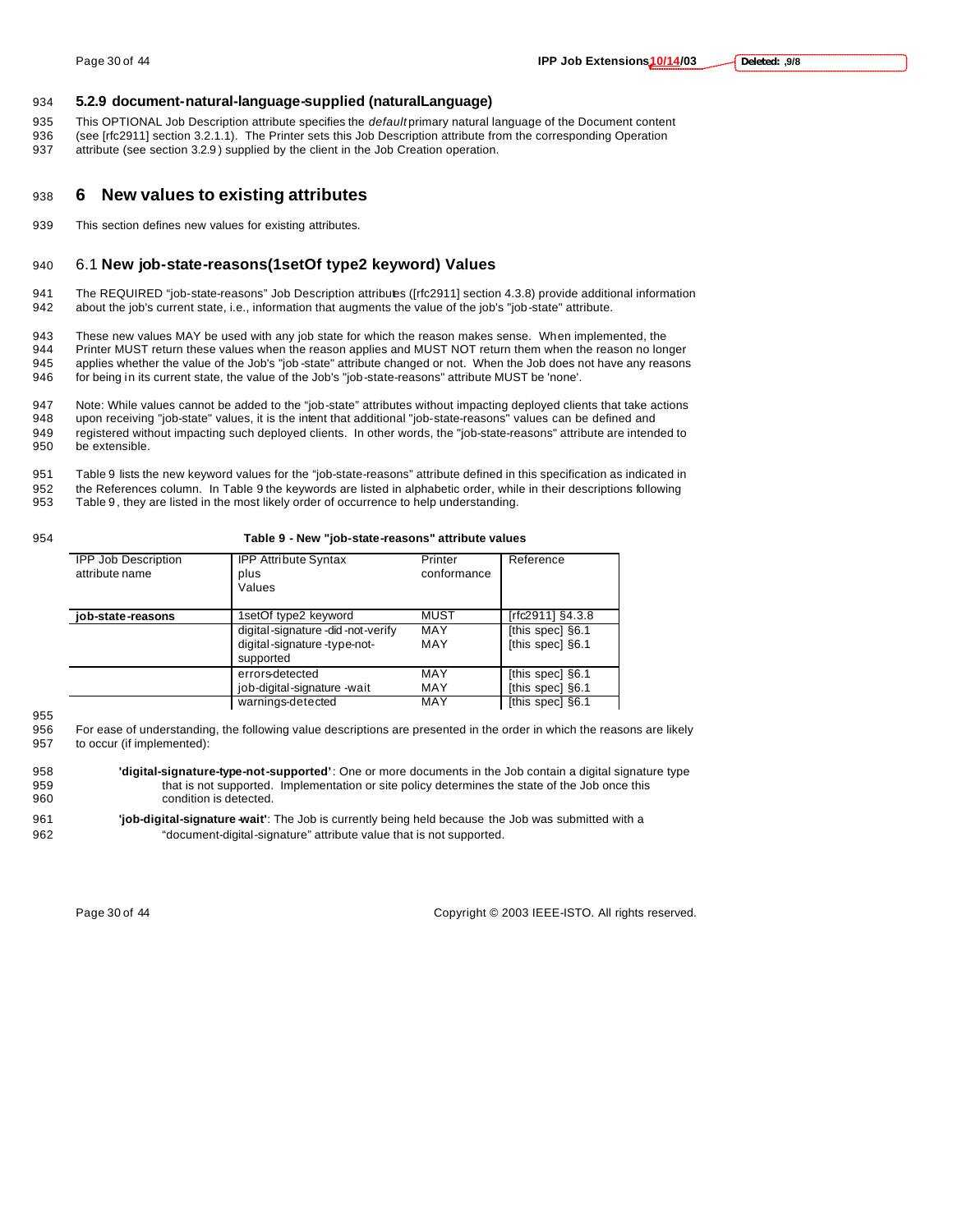- 963 **'digital-signature-did-not-verify'**: One or more documents in the Job contains a digital signature type that is 964 supported (see section 3.2.3), but the signature did not verify when the Printer attempted to verify the 965 signature.
- 966 **'errors-detected'** : If the Printer supports this value, the Printer MUST add this value to "job-state-reasons" when the Printer generates the first error message. That is, a single occurrence of this value is 968 present in the "job-state-reasons" Job Description attribute if the Printer has generated one or more<br>969 series. An error indicates loss of information, such as a page not imaged. See also the 'warningserrors. An error indicates loss of information, such as a page not imaged. See also the 'warnings-970 detected' value.
- 971 **'warnings-detected'** : If the Printer supports this value, the Printer MUST add this value to "job-state-972 reasons" when the Printer generates the first warning message. That is, a single occurrence of this<br>973 value is present in the "job-state-reasons" Job Description attribute if the Printer has generated one value is present in the "job-state-reasons" Job Description attribute if the Printer has generated one 974 or more warnings. A warning indicates something did not go as expected, but there was no loss of 975 information. For example, a font substitution. See also the 'errors-detected' value.

### 976 **6.2 New media (type 3 keyword | name(MAX)) Values**

- 977 This section specifies one new value for the "media" Job Template attribute:
- 978 **'choice\_iso\_a4\_210x297mm\_na\_letter\_8.5x11in'**: The client has explicitly allowed a choice of media for 979 the Job. The Prin ter MUST choose physical media of size na\_letter\_8.5x11in (215.9 x 279.4 mm) or 980 iso\_a4\_210x297mm. The Printer MUST NOT choose physical media of any other size. The Printer 981 MAY scale the image to fit, but any scaling MUST be isomorphic scaling and without image content 982 loss, or overflow to additional sheets (so -called tiling), or truncate (and MUST notify the sending user<br>983 and receiving user by implementation means if truncation is performed, since that is loss of and receiving user by implementation means if truncation is performed, since that is loss of 984 information).

985 **Rationale:** If printing by reference, the size of the document isn't known by the submitter.

986 See Annex A (section 18) for additional requirements for a revision of the PWG IEEE/ISTO 5101.1 Candidate 987 Standard [pwg5101.1] to include the new **'choice\_iso\_a4\_210x297mm\_na\_letter\_8.5x11in'** and other choice 988 values.

### <sup>989</sup> **7 New Printer Description attributes**

990 This section lists *the new* Printer Description attributes defined in this document. These Printer attributes are "xxx-991 supported" and "xxx-default" Printer attributes which indicate the default and supported values that the Printer 992 supports.. The Printer MUST support these Printers attributes if the Printer supports the corresponding "xxx"

993 Operation attributes (see section 3) that the client can supply in a Job Creation or Document Creation request. 994

995 The column labels are:

| <b>Column Heading</b> |                                                                                                                                                                                                                                                                                                                                                                                                                                                                                                               |
|-----------------------|---------------------------------------------------------------------------------------------------------------------------------------------------------------------------------------------------------------------------------------------------------------------------------------------------------------------------------------------------------------------------------------------------------------------------------------------------------------------------------------------------------------|
|                       | "Attribute Syntax"   the attribute syntax (see [rfc2911] section 4.1). Many "xxx-default" and "xxx-<br>supported" attributes have the 'collection' syntax which consists of a number of<br>member attributes. These member attributes are not listed in this table when they are<br>the same as the corresponding "xxx" attribute in Table 7. Only those few Printer<br>attribute collection attributes that do not have a corresponding Job Template attributes<br>show the member attributes in this table. |
| "Reference"           | the section which defines the semantics of the attribute.                                                                                                                                                                                                                                                                                                                                                                                                                                                     |

996

Copyright © 2003 IEEE-ISTO. All rights reserved. Copyright C 2003 IEEE-ISTO. All rights reserved.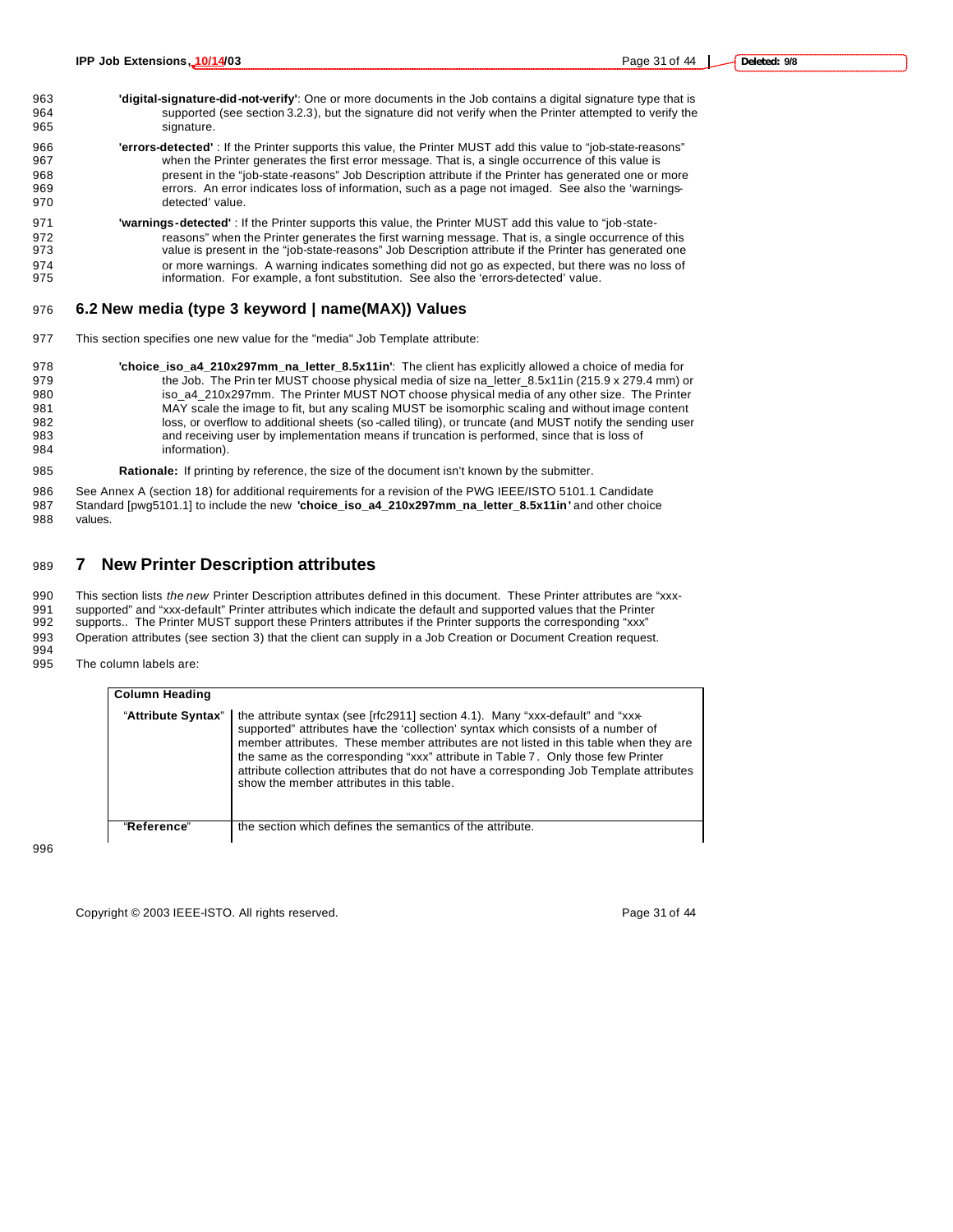#### 997 **Table 10 - New Printer Description attributes**

| Printer <b>Description</b> attribute name | <b>Attribute Syntax</b> | Reference        |
|-------------------------------------------|-------------------------|------------------|
|                                           |                         |                  |
| document-charset-default                  | charset                 | [thisspec] §7.1  |
| document-charset-supported                | 1setOf charset          | [thisspec] §7.2  |
| document-digital-signature-default        | type2 keyword           | [thisspec] §7.3  |
| document-digital-signature-supported      | 1setOf type2 keyword    | [thisspec] §7.4  |
| document-format-details-default           | collection              | [thisspec] §7.5  |
| document-format-details-supported         | 1setOf type2 keyword    | [thisspec] §7.6  |
| document-format-version-default           | text(127)               | [thisspec] §7.7  |
| document-format-version-supported         | 1setOf text(127)        | [thisspec] §7.8  |
| document-natural-language-default         | naturalLanguage         | [thisspec] §7.9  |
| document-natural-language-supported       | 1setOf naturalLanguage  | [thisspec] §7.10 |

998

#### 999 **7.1 document-charset-default (charset)**

 This OPTIONAL Printer Description attribute indicates the default charset that the Printer will assume for charset- ambiguous document formats when the client omits the "document-charset" Operation attribute (section 3.2.2). The Printer MUST support this attribute if it supports the corresponding "document-charset" Operation attribute (see section 3.2.2)

### 1004 **7.2 document-charset-supported (1setOf charset)**

1005 This OPTIONAL Printer Description attribute indicates the charsets that the Printer supports in Document Content, 1006 that is, supports as values of the "document-charset" Operation attribute (section 3.2.2). The Printer MUST support 1007 this attribute if it supports the corresponding "document-charset" Operation attribute (see sect this attribute if it supports the corresponding "document-charset" Operation attribute (see section 3.2.2).

### 1008 **7.3 document-digital-signature -default (type2 keyword)**

1009 This OPTIONAL Printer Description attribute indicates the default digital signature, if any, that the Printer will assume 1010 when the client omits the "document-digital-signature" Operation attribute (section 3.2.3). The Printer MUST support 1011 this attribute if it support "digital-signature" Operation attribute this attribute if it supports the "document-digital-signature" Operation attribute.

### 1012 **7.4 document-digital-signature -supported (1setOf type2 keyword)**

1013 This OPTIONAL Printer Description attribute indicates the digital signature technologies that the Printer supports in

1014 Document Contents, that is, supports as values of the "document-digital-signature" Operation attribute (section

1015 3.2.3). The Printer MUST support this attribute if it supports the "document-digital-signature" Operation attribute.

#### 1016 **7.5 document-format-details-default (collection)**

1017 This OPTIONAL Printer Description attribute indicates the default document format details that the Printer will

1018 assume when the client omits the "document-format -details" Operation attribute (section §3.2.5 ). The member

1019 attributes are the same as "document-format-details" (see section 3.2.5). The Printer MUST support this attribute, if it 1020 support this attribute, if it

supports the "document-format-details" Operation attribute (see section 3.2.5).

Page 32 of 44 Copyright © 2003 IEEE-ISTO. All rights reserved.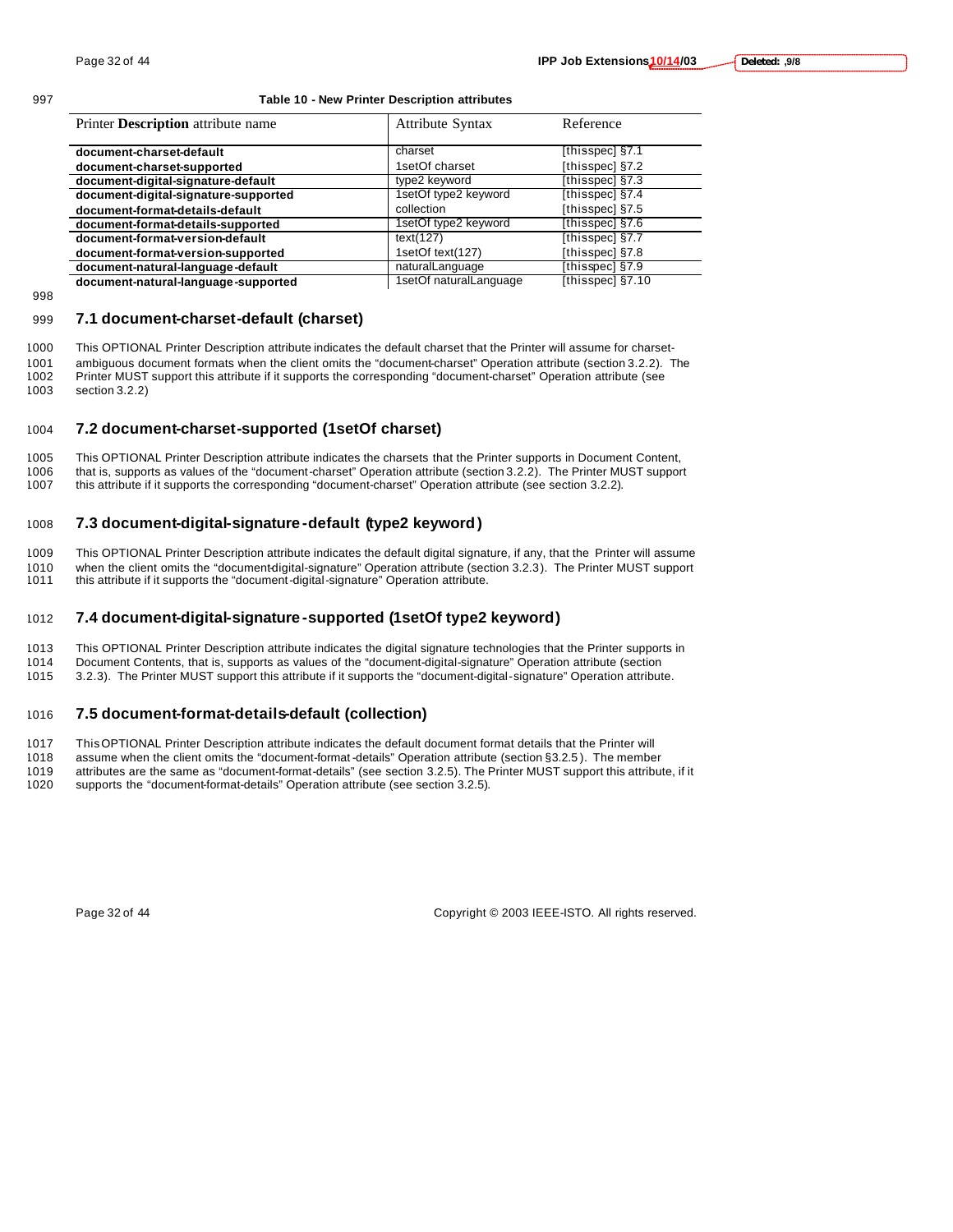### **7.6 document-format-details-supported (1setOf type2 keyword)**

1022 This OPTIONAL Printer Description attribute lists the type2 keyword names of the member attributes of "document-<br>1023 format-details" that the Printer supports. The Printer MUST support this "document-format-details" format-details" that the Printer supports. The Printer MUST support this "document-format-details" (1setOf type2 keyword) Printer Description attribute, if the Printer supports the "document-format-details" (1setOf collection) Operation attribute (see section 3.2.5). Table 11 lists the type2 keywords defined for use in the "document-format-

details-supported" Printer attribute.

#### **Table 11 - Keyword values of "document-format-details-supported Printer attribute**

| Type2 keyword values                | Printer conformance |
|-------------------------------------|---------------------|
| document-source-application-name    | MAY                 |
| document-source-application-version | MAY                 |
| document-source-os-name             | MAY                 |
| document-source-os-version          | MAY                 |
| document-format                     | <b>MUST</b>         |
| document-format-device-id           | MAY                 |
| document-format-version             | <b>MUST</b>         |
| document-natural-language           | MAY                 |

#### **7.7 document-format-version-default (text(127))**

 This OPTIONAL Printer Description attribute indicates the default document format version that the Printer will assume when the client omits the "document-format-version" Operation attribute (section 3.2.6). The Printer MUST support this attribute if it supports the "document-format-version" Operation attribute.

#### **7.8 document-format-version-supported (1setOf text(127))**

 This OPTIONAL Printer Description attribute indicates the document format versions that the Printer supports for Document Contents, that is, supports as values of the "document-format-version" Operation attribute (section 3.2.6). The Printer MUST support this attribute if it supports the "document-format-version" Operation attribute.

#### **7.9 document-natural-language -default (naturalLanguage )**

 This OPTIONAL Printer Description attribute indicates the default document natural language that the Printer will assume for Document Content when the client omits the "document-natural-language" Operation attribute ([rfc2911] section 3.2.1.1). The Printer MUST support this attribute if it supports the "document-natural-language" Operation attribute.

#### **7.10 document-natural-language-supported (1setOf naturalLanguage )**

 This OPTIONAL Printer Description attribute lists the natural languages supported in any of the supported document formats, that is, it is the union of the natural languages. The Printer MUST support this attribute if it supports the "document-natural-language" Operation attribute ([rfc2911] section 3.2.1.1).

Copyright © 2003 IEEE-ISTO. All rights reserved. Page 33 of 44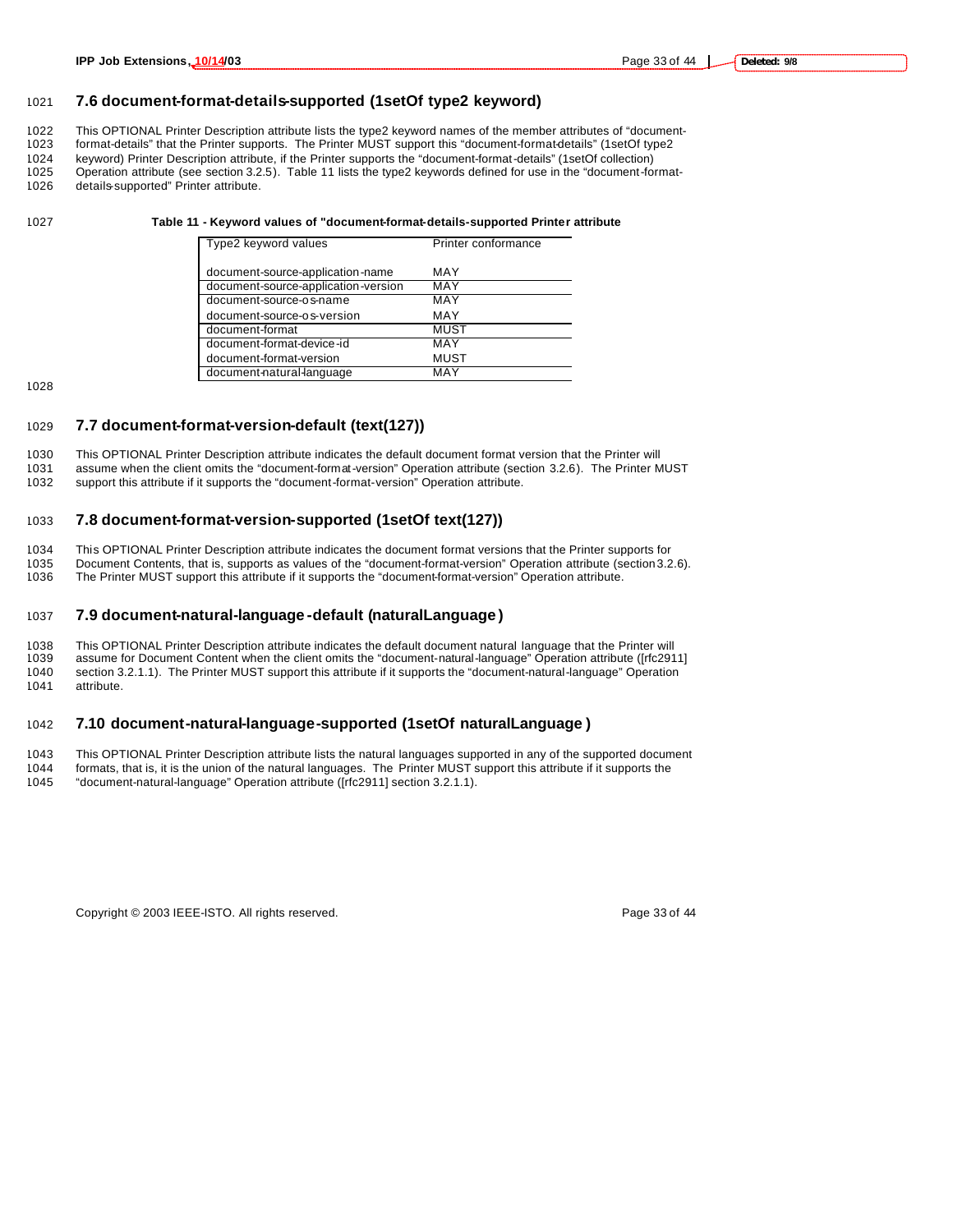### **8 Status codes**

1047 This section defines additional values for the IPP/1/1 operational attribute "status-code". The "status-code" 1048 attribute provides information on the processing of an operation. (See [rfc2911] sections 3.1.6.1 and 13) **Deleted:** s

### **8.1 server-error-too-many-jobs (0x050B)**

1051 The client has attempted to create a Job using any of the Job Creation operations which would exceed the capacity<br>1052 of the Printer. The client MAY try the unmodified request again at some later point in time with a of the Printer. The client MAY try the unmodified request again at some later point in time with an expectation that the capacity condition may have changed.

### **8.2 server-error-too-many-documents (0x050C)**

 The client has attempted to create a Document usi ng any of the Document Creation operations which would exceed the capacity of the Printer for this Job. The client MAY try the unmodified request again at some later point in time with an expectation that the capacity condition may have changed.

### **9 Override Scope of Attributes**

 This section defines the Override Scope of the Job Template attributes. An Override Scope is only applicable when the Job Template attribute is applied as part of an Override [ippOverride]. An Override allows specifying Job 1061 Template attributes that apply to a portion of a Job. The portion of the Job that an Override can apply is referred to 1062 as its Scope. A Scope is the smallest entity to which a Job Template attribute applies. The o as its Scope. A Scope is the smallest entity to which a Job Template attribute applies. The order of Scopes is: a Job contains one or more Documents that are printed on one or more Sheets that have up to two Impressions containing one or more Pages. For a Printer to support a Job Template attribute in an Override, it MUST support the Job Template at the specified Scope. Furthermore the scope of the attribute MUST be 'Sheet', Impression' or 'Page'. Although operation attributes can not be used in an Override, their scope is of interest to determine their applicability in "Send-Document" and "Send-Uri". The various possible scopes of Operation and Job Template attributes are:

| 1068 | Job               | Job Template Attributes that operate on whole Jobs are not applicable as page overrides. |
|------|-------------------|------------------------------------------------------------------------------------------|
| 1069 | <b>Document</b>   | Job Template Attributes that operate on whole Documents are not applicable as page       |
| 1070 |                   | overrides. (The Document operations "Send-Document" and Send-Iri" as well as the         |
| 1071 |                   | Document Object [ippdoc] are used to apply overrides at this level.)                     |
| 1072 | Sheet             | Job Template Attributes that operate on whole Sheets, such as "media" and "finishings".  |
| 1073 |                   | Attributes with this scope MAY be included in "overides".                                |
| 1074 | <b>Impression</b> | Job Template Attributes that operate on whole Impressions, such as "number-up" or "x-    |
| 1075 |                   | side1-image-shift". Attributes with this scope MAY be included in "overrides".           |
| 1076 | Page              | Job Template Attributes that operate on whole Pages, such as "orientation-requested" or  |
| 1077 |                   | "print-quality". Attributes with this scope MAY be included in "overrides".              |
| 1078 |                   |                                                                                          |

#### **9.1 Override Scope of Job Template attributes**

 By definition only the "output-device" and "print-content-optimize" attributes from this specification can be used in an Override.

Page 34 of 44 Copyright © 2003 IEEE-ISTO. All rights reserved.

**Deleted:**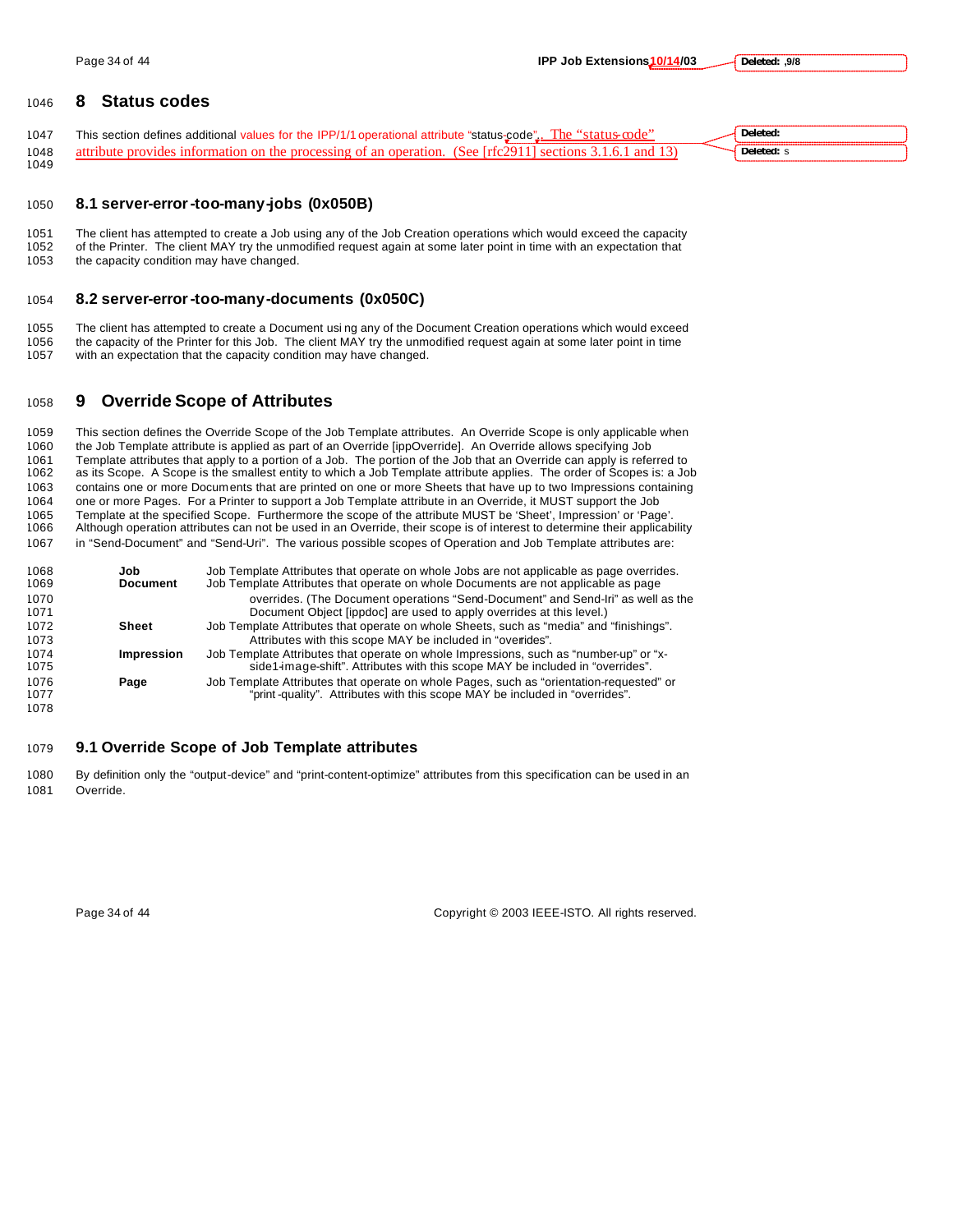1082 **Table 12 Override Scope for Job Template Attributes**

| <b>Attribute Name</b>    | <b>Override Scope</b> |
|--------------------------|-----------------------|
| job-cover-back           | Job                   |
| job-cover-front          | Job                   |
| job-finishings           | Job                   |
| job-finishings-col       | Job                   |
| job-mandatory-attributes | Job                   |
| output-device            | Sheet                 |
| print-content-optimize   | Page                  |

1083

### 1084 **9.2 Scope for Operation attributes**

1085 Although, by definition, Operation attributes do not have an Override Scope, their Scope is applicable since the<br>1086 attribute may be supplied as an Operation attribute in the Send-Document or Send-URI operations. In attribute may be supplied as an Operation attribute in the Send-Document or Send-URI operations. In these cases, 1087 the Operation attribute overrides the corresponding value supplied at the Job Level in the Create-Job operation. 1088 Table 13 shows the pseudo "Override Scope" of the Operation attributes referenced in this specification. Note that 1089 although these attributes may be used with a Document they can not be used as Overrides.

although these attributes may be used with a Document they can not be used as Overrides.

#### 1090 **Table 13 Scope for Operation Attributes**

| <b>Attribute Name</b>            | Scope    |
|----------------------------------|----------|
| compression-supplied             | Document |
| document-charset                 | Document |
| document-digital -signature      | Document |
| document-format-details          | Document |
| document-format-version          | Document |
| document-format-natural language | Document |
| document-message                 | Document |
| document-name                    | Document |
| document-natural-language        | Document |

1091

### <sup>1092</sup> **10 Conformance Requirements**

1093 This specification contains a number of independent OPTIONAL attributes. This section summarizes the 1094 conformance requirements for Printers and clients.

### 1095 **10.1 Printer conformance requirements**

- 1096 In order to claim conformance to this specification,
- 1097 1. A Vendor MUST explicitly identify the attributes and values supported by the Printer implementation in 1098 any such claim of conformance. In addition, the Vendor's Printer implementation:
- 1099 2. MUST meet the conformance requirements for Printers specified in [rfc2911].

Copyright © 2003 IEEE-ISTO. All rights reserved. Page 35 of 44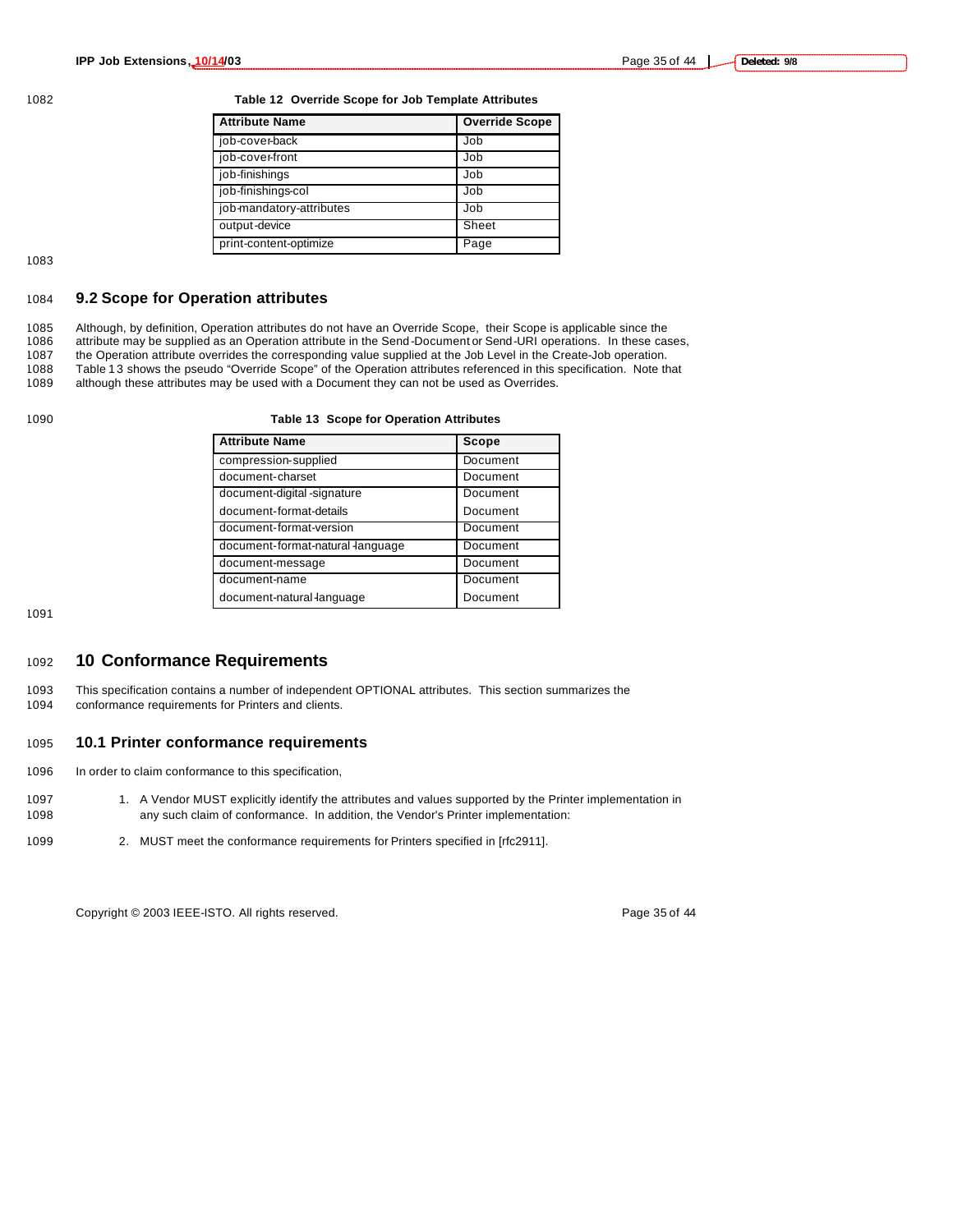- 1100 3. MUST support one or more OPTIONAL Operation attribute according to section 3 and the corresponding<br>1101 Job Description attributes in section 4.1.5.4 and corresponding Printer attributes in section 7. & and Job Description attributes in section 4.1.5.4 and corresponding Printer attributes in section 7. & and 1102 combine with #3
- 1103 4. MAY support any Job Template attribute according to section 4.
- 1104 5. MAY support any of the "job-state-reasons" values according to section 6.

### 1105 **10.2 Client conformance requirements**

- 1106 In order to claim conformance to this specification,
- 1107 1. A Vendor MUST explicitly identify the attributes and values supported by the client implementation in any 1108 such claim of conformance. In addition, the Vendor's client:
- 1109 2. MUST meet the conformance requirements for clients specified in [rfc2911]
- 1110 3. MUST support at least one Operation attribute according to section 3 and the corresponding Job Description 1111 attributes in section 4.1.5.4 and corresponding Printer attributes in section 7. & combine with #3
- 1112 4. MAY support any Job Template attribute according to section 4.

### <sup>1113</sup> **11 Normative References**

1114 [dcs2.0]

| ,,,,<br>1115<br>1116 | <b>IUGSZ.UI</b> | Document Color Separation (DCS), version 2.0. Available at:<br>http://www.npes.org/standards/Tools/DCS20Spec.pdf                                                    |                                          |
|----------------------|-----------------|---------------------------------------------------------------------------------------------------------------------------------------------------------------------|------------------------------------------|
| 1117<br>1118<br>1119 | [dss]           | U.S. Department of Commerce, "Digital Signature Standard (DDS)", Federal Information Processing<br>Standards Publication 186-1 (FIPS PUB 186-1), December 15, 1998. |                                          |
| 1120                 |                 | [ippOverride]                                                                                                                                                       |                                          |
| 1121                 |                 | Zehler, P., Herriot, R., and K. Ocke, "Internet Printing Protocol (IPP): Page Overrides", October 14, 2003,                                                         | Deleted: 0527                            |
| 1122                 |                 | ftp://ftp.pwg.org/pub/pwg/ipp/new EXC/wd-ippOverride10-20031014_doc, .pdf, .rtf_                                                                                    | Deleted: .                               |
|                      |                 |                                                                                                                                                                     | Deleted: <work in="" progress=""></work> |
| 1123<br>1124         | [iso12639]      | ISO 12639:1998 Graphic technology -- Prepress digital data exchange -- Tag image file format for image                                                              | Deleted: May                             |
| 1125                 |                 | technology (TIFF/IT), 1998.                                                                                                                                         | Deleted: 27                              |
| 1126<br>1127<br>1128 | [iso15930]      | ISO 15930-1:2001 Graphic technology -- Prepress digital data exchange -- Use of PDF -- Part 1: Complete<br>exchange using CMYK data (PDF/X-1 and PDF/X-1a), 2001.   |                                          |
| 1129<br>1130<br>1131 | [pdf]           | "Adobe Portable Document Format", Version 1.4, PDF Reference, Third Edition, Adobe Systems<br>Incorporated, http://www.adobe.com, December 2001.                    |                                          |

Page 36 of 44 Copyright © 2003 IEEE-ISTO. All rights reserved.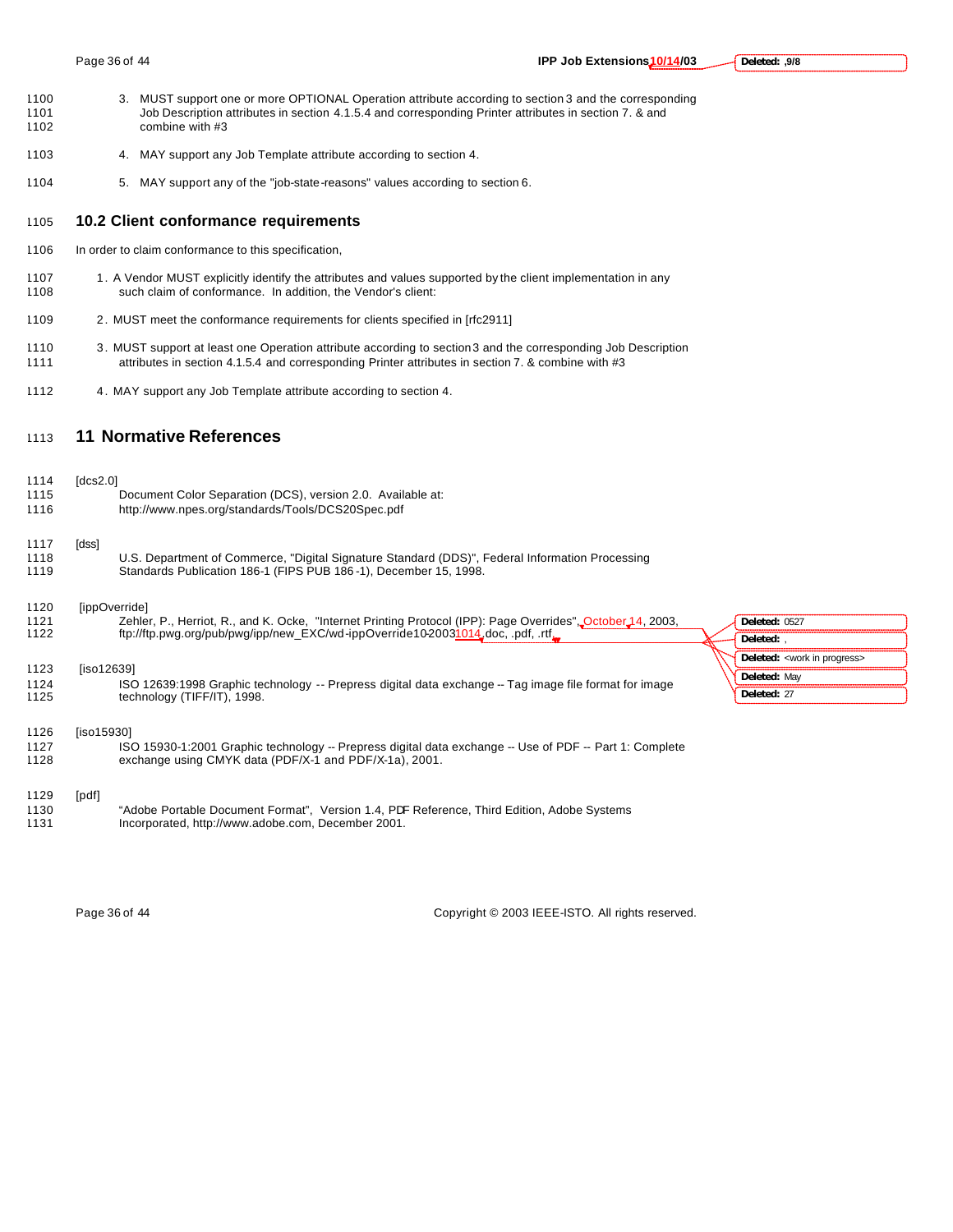| 1132<br>1133<br>1134<br>1135<br>1136<br>1137 | [pwg5100.4]<br>Herriot, R., Ocke, K., "Internet Printing Protocol (IPP): Override Attributes for Documents and Pages", IEEE-<br>ISTO 5100.4:2001, February 7, 2001, ftp://ftp.pwg.org/pub/pwg/standards/pwg5100.4.pdf. - being obsoleted<br>by (1) a new Page Overrides specification which removes the "document-overrides" Job Template attribute<br>and Operation attribute in favor of using the Document Object [ippdoc] and (2) a clarifed definition of<br>"pages-per-subset" Job Template attribute [ippfutures]. |
|----------------------------------------------|---------------------------------------------------------------------------------------------------------------------------------------------------------------------------------------------------------------------------------------------------------------------------------------------------------------------------------------------------------------------------------------------------------------------------------------------------------------------------------------------------------------------------|
| 1138                                         | [pwg5100.3]                                                                                                                                                                                                                                                                                                                                                                                                                                                                                                               |
| 1139<br>1140                                 | Ocke, K., Hastings, T., "Internet Printing Protocol (IPP): Production Printing Attributes - Set1", IEEE-ISTO<br>5100.3-2001, February 12, 2001, ftp://ftp.pwg.org/pub/pwg/standards/pwg5100.3.pdf.                                                                                                                                                                                                                                                                                                                        |
| 1141                                         | [rfc1991]                                                                                                                                                                                                                                                                                                                                                                                                                                                                                                                 |
| 1142                                         | D. Atkins, W. Stallings, P. Zimmermann, "PGP Message Exchange Formats", RFC 1991, August, 1996.                                                                                                                                                                                                                                                                                                                                                                                                                           |
| 1143                                         | [rfc2046]                                                                                                                                                                                                                                                                                                                                                                                                                                                                                                                 |
| 1144<br>1145                                 | Freed, N., and N. Borenstein, "Multipurpose Internet Mail Extensions (MIME) Part Two: Media Types", RFC<br>2046, November 1996.                                                                                                                                                                                                                                                                                                                                                                                           |
| 1146                                         | [rfc2634]                                                                                                                                                                                                                                                                                                                                                                                                                                                                                                                 |
| 1147                                         | P. Hoffman, "Enhanced Security Services for S/MIME", RFC 2634, June 1999.                                                                                                                                                                                                                                                                                                                                                                                                                                                 |
| 1148                                         | [rfc2854]                                                                                                                                                                                                                                                                                                                                                                                                                                                                                                                 |
| 1149                                         | Connolly, D., and L. Masinter, "The 'text/html' Media Type", RFC 2854, June 2000.                                                                                                                                                                                                                                                                                                                                                                                                                                         |
| 1150                                         | [ $rfc2911$ ]                                                                                                                                                                                                                                                                                                                                                                                                                                                                                                             |
| 1151<br>1152                                 | R. deBry, T. Hastings, R. Herriot, S. Isaacson, P. Powell, "Internet Printing Protocol/1.1: Model and<br>Semantics", RFC 2911, September 2000.                                                                                                                                                                                                                                                                                                                                                                            |
| 1153                                         | [rfc3380]                                                                                                                                                                                                                                                                                                                                                                                                                                                                                                                 |
| 1154                                         | Hastings, T., Herriot, R., Kugler, C., and H. Lewis, "Internet Printing Protocol (IPP): Job and Printer Set                                                                                                                                                                                                                                                                                                                                                                                                               |

1155 Operations", RFC 3380, September 2002.

#### 1156 [upnp]

1157 Microsoft, "Basic *PrintBasic:1.0* Service Template Version 1.01 For Universal Plug and Play Version 1.0"

## 1158 [xmldsig]

1159 D. Eastlake, J. Reagle, D. Solo "XML-Signature Syntax and Processing", <draft-ietf-xmldsig-core-11.txt>,<br>1160 Cotober 31, 2000. October 31, 2000.

### <sup>1161</sup> **12 Informative References**

### 1162 [fsg-jt]

1163 Free Software Group, Open Printing Job Ticket API, Visit: http://www.freestandards.org/openprinting/

### 1164 [ippact]

1165 Carney, D., and H. Lewis, "Internet Printing Protocol (IPP), "-actual" attributes extension", work in progress, 1166 January 31, 2003, ftp://ftp.pwg.org/pub/pwg/ipp/new\_ACT/pwg-ipp-actual-attrs-v04-030131.pdf

Copyright © 2003 IEEE-ISTO. All rights reserved. Page 37 of 44

**Deleted:** [rfc3382]¶

deBry, R., Hastings, T., Herriot, R., Ocke, K., and P. Zehler, "Internet Printing Protocol (IPP): The 'collection' attribute syntax", RFC 3382, September 2002.¶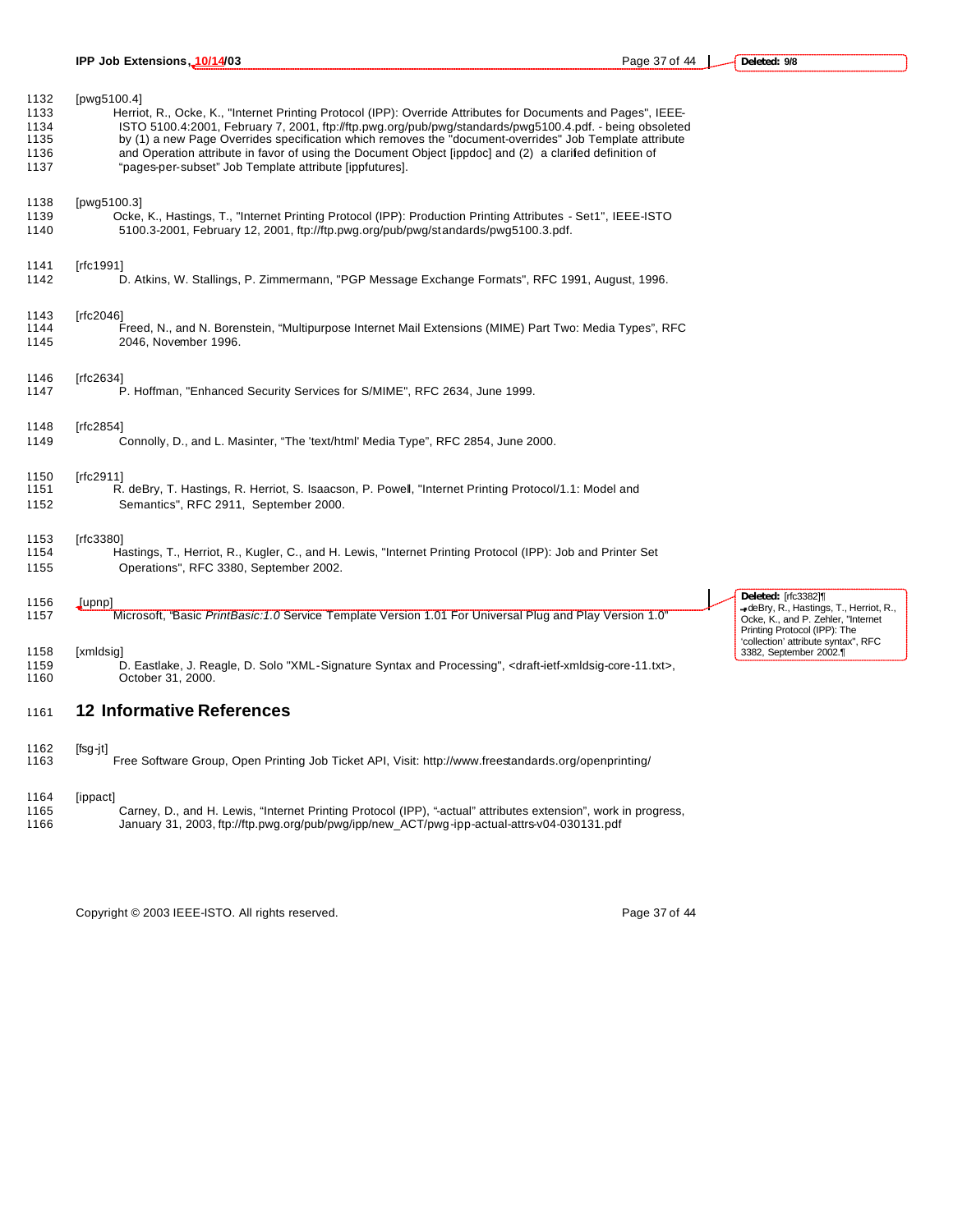**Deleted: ,9/8**

| 1167<br>1168<br>1169 | [ippdoc]<br>Hastings, T., and P. Zehler, "Internet Printing Protocol (IPP): Document Object", October 14, 2003.<br>ftp://ftp.pwg.org/pub/pwg/ipp/new_DOC/wd-ippdoc10-20031014.doc, pdf, .tf <work in="" progress=""></work> | Deleted: 20030519<br>Deleted: 2                                                   |
|----------------------|-----------------------------------------------------------------------------------------------------------------------------------------------------------------------------------------------------------------------------|-----------------------------------------------------------------------------------|
| 1170<br>1171         | [ippfax]<br>Moore, P., Songer, G., Hastings, T., McDonald, L. Pulera, J., Carney, D., and Seeler, R., "IPP FAX Protocol",                                                                                                   | Deleted: July                                                                     |
| 1172                 | "October 14, 2003, ftp://ftp.pwg.org/pub/pwg/QUALDOCS/wd-ifx10-20031014.pdf.                                                                                                                                                | Deleted: 26                                                                       |
|                      |                                                                                                                                                                                                                             | Deleted: 1                                                                        |
| 1173<br>1174         | [ippfutures]<br>Work in progress to contain attributes not needed immediately. No draft is currently available.                                                                                                             | Deleted: ftp://ftp.pwg.org/pub/pwg/Q<br>UALDOCS/pwg-ifx-ippfax-P16-<br>030423.pdf |
| 1175                 | [pwg-psi]                                                                                                                                                                                                                   | Deleted: M. Joel                                                                  |

| 1178 | [pwg-sm] |  |
|------|----------|--|

1177 http://www.pwg.org/.

1179 Zehler, P., Hastings, T., and S. Albright, "PWG Semantic Model", work in progress to become a PWG IEEE-1180 ISTO standard, version 0.00, August 20, 2003. ftp://ftp.pwg.org/pub/pwg/Semantic-Model/PWG-Semantic-1181 Model-Latest.pdf

1176 "Print Service Interface (PSI)", work in progress to become a PWG IEEE-ISTO standard. Visit

### <sup>1182</sup> **13 IANA Considerations**

1183 This section contains the registration information for IANA to add to the various IPP Registries according to the 1184 procedures defined in RFC 2911 [rfc2911] section 6 to cover the definitions in this document. The resulting<br>1185 registrations will be published in the http://www.iana.org/assignments/ipp-registrations registry. registrations will be published in the http://www.iana.org/assignments/ipp-registrations registry.

1186 *Note to the PWG Editor: Replace the References below to [this spec] with the IEEE-ISTO standard number*  1187 *for the appropriate document, so that it accurately reflects the content of the information for the IANA Registry.*

### 1188 **13.1 Attribute Registrations**

1189 The following table lists all the attributes defined in this specification. These are to be registered according to the 1190 procedures in RFC 2911 [rfc2911] section 6.2. If the attribute has a separate sub-section definition in this 1191 specification, that sub-section is listed as the Reference. This table contains the reference to another specification<br>1192 that completely defines each attribute. that completely defines each attribute. 1193

| 1194 | Attribute Name (attribute syntax)                                | Reference           | Section |
|------|------------------------------------------------------------------|---------------------|---------|
| 1195 | _________________________________                                |                     |         |
| 1196 |                                                                  |                     |         |
| 1197 | Job Description attributes:                                      |                     |         |
| 1198 | compression-supplied (type3 keyword)                             | [this spec] $5.2.1$ |         |
| 1199 | document-charset-supplied (charset)                              | [this spec] $5.2.2$ |         |
| 1200 | document-digital-signature-supplied (type2 keyword)              |                     |         |
| 1201 |                                                                  | [this spec]         | 5.2.3   |
| 1202 | document-format-details-supplied (1setOf collection)             |                     |         |
| 1203 |                                                                  | [this spec]         | 5.2.4   |
| 1204 | $document-source -application - name (max))$ [this spec] $5.2.4$ |                     |         |
| 1205 | document-source-application-version (text(127))                  |                     |         |

| 030423.pui                                                                       |
|----------------------------------------------------------------------------------|
| Deleted: M. Joel                                                                 |
|                                                                                  |
|                                                                                  |
|                                                                                  |
| Deleted: ftp://ftp.pwg.org/pub/pwg/S<br>emantic-Model/PWG-Semantic-<br>Model.pdf |
| Deleted: 11                                                                      |
| Deleted: September                                                               |
| Deleted: 7                                                                       |
|                                                                                  |

| Deleted: 2                                                                                                                                                                                                                                                                                                                                                                                                                                                                                                                                                                               |
|------------------------------------------------------------------------------------------------------------------------------------------------------------------------------------------------------------------------------------------------------------------------------------------------------------------------------------------------------------------------------------------------------------------------------------------------------------------------------------------------------------------------------------------------------------------------------------------|
| Deleted: [rfc2565]¶<br>-Herriot, R., Butler, S., Moore, P.,<br>and R. Turner, "Internet Printing<br>Protocol/1.0: Encoding and<br>Transport", RFC 2565, April 1999.<br>[rfc2566]¶<br>-R. deBry, T. Hastings, R. Herriot,<br>S. Isaacson, and P. Powell, "Internet<br>Printing Protocol/1.0: Model and<br>Semantics", RFC 2566, April 1999.<br>[rfc2567]¶<br>-Wright, D., "Design Goals for an<br>Internet Printing Protocol", RFC 2567,<br>April 1999.1<br>[rfc2568]¶<br>-Zilles, S., "Rationale for the<br>Structure and Model and Protocol for<br>the Internet Printing Protocol", RFC |
| 2568, April 1999.<br><b>Irfc256911</b><br>-Herriot, R., Hastings, T., Jacobs, N.,<br>Martin, J., "Mapping between LPD<br>and IPP Protocols", RFC 2569, April                                                                                                                                                                                                                                                                                                                                                                                                                             |
| 1999.<br><b>Irfc319611</b><br>-Hastings, T., Manros, C., Zehler, P.,<br>Kugler, C., and H. Holst, "Internet<br>Printing Protocol/1.1: Implementer's<br>Guide", RFC 3196, November 2001.<br>[rfc3239]¶<br>Kugler, C., Lewis, H. and T.<br>Hastings, "Internet Printing Protocol<br>(IPP): Requirements for Job, Printer,<br>and Device Administrative                                                                                                                                                                                                                                     |
| Operations", RFC 3239, February<br>$2002.$ 1<br>Formatted: Bullets and Numbering                                                                                                                                                                                                                                                                                                                                                                                                                                                                                                         |
|                                                                                                                                                                                                                                                                                                                                                                                                                                                                                                                                                                                          |

Page 38 of 44 Copyright © 2003 IEEE-ISTO. All rights reserved.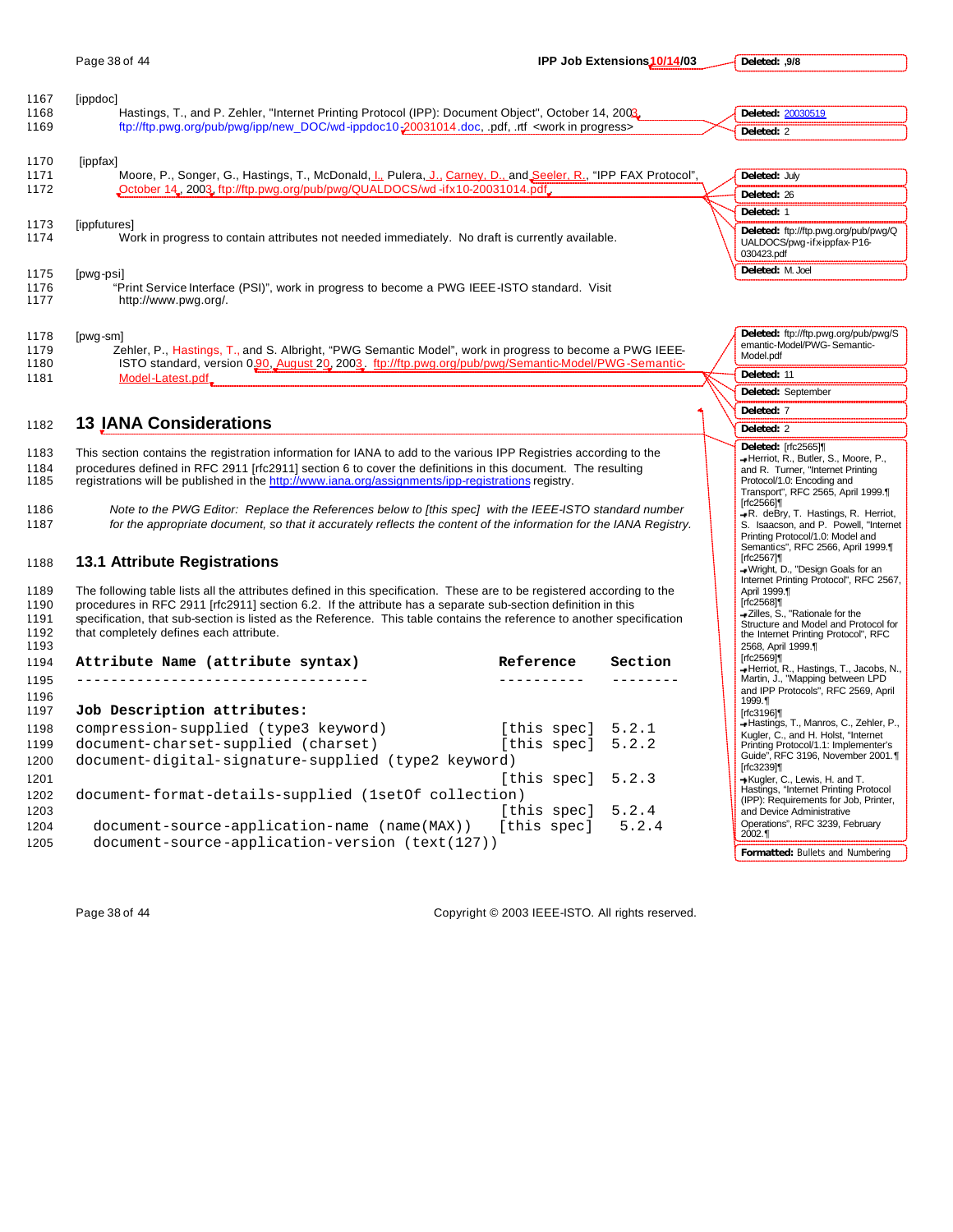| 1206 |                                                                                                                                      | [this spec] |             | 5.2.4   |
|------|--------------------------------------------------------------------------------------------------------------------------------------|-------------|-------------|---------|
| 1207 | $document-source-os-name (name(40))$                                                                                                 | [this spec] |             | 5.2.4   |
| 1208 | document-source-os-version (text(40))                                                                                                | [this spec] |             | 5.2.4   |
| 1209 | document-format (mimeMediaType)                                                                                                      |             | [this spec] | 5.2.4   |
| 1210 | document-format-device-id (text(127))                                                                                                |             | [this spec] | 5.2.4   |
| 1211 | document-format-version (text(127)                                                                                                   | [this spec] |             | 5.2.4   |
| 1212 | document-natural-language (1setOf naturalLanguage)                                                                                   |             |             |         |
| 1213 |                                                                                                                                      |             | [this spec] | 5.2.4   |
| 1214 | document-format-supplied (mimeMediaType)                                                                                             |             | [this spec] | 5.2.5   |
| 1215 | document-format-version-supplied (text(127))                                                                                         |             | [this spec] | 5.2.6   |
| 1216 | document-message-supplied (text(MAX))                                                                                                |             | [this spec] | 5.2.7   |
| 1217 | document-name-supplied (name(MAX))                                                                                                   |             | [this spec] | 5.2.8   |
| 1218 | document-natural-language-supplied (naturalLanguage)                                                                                 |             |             |         |
| 1219 |                                                                                                                                      |             | [this spec] | 5.2.9   |
| 1220 | $errors$ -count (integer( $0:MAX$ ))                                                                                                 |             | [this spec] | 5.1.1   |
| 1221 | job-attribute-fidelity (boolean)                                                                                                     |             | [this spec] | 5.1.2   |
| 1222 | job-mandatory-attributes (1setOf type2 keyword)                                                                                      |             | [this spec] | 5.1.3   |
| 1223 | warnings-count (integer(0:MAX))                                                                                                      |             | [this spec] | 5.1.4   |
| 1224 |                                                                                                                                      |             |             |         |
| 1225 | Job Template attributes:                                                                                                             |             |             |         |
| 1226 | job-copies (integer(1:MAX))                                                                                                          |             | [this spec] | 4.1.1   |
| 1227 | job-copies-default (integer(1:MAX))                                                                                                  |             | [this spec] | 4.1.1.1 |
| 1228 | job-copies-supported (rangeOfInteger(1:MAX))                                                                                         |             | [this spec] | 4.1.1.2 |
| 1229 | job-copies-actual (1setOf Integer(1:MAX))                                                                                            |             | [this spec] | 4.1.1.3 |
| 1230 | job-cover-back (collection)                                                                                                          |             | [this spec] | 4.1.2   |
| 1231 | <member "cover-back"="" [pwg5100.3]<="" are="" as="" attributes="" same="" td="" the=""><td></td><td></td><td>3.1&gt;</td></member>  |             |             | 3.1>    |
| 1232 | iob-cover-back-default (collection)                                                                                                  |             | [this spec] | 4.1.2.1 |
| 1233 | <member "cover-back"="" [pwg5100.3]<="" are="" as="" attributes="" same="" td="" the=""><td></td><td></td><td>3.1&gt;</td></member>  |             |             | 3.1>    |
| 1234 | job-cover-back-supported (1setOf type2 keyword)                                                                                      |             | [this spec] | 4.1.2.2 |
| 1235 | job-cover-back-actual (1setOf collection)                                                                                            |             | [this spec] | 4.1.2.3 |
| 1236 | <member "cover-back"="" [pwg5100.3]<="" are="" as="" attributes="" same="" td="" the=""><td></td><td></td><td>3.1&gt;</td></member>  |             |             | 3.1>    |
| 1237 | job-cover-front (collection)                                                                                                         |             | [this spec] |         |
| 1238 | 4.1.34.1.2.3                                                                                                                         |             |             |         |
| 1239 | <member "cover-front"="" [pwg5100.3]<="" are="" as="" attributes="" same="" td="" the=""><td></td><td></td><td>3.1&gt;</td></member> |             |             | 3.1>    |
| 1240 | job-cover-front-default (collection)                                                                                                 |             | [this spec] | 4.1.3.1 |
| 1241 | <member "cover-front"="" 3.1="" [pwg5100.3]="" are="" as="" attributes="" same="" the=""></member>                                   |             |             |         |
| 1242 | job-cover-front-supported (1setOf type2 keyword) [this spec]                                                                         |             |             | 4.1.3.2 |
| 1243 | job-cover-front (1setOf collection)                                                                                                  |             | [this spec] | 4.1.3.3 |
| 1244 | <member "cover-front"="" 3.1="" [pwg5100.3]="" are="" as="" attributes="" same="" the=""></member>                                   |             |             |         |
| 1245 | job-finishings (1setOf type2 enum)                                                                                                   |             | [this spec] | 4.1.4   |
| 1246 | job-finishings-default (1setOf type2 enum)                                                                                           |             | [this spec] | 4.1.4.1 |
| 1247 | job-finishings-ready (1setOf type2 enum)                                                                                             |             | [this spec] | 4.1.4.2 |
| 1248 | job-finishings-supported (1setOf type2 keyword)                                                                                      |             | [this spec] | 4.1.4.3 |
| 1249 | job-finishings-actual (1setOf type2 enum)                                                                                            |             | [this spec] | 4.1.4.4 |
| 1250 | job-finishings-col (1setOf collection)                                                                                               |             | [this spec] | 4.1.5   |
| 1251 | <member "finishings-col"[pwq5100.3]="" 3.2="" are="" as="" attributes="" same="" the=""></member>                                    |             |             |         |

Copyright © 2003 IEEE-ISTO. All rights reserved. example 2003 39 of 44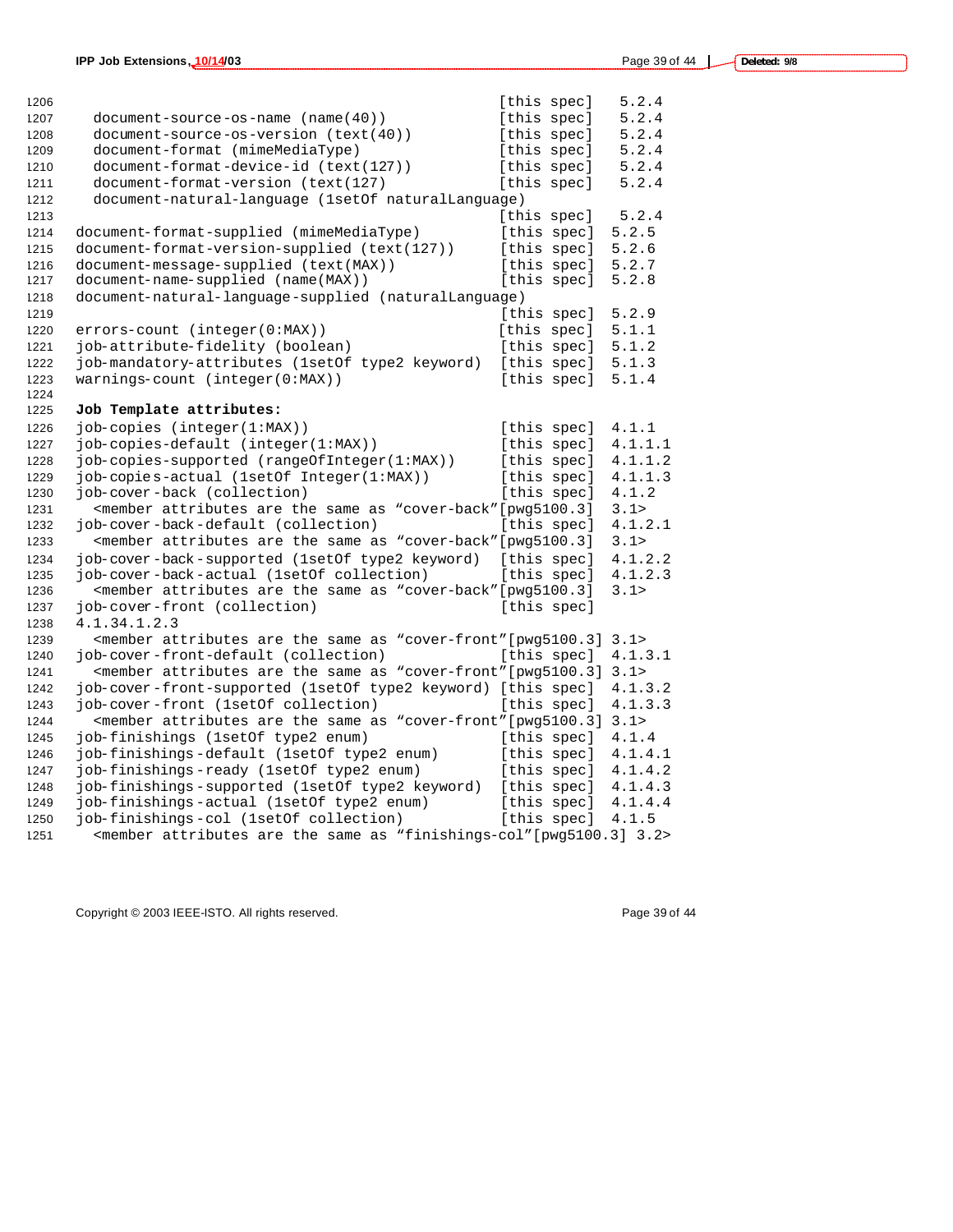| 1252         | job-finishings-col-default (1setOf type2 enum)                                                                    | [this spec]         | 4.1.5.1 |
|--------------|-------------------------------------------------------------------------------------------------------------------|---------------------|---------|
| 1253         | job-finishings-col-ready (1setOf type2 enum)                                                                      | [this spec]         | 4.1.5.2 |
| 1254         | job-finishings-col-supported (lsetOf type2 keyword)                                                               |                     |         |
| 1255         |                                                                                                                   | [this spec]         | 4.1.5.3 |
| 1256         | job-finishings-col-actual (1setOf collection)                                                                     | [this spec]         | 4.1.5.4 |
| 1257         | <member "finishings-col"="" 3.2="" [pwg5100.3]="" are="" as="" attributes="" same="" the=""></member>             |                     |         |
| 1258         | output-device (name(127))                                                                                         | [this spec]         | 4.2.1   |
| 1259         | output-device-ready (1setOf name(127))                                                                            | [this spec]         | Error!  |
| 1260         | Reference source not found.                                                                                       |                     |         |
| 1261         | output-device-supported (1setOf name(127))                                                                        | [this spec]         | 4.2.1.2 |
| 1262         | output-device-actual (1setOf name(127))                                                                           | [this spec]         | 4.2.1.3 |
| 1263         | print-content-optimize (type2 keyword)                                                                            | [this spec]         | 4.2.2   |
| 1264         | print-content-optimize-default (type2 keyword)                                                                    | [this spec]         | 4.2.2.1 |
| 1265         | print-content-optimize-supported (1setOf type2 keyword)                                                           |                     |         |
| 1266         |                                                                                                                   | [this spec]         | 4.2.2.2 |
| 1267         | print-content-optimize-actual (1setOf type2 keyword)                                                              |                     |         |
| 1268         |                                                                                                                   | [this spec]         | 4.2.2.3 |
| 1269         |                                                                                                                   |                     |         |
| 1270         | Printer Description attributes:                                                                                   |                     |         |
| 1271         | document-charset-default (charset)                                                                                | [this spec]         | 7.1     |
| 1272         | document-charset-supported (1setOf charset)                                                                       | [this spec]         | 7.2     |
| 1273         | document-digital-signature-default (type2 keyword)                                                                | [this spec]         | 7.3     |
| 1274         | document-digital-signature-supported (1setOf type2 keyword)                                                       |                     |         |
| 1275         |                                                                                                                   | [this spec]         | 7.4     |
| 1276         | document-format-details-default (collection)                                                                      | [this spec]         | 7.5     |
| 1277         | <member "document-format-details"<="" are="" as="" attributes="" same="" td="" the=""><td></td><td></td></member> |                     |         |
| 1278         |                                                                                                                   | [this spec] $3.2.5$ |         |
| 1279         | document-format-details-supported (1setOf type2 keyword)                                                          |                     |         |
| 1280         |                                                                                                                   | [this spec]         | 7.6     |
| 1281         | document-format-version-default (text(127))                                                                       | [this spec]         | 7.7     |
| 1282         | document-format-version-supported (1setOf text(127))                                                              | [this spec]         | 7.8     |
| 1283         | document-natural-language-default (naturalLanguage)                                                               | [this spec]         | 7.9     |
| 1284         | document-natural-language-supported (1setOf naturalLanguage)                                                      |                     |         |
| 1285         |                                                                                                                   | [this spec]         | 7.10    |
| 1286<br>1287 | Operation attributes:                                                                                             |                     |         |
| 1288         | document-charset (charset)                                                                                        | [this spec]         | 3.2.2   |
| 1289         | document-digital-signature (type2 keyword)                                                                        | [this spec]         | 3.2.3   |
| 1290         | document-format-details (1setOf collection)                                                                       | [this spec]         | 3.2.5   |
| 1291         | document-source-application-name (name(MAX))                                                                      | [this spec]         | 3.2.5.1 |
| 1292         | document-source-application-version (text(127))                                                                   |                     |         |
| 1293         |                                                                                                                   | [this spec]         | 3.2.5.2 |
| 1294         | $document-source-os-name (name(40))$                                                                              | [this spec]         | 3.2.5.3 |
| 1295         | document-source-os-version (text(40))                                                                             | [this spec]         | 3.2.5.4 |
| 1296         | document-format (mimeMediaType)                                                                                   | [this spec]         | 3.2.5.5 |
| 1297         | document-format-device-id (text(127))                                                                             | [this spec]         | 3.2.5.6 |
|              |                                                                                                                   |                     |         |

Page 40 of 44 Copyright © 2003 IEEE-ISTO. All rights reserved.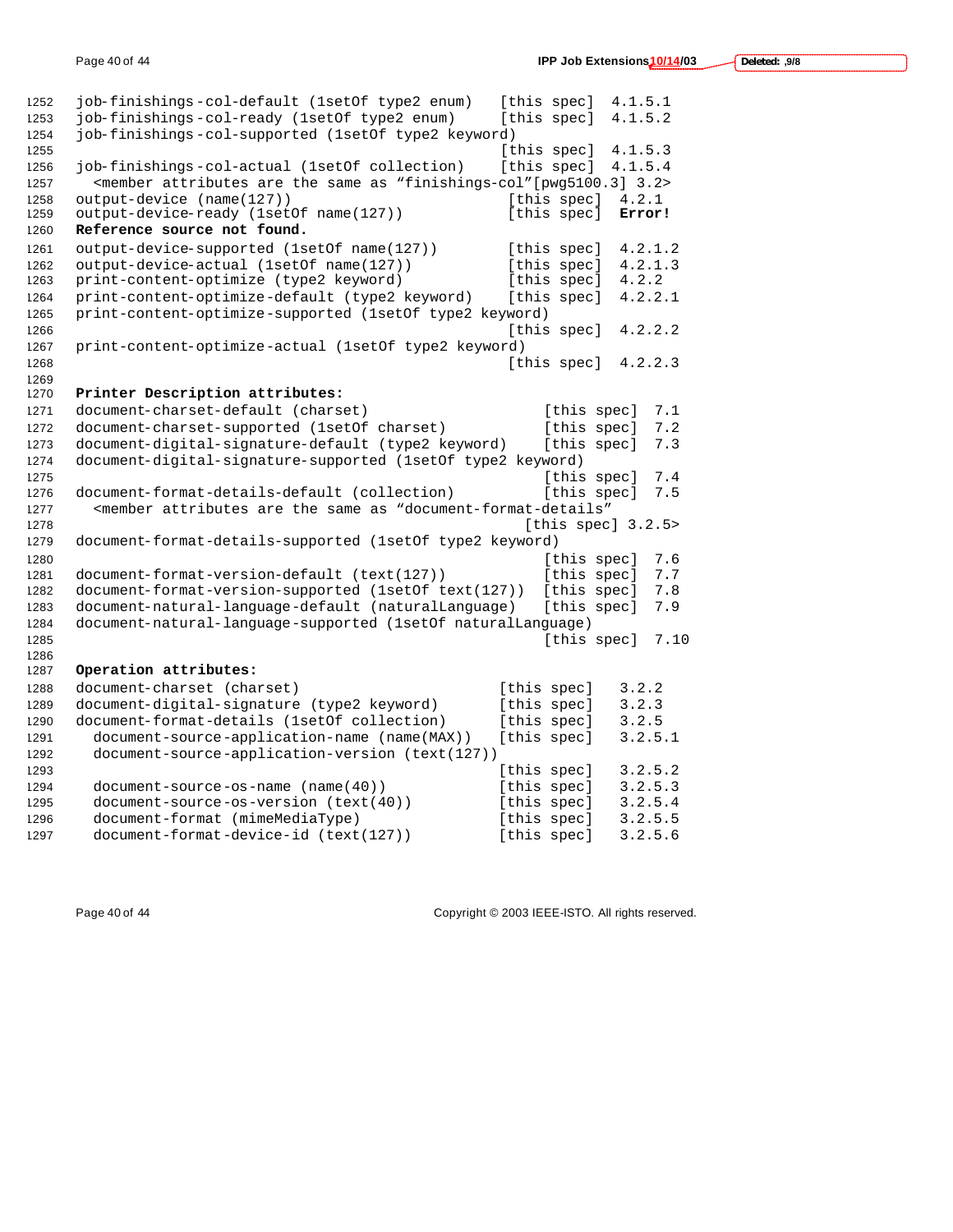| 1298<br>1299 | document-format-version (text(127)<br>document-natural-language (1setOf naturalLanguage) | [this spec] | 3.2.5.7    |
|--------------|------------------------------------------------------------------------------------------|-------------|------------|
| 1300         |                                                                                          | [this spec] | 3.2.5.8    |
| 1301         | document-format-version (text(127))                                                      | [this spec] | 3.2.6      |
| 1302         | document-natural-language (naturalLanguage)                                              | [this spec] | 3.2.9      |
| 1303         | job-mandatory-attributes (1setOf type2 keyword)                                          | [this spec] | 3.1.2      |
| 1304         | 13.2 Keyword attribute values                                                            |             |            |
|              |                                                                                          |             |            |
| 1305         | document-digital-signature (type2 keyword)                                               | [this spec] | 3.2.3      |
| 1306         | document-digital-signature-default (type2 keyword)                                       |             |            |
| 1307         |                                                                                          | [this spec] | 7.3        |
| 1308         | document-digital-signature-supported (1setOf type2 keyword)                              |             |            |
| 1309         |                                                                                          | [this spec] | 7.4        |
| 1310         | dss                                                                                      | [this spec] | 3.2.3      |
| 1311         | none                                                                                     | [this spec] | 3.2.3      |
| 1312         | pgp                                                                                      | [this spec] | 3.2.3      |
| 1313         | smime                                                                                    | [this spec] | 3.2.3      |
| 1314         | xmldsig                                                                                  | [this spec] | 3.2.3      |
| 1315         |                                                                                          |             |            |
| 1316<br>1317 | document-format-details-supported (1set0f type2 keyword)                                 | [this spec] | 7.6        |
|              | document-source-application-name                                                         | [this spec] | 7.6        |
| 1318<br>1319 | document-source-application-version                                                      | [this spec] | 7.6        |
|              | document-source-os-name                                                                  |             | 7.6        |
| 1320         |                                                                                          | [this spec] |            |
| 1321         | document-source-os-version<br>document-format                                            | [this spec] | 7.6        |
| 1322         | document-format-device-id                                                                | [this spec] | 7.6<br>7.6 |
| 1323         |                                                                                          | [this spec] |            |
| 1324         | document-format-version                                                                  | [this spec] | 7.6        |
| 1325<br>1326 | document-natural-language                                                                | [this spec] | 7.6        |
| 1327         | job-cover-back-supported (1setOf type2 keyword)                                          | [this spec] | 4.1.2.2    |
| 1328         | <same "cover-back-supported"<="" as="" td=""><td>[pwq5100.3]</td><td>3.1.4</td></same>   | [pwq5100.3] | 3.1.4      |
| 1329         | job-cover-front-supported (1setOf type2 keyword)                                         | [this spec] | 4.1.2.2    |
| 1330         | <same "cover-front-supported"<="" as="" td=""><td>[pwq5100.3]</td><td>3.1.4</td></same>  | [pwq5100.3] | 3.1.4      |
|              |                                                                                          |             | 3.1.2      |
| 1331         | job-mandatory-attributes (1setOf type2 keyword)                                          | [this spec] |            |
| 1332         | <any attribute="" job="" keyword="" template=""></any>                                   |             |            |
| 1333         |                                                                                          |             |            |
| 1334         | job-state-reasons (1setOf type2 keyword)                                                 | [rfc2911]   | 4.3.8      |
| 1335         | digital-signature-did-not-verify                                                         | [this spec] | 6.1        |
| 1336         | digital-signature-type-not-supported                                                     | [this spec] | 6.1        |
| 1337         | errors-detected                                                                          | [this spec] | 6.1        |
| 1338         | job-digital-signature-wait                                                               | [this spec] | 6.1        |
| 1339         | warnings-detected                                                                        | [this spec] | 6.1        |
| 1340         |                                                                                          |             |            |
| 1341         | media (type2 keyword<br>$name(MAX)$ )                                                    | [rfc2911]   | 4.2.11     |
| 1342         | choice iso a4 210x297mm na letter 8.5x11in                                               | [this spec] | 6.2        |

Copyright © 2003 IEEE-ISTO. All rights reserved. Copyright © 2003 IEEE-ISTO. All rights reserved.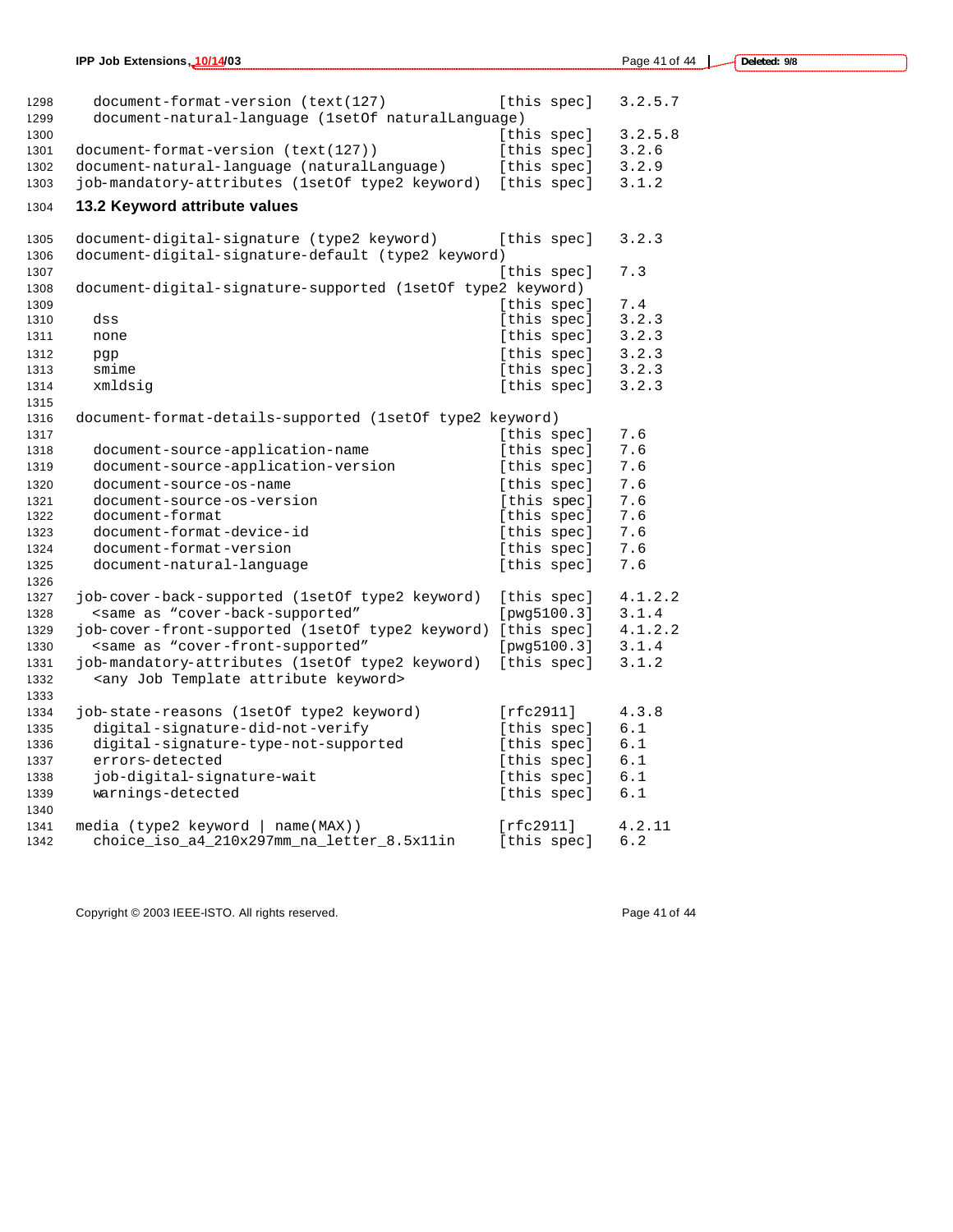| 1343 | print-content-optimize (type2 keyword) | [this spec] | 4.2.2 |
|------|----------------------------------------|-------------|-------|
| 1344 | photo                                  | [this spec] | 4.2.2 |
| 1345 | graphic                                | [this spec] | 4.2.2 |
| 1346 | text                                   | [this spec] | 4.2.2 |
| 1347 | text-and-graphic                       | [this spec] | 4.2.2 |
| 1348 |                                        |             |       |

#### **13.3 Enum Attribute Values**

 The following table lists all the new enum attribute values defined in this document as additional type2 enum values. These are to be registered according to the procedures in RFC 2911 [rfc2911] section 6.1.

| 1352 |                                                                                                                    |                         |  |
|------|--------------------------------------------------------------------------------------------------------------------|-------------------------|--|
| 1353 | job-finishings (1setOf type2 enum)                                                                                 | [this spec] $4.1.3.3$   |  |
| 1354 | job-finishings-default (1setOf type2 enum)                                                                         | [this spec] $4.1.4.1$   |  |
| 1355 | job-finishings-ready (1setOf type2 enum)                                                                           | [this spec] $4.1.4.2$   |  |
| 1356 | job-finishings-supported (1setOf type2 enum)                                                                       | [this spec] $4.1.4.3$   |  |
| 1357 | <enum "finishings"="" are="" as="" same="" the="" values=""></enum>                                                |                         |  |
| 1358 |                                                                                                                    |                         |  |
| 1359 | job-finishings-col-supported (1set of type2 keyword)                                                               |                         |  |
| 1360 |                                                                                                                    | [this spec] $4.1.5.3$   |  |
| 1361 | <same "finishing-col-supported"<="" as="" for="" td=""><td>[<math>pvq5100.3</math>] <math>3.2.5</math></td></same> | [ $pvq5100.3$ ] $3.2.5$ |  |

### **14 Internationalization Considerations**

1363 The internationalization considerations for the extensions defined in this specification are the same as for handling<br>1364 the Job object in [rfc2911]. the Job object in [rfc2911].

### **15 Security Considerations**

This specification adds no more security burden on Printer implementations than does [rfc2911].

### **16 Contributors**

1368 Don Fullman, Xerox<br>1369 Ira McDonald. High N Ira McDonald, High North Dennis Carney, IBM

### **17 Author's Address**

| 1372 | <b>Tom Hastings</b>      |
|------|--------------------------|
| 1373 | <b>Xerox Corporation</b> |
| 1374 | 737 Hawaii St.           |
| 1375 | El Segundo, CA 90245     |
| 1376 |                          |
| 1377 | Phone: 310 333-6413      |
| 1378 | Fax: 310 333-5514        |

Page 42 of 44 Copyright © 2003 IEEE-ISTO. All rights reserved.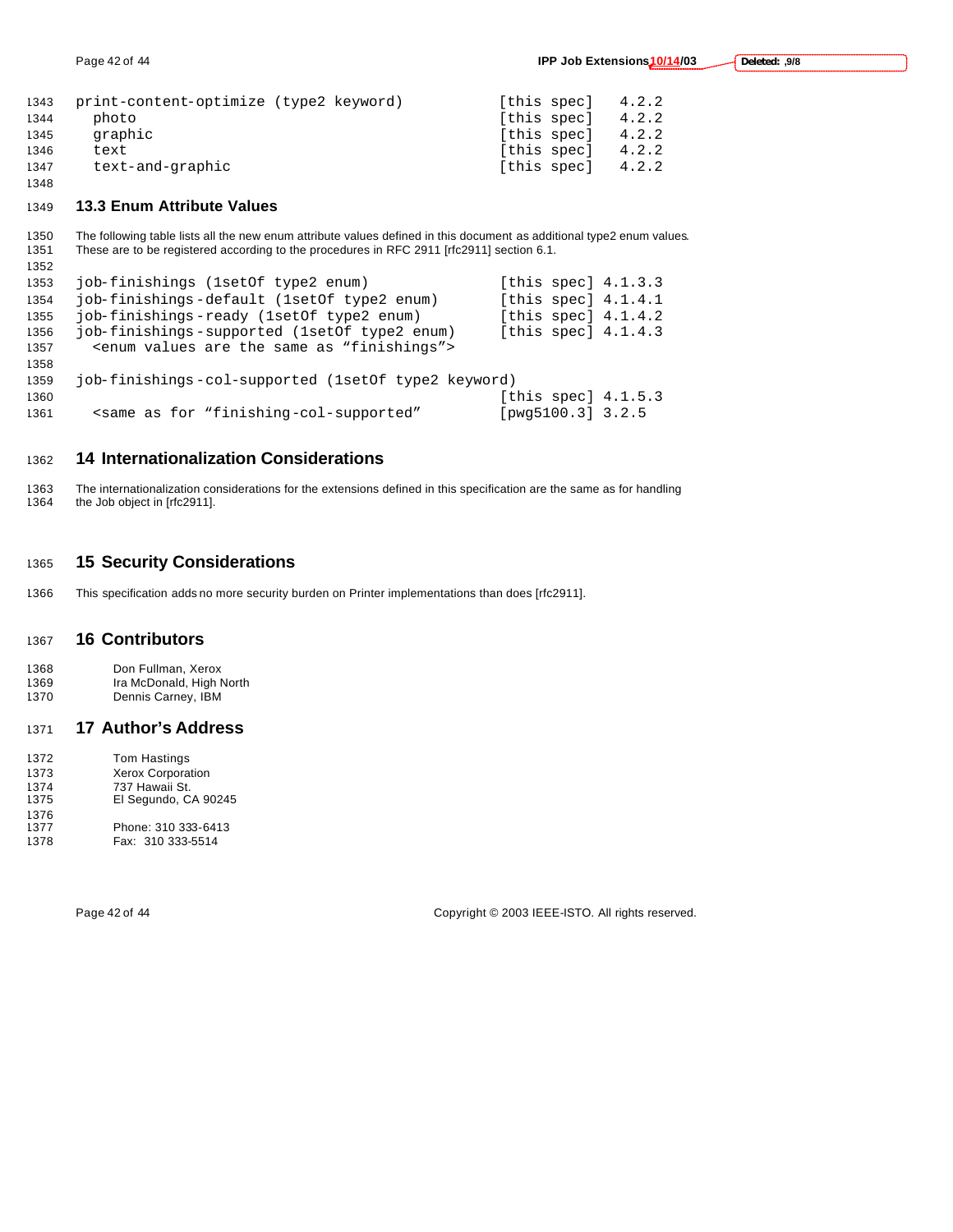e-mail: hastings@cp10.es.xerox.com 1381 Peter Zehler<br>1382 Xerox Corpor **Xerox Corporation**  MS: 0128-30E 800 Phillips Road Webster, NY 14580-9701

 1387 Phone: 1+585+2658755<br>1388 Fax: e-mail: PZehler@crt.xerox.com

- **18 Annex A: Additional requirements for a revision of the PWG IEEE/ISTO 5101.1 Candidate Standard [pwg5101.1] to add the new 'choice\_xxx'**
- This section also generalizes the choice mechanism for inclusion in a revision to the PWG IEEE/ISTO 5101.1 Candidate Standard [pwg5101.1]. This specification gives the *outline* of the proposed addition to [pwg5101.1] for
- information only, in order to agree to the one new value defined for use with IPPFAX, namely,

**'choice\_iso\_a4\_210x297mm\_na\_letter\_8.5x11in'.**

- The proposed extension to [pwg5101.1] will have the following requirements:
- 1398 1. The ABNF will be extended to define the **'choice\_'** prefix to introduce a list of choices of self describing<br>1399 **names**. names.
- 2. Following the **'choice\_'** prefix will be two or more fully self describing names, including all three fields.
- 3. The order of the list of fully self describing names MUST be in alphabetic order, so that there is only one canonical order for each list of choices.
- 1403 4. Printer MAY support dynamic combinations of supported values or MAY support the entire choice value as a conventional keyword which it simply matches for validation purposes.
- 5. Printer MUST map the choice value to a particular supported value when selecting the actual media for marking.
- 6. If the Printer supports a **'choice\_xxx'** "media" attribute value and the "media-ready" Printer attribute, the Printer MUST include the **'choice\_xxx'** value in its "media-ready" Printer attribute as well as the currently loaded value(s) when at least one of the members of a choice value is ready. For example, if **'iso\_a4\_210x297mm'** is loaded, then the "media-ready" Printer attribute MUST include the **'iso\_a4\_210x297mm'** and the **'choice\_iso\_a4\_210x297mm\_na\_letter\_8.5x11in'** values.

### **19 Annex B: Change Log (informative - to be removed before publication)**

- 1413 The following summaries of the changes in reverse chronological order:
- Version 0.9, October 14, 2003:
- 1415 1. Updated references
- Version 0.8, October 1, 2003:
- 1417 1. made changes for Jerry Thrasher's 3 editorial comments

Copyright © 2003 IEEE-ISTO. All rights reserved. Page 43 of 44